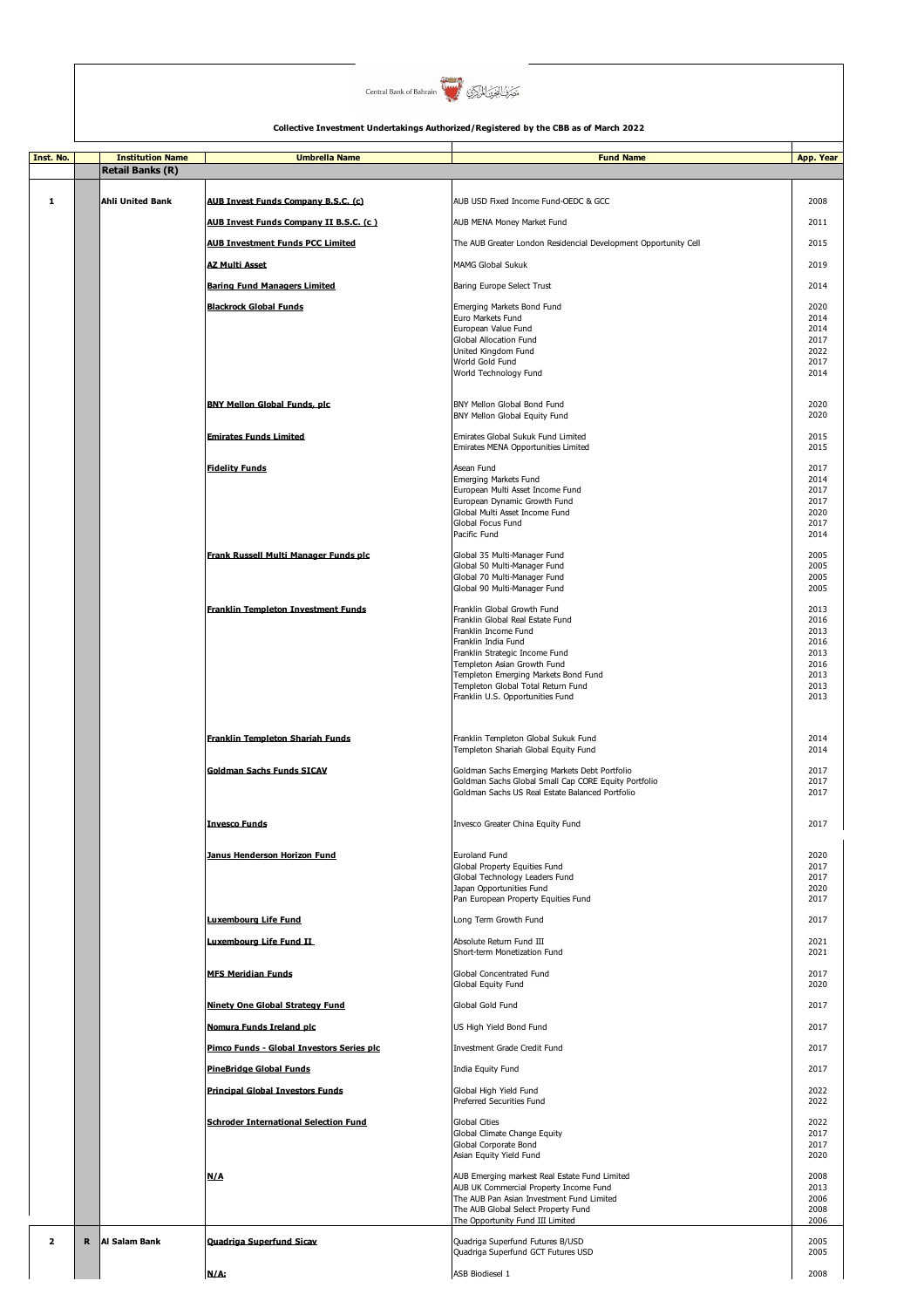

| Inst. No. |             | <b>Institution Name</b> | <b>Umbrella Name</b>                                   | <b>Fund Name</b>                                                                                   | App. Year    |
|-----------|-------------|-------------------------|--------------------------------------------------------|----------------------------------------------------------------------------------------------------|--------------|
|           |             | Retail Banks (R)        |                                                        |                                                                                                    |              |
|           |             |                         |                                                        | ASB Global REIT Fund                                                                               | 2014         |
|           |             |                         |                                                        |                                                                                                    |              |
| з         | $\mathbf R$ | Bahrain Islamic Bank    | <b>Global Islamic Fund SPC</b>                         | Daman GIDMF SP No 5                                                                                | 2021         |
|           |             | <b>B.S.C.</b>           |                                                        |                                                                                                    |              |
|           |             |                         |                                                        | Daman GIDMF SP No 10<br>Daman GTIF25 SP No 15                                                      | 2021<br>2021 |
|           |             |                         |                                                        |                                                                                                    |              |
|           |             |                         |                                                        |                                                                                                    |              |
| 4         | R           | BBK B.S.C.              | Birla Sun Life Mutual Fund                             | India Advantage Fund Limited                                                                       | 2009         |
|           |             |                         |                                                        | Birls Dynamic Bond Fund                                                                            | 2009         |
|           |             |                         |                                                        | Aditya Birla Sun Life Balanced '95 Fund                                                            | 2017<br>2014 |
|           |             |                         |                                                        | Aditya Birla Sun Life Banking and Financial Services Fund<br>Birla Sun Life Frontiline Equity Fund | 2009         |
|           |             |                         |                                                        | Birla Sun Life Small & Midcap Fund                                                                 | 2017         |
|           |             |                         |                                                        | Birla Sun Life Top 100 Fund                                                                        | 2015         |
|           |             |                         |                                                        |                                                                                                    |              |
|           |             |                         | <b>Blackrock Global Funds</b>                          | Global Allocation Fund                                                                             | 2019         |
|           |             |                         |                                                        | Global Equity Income Fund                                                                          | 2019         |
|           |             |                         |                                                        | Global Multi-Asset Income Fund<br>World Financials Fund                                            | 2019<br>2019 |
|           |             |                         |                                                        |                                                                                                    |              |
|           |             |                         | Canara Robeco Mutual Fund                              | Canara Robeco Bluechip Equity Fund                                                                 | 2019         |
|           |             |                         |                                                        | Canara Robeco Small Cap Fund                                                                       | 2019         |
|           |             |                         |                                                        |                                                                                                    |              |
|           |             |                         | <b>DSP Mutual Fund</b>                                 | DSP Flexi Cap Fund<br>DSP Natural Resources & New Energy Fund                                      | 2008<br>2008 |
|           |             |                         |                                                        |                                                                                                    |              |
|           |             |                         | <b>Emergent India Investment Ltd.</b>                  | Reliance Emergent India Fund Class B                                                               | 2010         |
|           |             |                         |                                                        |                                                                                                    |              |
|           |             |                         | <b>Franklin Templeton Investment Funds</b>             | Franklin Biotechnology Discovery Fund                                                              | 2018         |
|           |             |                         |                                                        | Franklin Global Growth Fund<br>Franklin Global Real Estate Fund                                    | 2015<br>2011 |
|           |             |                         |                                                        | Franklin Gold & Precious Metals Fund                                                               | 2011         |
|           |             |                         |                                                        | Franklin High Yield Fund                                                                           | 2011         |
|           |             |                         |                                                        | Franklin Income Fund                                                                               | 2011         |
|           |             |                         |                                                        | Franklin India Fund                                                                                | 2011         |
|           |             |                         |                                                        | Franklin Innovation Fund                                                                           | 2020         |
|           |             |                         |                                                        | Franklin MENA Fund                                                                                 | 2015         |
|           |             |                         |                                                        | Franklin Natural Resources Fund                                                                    | 2011         |
|           |             |                         |                                                        | Franklin Technology Fund                                                                           | 2011         |
|           |             |                         |                                                        | Franklin U.S. Opportunities Fund                                                                   | 2015         |
|           |             |                         |                                                        | Templeton Asian Growth Fund                                                                        | 2011         |
|           |             |                         |                                                        | Templeton BRIC Fund                                                                                | 2011         |
|           |             |                         |                                                        | Templeton China Fund                                                                               | 2011         |
|           |             |                         |                                                        | Templeton Emerging Markets Bond Fund<br>Templeton Emerging Markets Fund                            | 2011<br>2011 |
|           |             |                         |                                                        | Templeton European Opportunities Fund                                                              | 2011         |
|           |             |                         |                                                        | Templeton Global Fund                                                                              | 2017         |
|           |             |                         |                                                        | Templeton Global Bond Fund                                                                         | 2011         |
|           |             |                         |                                                        | Templeton Global Total Return Fund                                                                 | 2011         |
|           |             |                         |                                                        | Templeton Latin America Fund                                                                       | 2011         |
|           |             |                         |                                                        | Templeton US Value Fund                                                                            | 2011         |
|           |             |                         |                                                        |                                                                                                    |              |
|           |             |                         | <b>Franklin Templeton Mutual Funds</b>                 | Franklin India High Growth Companies Fund<br>Franklin India Prima Plus Fund                        | 2015<br>2015 |
|           |             |                         |                                                        |                                                                                                    |              |
|           |             |                         | <b>HDFC Mutual Fund</b>                                | HDFC Capital Builder Value Fund                                                                    | 2008         |
|           |             |                         |                                                        | HDFC Equity Fund                                                                                   | 2008         |
|           |             |                         |                                                        | HDFC Mid-Cap Opportunities Fund                                                                    | 2016         |
|           |             |                         |                                                        | HDFC Balance Advantage Fund                                                                        | 2008         |
|           |             |                         |                                                        | HDFC Top 100 Fund                                                                                  | 2008         |
|           |             |                         | <b>IDFC Mutual Fund:</b>                               | <b>IDFC All Seasons Bond Fund</b>                                                                  | 2009         |
|           |             |                         |                                                        | IDFC Arbitrage Plus Fund                                                                           | 2009         |
|           |             |                         |                                                        | <b>IDFC Dynamic Bond Fund</b>                                                                      | 2009         |
|           |             |                         |                                                        | IDFC Imperial Equity Fund                                                                          | 2009         |
|           |             |                         |                                                        | IDFC Premier Equity Fund                                                                           | 2009         |
|           |             |                         | Mirae Asset Global Investments (India) Private Limited | Mirae Asset Focused Fund                                                                           | 2019         |
|           |             |                         |                                                        |                                                                                                    |              |
|           |             |                         | <b>Mirae Asset Mutual Fund</b>                         | Mirae Asset Emerging Bluechip Fund                                                                 | 2017         |
|           |             |                         |                                                        | Mirae Asset India Opportunities Fund                                                               | 2017         |
|           |             |                         |                                                        | Mirae Asset Prudence Fund                                                                          | 2017         |
|           |             |                         | <b>Reliance Mutual Fund:</b>                           | Reliance Capital Builder Fund - Series C                                                           | 2014         |
|           |             |                         |                                                        | Reliance Diversified Power Sector Fund                                                             | 2008         |
|           |             |                         |                                                        | Reliance Equity Opportunities Fund                                                                 | 2011         |
|           |             |                         |                                                        | Reliance Gold Savings Fund                                                                         | 2011         |
|           |             |                         |                                                        | Reliance Growth Fund                                                                               | 2008         |
|           |             |                         |                                                        | Reliance India Shariah Growth Fund Ltd.                                                            | 2010         |
|           |             |                         |                                                        | Reliance Infrastructure Fund                                                                       | 2009         |
|           |             |                         |                                                        | Reliance Liquid Fund                                                                               | 2012         |
|           |             |                         |                                                        | Reliance Media & Entertainment Fund<br>Reliance Mid & Small Cap Fund                               | 2008<br>2017 |
|           |             |                         |                                                        | Reliance NRI Equity Fund                                                                           | 2008         |
|           |             |                         |                                                        | Reliance Regular Saving Fund Balanced Option                                                       | 2017         |
|           |             |                         |                                                        | Reliance Regular Saving Fund Equity Option                                                         | 2017         |
|           |             |                         |                                                        | Reliance Vision Fund                                                                               | 2008         |
|           |             |                         |                                                        |                                                                                                    |              |
|           |             |                         | <b>SBI Mutual Fund</b>                                 | SBI Bluechip Fund                                                                                  | 2016         |
|           |             |                         |                                                        | SBI Focused Equity Fund                                                                            | 2015         |
|           |             |                         |                                                        | SBI Equity Hybrid Fund                                                                             | 2016         |
|           |             |                         |                                                        | SBI Magnum Global Fund<br>SBI Healthcare Opportunities Fund                                        | 2012<br>2015 |
|           |             |                         |                                                        |                                                                                                    |              |
|           |             |                         | Sundaram BNP Paribas Mutual Fund                       | Sundaram BNP Paribas Select Midcap                                                                 | 2009         |
|           |             |                         |                                                        |                                                                                                    |              |
|           |             |                         | <b>Sundaram BNP Paribas Select Thematic Funds</b>      | Entertainment Opportunities Fund                                                                   | 2008         |
|           |             |                         |                                                        | Financial Services Opportunities Fund                                                              | 2008         |
|           |             |                         |                                                        | <b>PSU Opportunities</b>                                                                           | 2009         |
|           |             |                         |                                                        |                                                                                                    |              |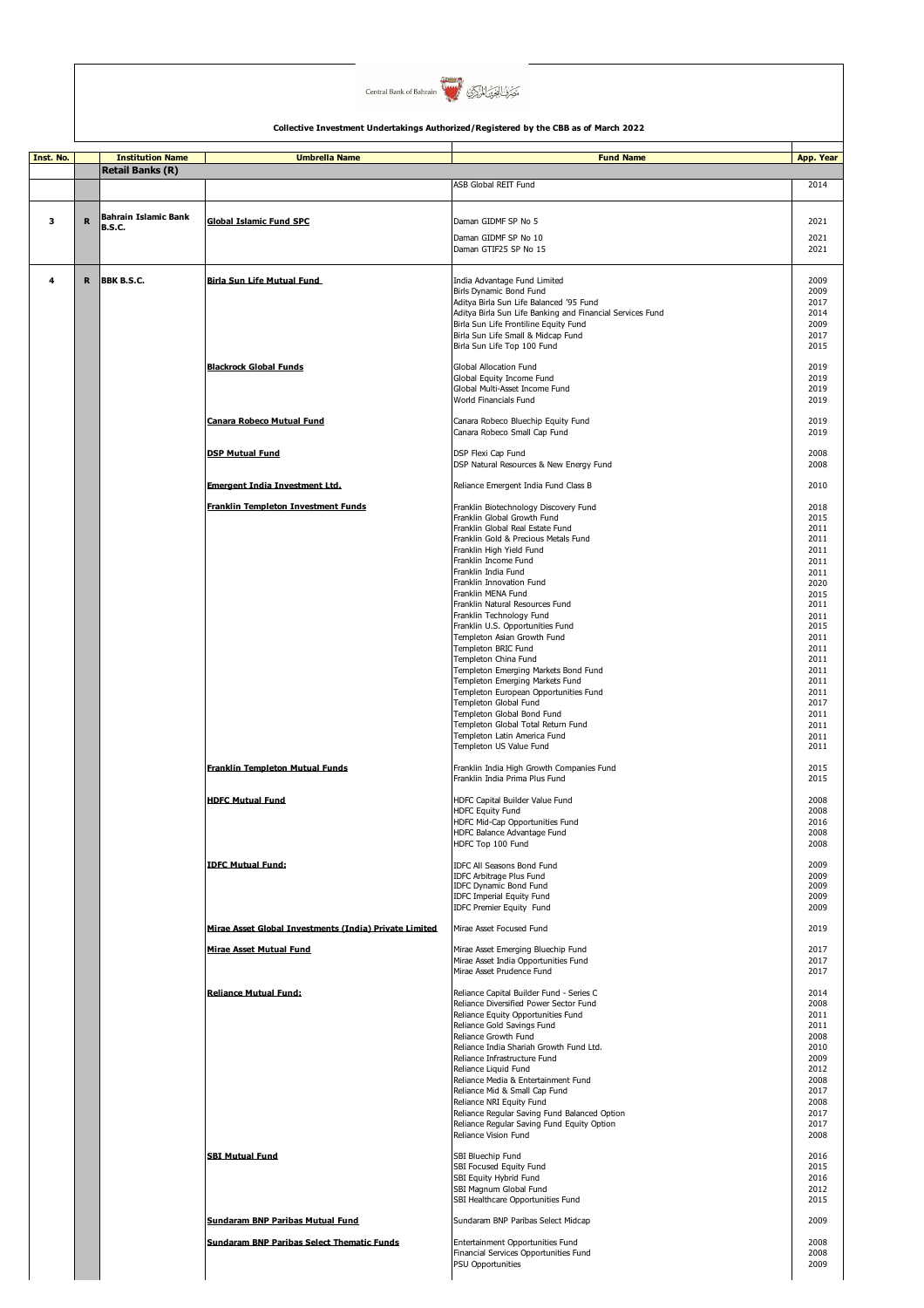

| Inst. No. |             | <b>Institution Name</b> | <b>Umbrella Name</b>                   | <b>Fund Name</b>                                                             | App. Year    |
|-----------|-------------|-------------------------|----------------------------------------|------------------------------------------------------------------------------|--------------|
|           |             | <b>Retail Banks (R)</b> |                                        |                                                                              |              |
|           |             |                         | Sundaram India Funds                   | Sundaram India Midcap Fund                                                   | 2015         |
|           |             |                         | <b>Sundaram Mutual Fund</b>            | Sundaram Equity Fund                                                         | 2019         |
|           |             |                         |                                        | Sundaram Infrastrure Advantage Fund                                          | 2018         |
|           |             |                         |                                        | Sundaram Select Micro Cap Fund-Series IV                                     | 2014         |
|           |             |                         |                                        | Sundaram Select Micro Cap Series - XVI<br>Sundaram Small Cap Fund            | 2017<br>2015 |
|           |             |                         |                                        |                                                                              |              |
|           |             |                         | <b>TATA Mutual Fund</b>                | <b>Tata Ethical Fund</b><br>Tata Flexi Cap Fund                              | 2008<br>2018 |
|           |             |                         |                                        | Tata Indian Sharia Equity Fund                                               | 2010         |
|           |             |                         |                                        | Tata Large Cap Fund                                                          | 2008         |
|           |             |                         |                                        | Tata Large & Mid Cap Fund                                                    | 2008         |
|           |             |                         | <b>Union KBC</b>                       | Union Multi Cap Fund                                                         | 2015         |
|           |             |                         |                                        |                                                                              |              |
|           |             |                         | <b>UTI Mutual Fund</b>                 | Leadership Equity Fund<br>UTI Children's Career Balanced Plan                | 2008<br>2009 |
|           |             |                         |                                        | UTI Children's Career Plan Advantage Fund                                    | 2009         |
|           |             |                         |                                        | UTI Dividend Yield Fund                                                      | 2009         |
|           |             |                         |                                        | UTI Mastershare Unit Scheme<br>UTI Master Index Fund                         | 2009<br>2009 |
|           |             |                         |                                        | UTI Opportunities Fund                                                       | 2009         |
|           |             |                         |                                        | UTI Spread Fund                                                              | 2009         |
|           |             |                         |                                        | UTI Wealth builder Fund Series II                                            | 2008         |
|           |             |                         | <b>UTI Series Trust</b>                | UTI India Fund                                                               | 2009         |
|           |             |                         |                                        |                                                                              |              |
|           |             |                         | <b>UTI Thematic Fund:</b>              | UTI Midcap Fund<br>UTI Infrastructure Fund                                   | 2008<br>2008 |
|           |             |                         |                                        | UTI Auto sector Fund                                                         | 2008         |
|           |             |                         |                                        | UTI Banking sector Fund                                                      | 2008         |
|           |             |                         |                                        |                                                                              |              |
|           |             |                         |                                        |                                                                              |              |
| 5         | $\mathbf R$ | Citibank N.A.           | <b>AB FCP I</b>                        | American Income Portfolio                                                    | 1999<br>2013 |
|           |             |                         |                                        | Emerging Markets Debt Portfolio<br>Global Bond Portfolio                     | 1999         |
|           |             |                         |                                        | Global Equity Blend Portfolio                                                | 2009         |
|           |             |                         |                                        | Global High Yield Portfolio                                                  | 1999         |
|           |             |                         |                                        |                                                                              |              |
|           |             |                         | <b>AB SICAV I</b>                      | American Growth Portfolio                                                    | 1999         |
|           |             |                         |                                        | Emerging Markets Multi Asset Portfolio<br>European Equity Portfolio          | 2017<br>2009 |
|           |             |                         |                                        | Low Volatility Equity Portfolio                                              | 2016         |
|           |             |                         |                                        | Sustainable Thematic Portfolio                                               | 1999         |
|           |             |                         | <b>Alliance Bernstein Funds:</b>       | Emerging Market Growth Portfolio                                             | 2009         |
|           |             |                         |                                        | Fixed Maturity Bond 2020 - A Portfolio                                       | 2019         |
|           |             |                         |                                        | International Health Care Fund                                               | 1999         |
|           |             |                         |                                        | International Technology Fund                                                | 1999         |
|           |             |                         |                                        |                                                                              |              |
|           |             |                         | <b>Allianz Global Investors Fund</b>   | Allianz Dynamic Asian High Yield Bond                                        | 2018         |
|           |             |                         |                                        | Allianz Income and Growth Fund<br>Allianz US High Yield Fund                 | 2014<br>2014 |
|           |             |                         |                                        | Allianz Europe Equity Growth Fund                                            | 2014         |
|           |             |                         |                                        | Allianz Global Artificial Intelligence                                       | 2018         |
|           |             |                         |                                        |                                                                              |              |
|           |             |                         | Alliance Offshore Mutual Funds:        | Alliance Bernstein-American Income Portfolio                                 | 1995         |
|           |             |                         |                                        | Alliance Bernstein-India Growth Fund                                         | 1995         |
|           |             |                         |                                        | ACM International Health Care Fund                                           | 1995         |
|           |             |                         | Amundi Funds II                        | <b>Emerging Markets Equity</b>                                               | 2008         |
|           |             |                         |                                        | <b>US Pioneer Fund</b>                                                       | 2008         |
|           |             |                         | Baring Emerging Markets Umbrella Fund: | Global Emerging Markets Fund                                                 | 1999         |
|           |             |                         |                                        |                                                                              |              |
|           |             |                         | Baring Global Umbrella Fund:           | Eastern Europe Fund<br>High Yield Bond Fund                                  | 1999<br>1999 |
|           |             |                         |                                        |                                                                              |              |
|           |             |                         | <b>Birla Sun Life Mutual Funds</b>     | Birla Advantage Fund<br>Birla Sun Life Balanced '95 Fund                     | 2006<br>2006 |
|           |             |                         |                                        | Birla Sun Life Equity Fund                                                   | 2006         |
|           |             |                         |                                        | Birla Sun Life Monthly Income                                                | 2006         |
|           |             |                         |                                        | Birla Sun Life New Millennium Fund                                           | 2006         |
|           |             |                         | <b>BlackRock Global Funds</b>          | Asian Dragon Fund                                                            | 2005         |
|           |             |                         |                                        | Asian Growth Leaders Fund                                                    | 2016         |
|           |             |                         |                                        | Asian Tiger Bond Fund<br>Dynamic High Income Fund                            | 2005<br>2018 |
|           |             |                         |                                        | <b>Emerging Europe</b>                                                       | 2005         |
|           |             |                         |                                        | Emerging Markets Fund                                                        | 2005         |
|           |             |                         |                                        | Euro Bond Fund<br>Euro Market Fund                                           | 2005<br>2005 |
|           |             |                         |                                        | Euro Reserve Fund                                                            | 2005         |
|           |             |                         |                                        | European Value Fund                                                          | 2005         |
|           |             |                         |                                        | Euro Corporate Bond Fund (EUR)                                               | 2007         |
|           |             |                         |                                        | European Equity Income Fund<br>European Special Situations Fund              | 2016<br>2007 |
|           |             |                         |                                        | Global Allocation Fund                                                       | 2005         |
|           |             |                         |                                        | Global Enhanced Equity Yield Fund                                            | 2007         |
|           |             |                         |                                        | Global Multi-asset Income fund<br>Global Long Horizon Equity Fund            | 2015<br>2005 |
|           |             |                         |                                        | Global Small Cap Fund                                                        | 2005         |
|           |             |                         |                                        | Global Corporate Bond Fund (USD)                                             | 2007         |
|           |             |                         |                                        | Global Dynamic Equity Fund (USD)                                             | 2007         |
|           |             |                         |                                        | Global Enhanced Equity Yield Fund (USD)<br>Global Government Bond Fund (USD) | 2007<br>2007 |
|           |             |                         |                                        |                                                                              |              |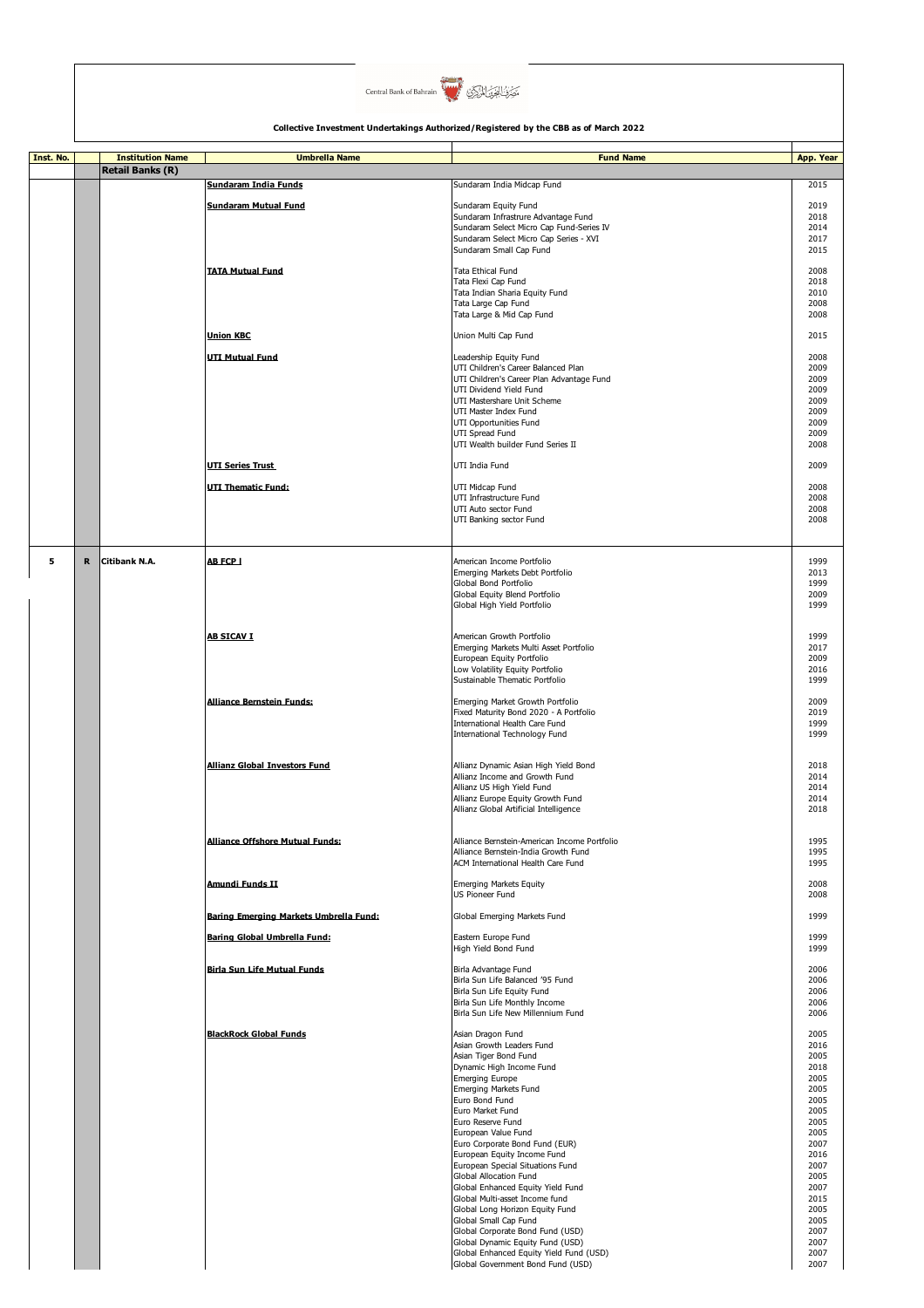

| Inst. No. | <b>Institution Name</b> | <b>Umbrella Name</b>                 | <b>Fund Name</b>                                                                 | App. Year    |
|-----------|-------------------------|--------------------------------------|----------------------------------------------------------------------------------|--------------|
|           | <b>Retail Banks (R)</b> |                                      |                                                                                  |              |
|           |                         |                                      | India Fund                                                                       | 2005         |
|           |                         |                                      | Japan small & midcap Opportunities Fund                                          | 2005         |
|           |                         |                                      | Latin American Fund<br>Emerging Markets Local Currency Bond Fund                 | 2005<br>2008 |
|           |                         |                                      | Sustainable Energy Fund                                                          | 2005         |
|           |                         |                                      | United Kingdom<br>US Basic Value Fund                                            | 2005<br>2005 |
|           |                         |                                      | US Flexible Equity Fund                                                          | 2005         |
|           |                         |                                      | US Government Mortgage Impact Fund                                               | 2005         |
|           |                         |                                      | <b>US Growth Fund</b><br>US Dollar Bond Fund                                     | 2005<br>2005 |
|           |                         |                                      | USD High Yield Bond Fund                                                         | 2005         |
|           |                         |                                      | US Small and MidCap Opportunities Fund                                           | 2008         |
|           |                         |                                      | USD Short Duration Bond Fund<br>US Dollar Reserve Fund                           | 2005<br>2005 |
|           |                         |                                      | Nutrition Fund                                                                   | 2011         |
|           |                         |                                      | World Energy Fund                                                                | 2005         |
|           |                         |                                      | World Financials Fund<br>World Gold Fund                                         | 2005<br>2005 |
|           |                         |                                      | World Healthsciences Fund                                                        | 2005         |
|           |                         |                                      | World Mining Fund<br>World Technology Fund                                       | 2005<br>2005 |
|           |                         |                                      |                                                                                  |              |
|           |                         | <b>DSP Merrill Lynch Mutual Fund</b> | DSP Merrill Lynch India T.I.G.E.R. Fund                                          | 2006         |
|           |                         |                                      | DSP Merrill Lynch Opportunities Fund                                             | 2006         |
|           |                         | <b>Fidelity Funds SICAV:</b>         | Fidelity America Fund                                                            | 2006         |
|           |                         |                                      | Fidelity American Growth Fund<br>Fidelity ASEAN Fund                             | 2006<br>2006 |
|           |                         |                                      | Fidelity Asia Focus Fund                                                         | 2006         |
|           |                         |                                      | Fidelity Asia Pacific Dividend Fund                                              | 2008         |
|           |                         |                                      | Fidelity Asian High Yield Fund<br>Fidelity Asian Special Situations Fund         | 2010<br>2006 |
|           |                         |                                      | Fidelity Australian Diversified Equity Fund                                      | 2006         |
|           |                         |                                      | Fidelity China Focus Fund                                                        | 2006         |
|           |                         |                                      | Fidelity Global Technology Fund<br>Fidelity Global Telecommunication Fund        | 2009<br>2009 |
|           |                         |                                      | Fidelity Emerging Markets Fund                                                   | 2006         |
|           |                         |                                      | Fidelity Emerging markets debt Fund                                              | 2010         |
|           |                         |                                      | Fidelity Emerging Europe, Middle East and Africa Fund<br>Fidelity Euro Bond Fund | 2008<br>2006 |
|           |                         |                                      | Fidelity Euro Cash Fund                                                          | 2006         |
|           |                         |                                      | Fidelity European Growth Fund<br>Fidelity European High Yield Fund               | 2006<br>2006 |
|           |                         |                                      | Fidelity European Larger Companies Fund                                          | 2006         |
|           |                         |                                      | Fidelity European Smaller Companies Fund                                         | 2006         |
|           |                         |                                      | Fidelity Global Dividend Fund<br>Fidelity Global Financial Services Fund         | 2014<br>2006 |
|           |                         |                                      | Fidelity Germany Fund                                                            | 2006         |
|           |                         |                                      | Fidelity Global Focus Fund                                                       | 2006         |
|           |                         |                                      | Fidelity Greater China Fund<br>Fidelity Growth & Income Fund                     | 2006<br>2006 |
|           |                         |                                      | Fidelity Global Health Care Fund                                                 | 2006         |
|           |                         |                                      | Fidelity India Focus Fund                                                        | 2006         |
|           |                         |                                      | Fidelity Indonesia Fund<br>Fidelity Global Industrials Fund                      | 2006<br>2006 |
|           |                         |                                      | Fidelity Global Bond Fund                                                        | 2006         |
|           |                         |                                      | Fidelity International Fund                                                      | 2006         |
|           |                         |                                      | Fidelity Italy Fund<br>Fidelity Japan Advantage Fund                             | 2006<br>2006 |
|           |                         |                                      | Fidelity Japan Fund                                                              | 2006         |
|           |                         |                                      | Fidelity Latin America Fund                                                      | 2006<br>2006 |
|           |                         |                                      | Fidelity Malaysia Fund<br>Fidelity Nordic Fund                                   | 2006         |
|           |                         |                                      | Fidelity Pacific Fund                                                            | 2006         |
|           |                         |                                      | Fidelity Singapore Fund<br>Fidelity Sustainable Consumer Brands Fund             | 2006<br>2006 |
|           |                         |                                      | Fidelity Sustainable Europe Equity Fund                                          | 2006         |
|           |                         |                                      | Fidelity Sustainable Multi Asset Income Fund                                     | 2006         |
|           |                         |                                      | Fidelity Switzerland Fund<br>Fidelity Taiwan Fund                                | 2006<br>2006 |
|           |                         |                                      | Fidelity Thailand Fund                                                           | 2006         |
|           |                         |                                      | Fidelity US Dollar Cash Fund<br>Fidelity US High Yield Fund                      | 2006<br>2009 |
|           |                         |                                      |                                                                                  |              |
|           |                         | Franklin Templeton India Funds       | Franklin India Bluechip Fund<br>Franklin India Prima Fund                        | 2006         |
|           |                         |                                      | Franklin India Prima Plus                                                        | 2006<br>2006 |
|           |                         |                                      | Franklin NextStep Dynamic Growth Fund                                            | 2016         |
|           |                         | Franklin Templeton Investment Fund:  | Asian Growth Fund                                                                | 1999         |
|           |                         |                                      | Biotechnology Discovery Fund                                                     | 2001         |
|           |                         |                                      | China Fund                                                                       | 1999         |
|           |                         |                                      | Eastern Europe Fund<br>Emerging Markets Bond (Euro) Fund                         | 1999<br>2001 |
|           |                         |                                      | Emerging Markets Bond Fund                                                       | 2001         |
|           |                         |                                      | Emerging Markets Fund                                                            | 1999         |
|           |                         |                                      | European Fund<br>Franklin Global Real Estate Fund                                | 1999<br>2005 |
|           |                         |                                      | Franklin Gold and Precious Metals Fund                                           | 2011         |
|           |                         |                                      | Franklin High Yield Fund<br>Franklin India Fund                                  | 2006<br>2005 |
|           |                         |                                      | Franklin K2 Alternative Strategies Fund                                          | 2017         |
|           |                         |                                      | Franklin MENA Fund                                                               | 2008         |
|           |                         |                                      | Franklin Mutual Global Discovery Fund<br>Franklin Natural Resources Fund         | 2005<br>2008 |
|           |                         |                                      | Franklin Nextstep Growth Fund                                                    | 2016         |
|           |                         |                                      | Franklin NextStep Moderate Fund                                                  | 2016         |
|           |                         |                                      | Franklin NextStep Stable Growth Fund<br>Franklin U.S. Low Duration Fund          | 2016<br>2019 |
|           |                         |                                      |                                                                                  |              |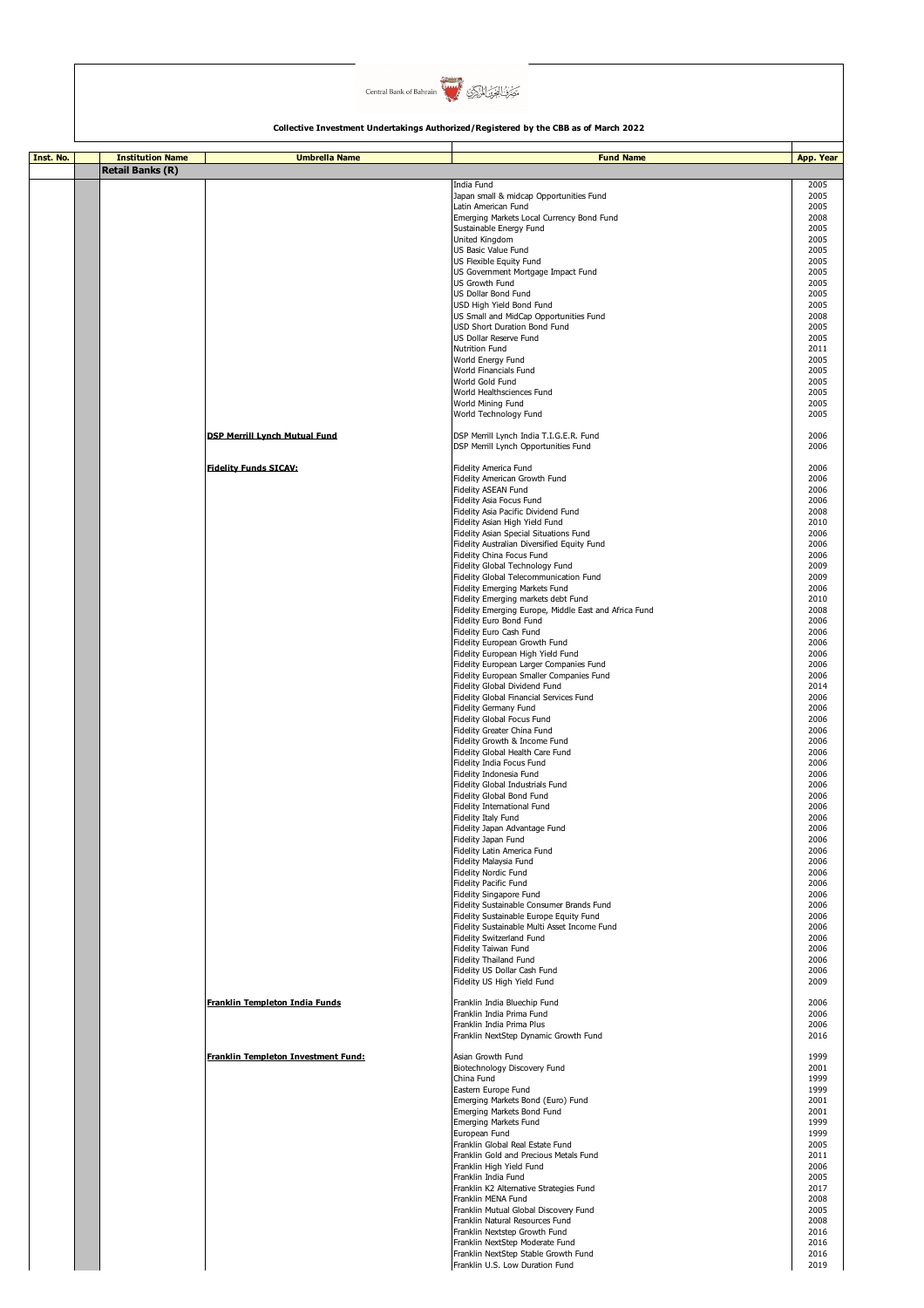

| Inst. No. | <b>Institution Name</b> | <b>Umbrella Name</b>                | <b>Fund Name</b>                                                                           | App. Year    |
|-----------|-------------------------|-------------------------------------|--------------------------------------------------------------------------------------------|--------------|
|           | <b>Retail Banks (R)</b> |                                     |                                                                                            |              |
|           |                         |                                     | Franklin U.S. Opportunities Fund<br>Global Balanced Fund                                   | 2008<br>1999 |
|           |                         |                                     | Global Bond (Euro) Fund<br>Global Income Fund                                              | 2001<br>1999 |
|           |                         |                                     | Global Total Return                                                                        | 2003         |
|           |                         |                                     | Japan Fund<br>Latin American Fund                                                          | 1999<br>1999 |
|           |                         |                                     | Franklin Mutual US Value Fund                                                              | 1999         |
|           |                         |                                     | Technology Fund<br>Templeton Asia Bond Fund                                                | 2001<br>2005 |
|           |                         |                                     | Templeton BRIC Fund                                                                        | 2005         |
|           |                         |                                     | Templeton Frontier Markets Fund<br>Templeton Global Bond Fund                              | 2011<br>2006 |
|           |                         |                                     | Templeton Global Equity Income Fund<br>Templeton Global Fund                               | 2006         |
|           |                         |                                     | Templeton Global Income Fund                                                               | 2006<br>2014 |
|           |                         |                                     | Templeton India Equity Income Fund<br>Templton Japan (Euro) Fund                           | 2006<br>2001 |
|           |                         |                                     | Templton Japan Fund                                                                        | 2001         |
|           |                         |                                     | U.S. Dollar Liquid Reserve Fund<br>U.S. Government Fund                                    | 1999<br>1998 |
|           |                         |                                     | U.S. Government Fund                                                                       | 1999         |
|           |                         | <b>Goldman Sachs Funds</b>          | Goldman Sachs Emerging Markets Debt Portfolio<br>Goldman Sachs Global High Yield Portfolio | 2011<br>2011 |
|           |                         | <b>HDFC Asset Management</b>        | <b>HDFC Equity Fund</b>                                                                    | 2006         |
|           |                         |                                     | HDFC Infrastructure Fund<br><b>HDFC Prudence Fund</b>                                      | 2008<br>2006 |
|           |                         | <b>Invesco Funds:</b>               | Invesco Asia Consumer Demand Fund<br>Invesco Asia Opportunities Equity Fund                | 2011<br>2011 |
|           |                         |                                     | Invesco Bond Fund                                                                          | 1999         |
|           |                         |                                     | Invesco Emerging Markets Bond Fund/Luxembourg<br>Invesco Energy Fund                       | 2006<br>2006 |
|           |                         |                                     | Invesco Global Bond Fund                                                                   | 2011         |
|           |                         |                                     | Invesco Global Health Care Fund<br>Invesco Global High Income Fund                         | 1999<br>2006 |
|           |                         |                                     | Invesco India Bond Fund<br>Invesco India Equity Fund                                       | 2018<br>2011 |
|           |                         |                                     | Invesco Nippon Small/Mid Cap Equity Fund                                                   | 2011         |
|           |                         |                                     | Invesco Pacific Equity<br>Invesco Pan European Equity Fund                                 | 2006<br>2005 |
|           |                         |                                     | Invesco Pan European Small Cap Equity Fund                                                 | 2011         |
|           |                         |                                     | Invesco PRC Equity Fund                                                                    | 2006         |
|           |                         | Janus Henderson Capital Funds Plc.: | <b>Balanced Fund</b><br>Flexible Income Fund                                               | 2005<br>1999 |
|           |                         |                                     | Global Life Sciences Fund                                                                  | 2000         |
|           |                         |                                     | Global Technology and Innovation Fund<br>High Yield Fund/Ireland                           | 2000<br>1999 |
|           |                         |                                     | Opportunistic Alpha Fund                                                                   | 1999         |
|           |                         |                                     | US Forty Fund<br>US Venture Fund                                                           | 1999<br>2000 |
|           |                         |                                     | US Small-Mid Value Fund                                                                    | 2002         |
|           |                         | Janus Henderson Horizon Fund        | Global Property Equities Fund<br>Pan European Property Equities Fund                       | 2009<br>2009 |
|           |                         | <b>JP Morgan Funds</b>              | Emerging Markets Equity Fund                                                               | 2010         |
|           |                         |                                     | Europe Dynamic Technologies Fund<br>China Fund                                             | 2006<br>2010 |
|           |                         |                                     | US Aggregate Bond Fund                                                                     | 2006         |
|           |                         |                                     | US Technology Fund<br>US Value Fund                                                        | 2006<br>2010 |
|           |                         | JP Morgan Fleming Funds:            | JPMF Europe Strategic Growth Fund                                                          | 2006         |
|           |                         |                                     | JPMF Global Natural Resources Fund                                                         | 2005         |
|           |                         |                                     | JPMF Greater China Fund<br>JPMF India Fund                                                 | 2004<br>2004 |
|           |                         |                                     | JPMF Latin America Equity Fund<br>JPMF Emerging Middle East Equity Fund                    | 2006<br>2006 |
|           |                         |                                     | JPMF Russia Fund                                                                           | 2006         |
|           |                         |                                     | Global Balanced Fund (USD)<br>Global Macro Opportunities Fund                              | 2009<br>2009 |
|           |                         |                                     | Global High Yield Bond Fund                                                                | 2009         |
|           |                         | Legg Mason Global Fund Plc:         | Legg Mason ClearBridge US Large Cap Growth Fund                                            | 2019         |
|           |                         | Legg Mason Global Solutions Plc:    | Legg Mason Diversified Global Credit Fixed Maturity Bond Fund 2023                         | 2019         |
|           |                         | <b>MFS Meridian Funds:</b>          | Asia Ex-Japan Fund<br>Emerging Marketing Debt Fund                                         | 2007<br>2007 |
|           |                         |                                     | Emerging Markets Equity Fund                                                               | 2007         |
|           |                         |                                     | European Research Fund<br>European Value fund                                              | 2007<br>2007 |
|           |                         |                                     | Global Concentrated Fund<br>Global Equity Fund                                             | 2007<br>2007 |
|           |                         |                                     | Global High Yield Fund                                                                     | 2007         |
|           |                         |                                     | Global Multi-Asset Fund<br>Global Research Focused Fund                                    | 2007<br>2007 |
|           |                         |                                     | Global Total Return Fund                                                                   | 1999         |
|           |                         |                                     | Inflation-Adjusted Bond Fund<br>Japan Equity Fund                                          | 2007         |
|           |                         |                                     | Limited Maturity Fund<br>U.K. Equity Fund                                                  | 2007<br>2007 |
|           |                         |                                     | U.S. Concentrated Growth Fund                                                              | 1999         |
|           |                         |                                     | U.S. Total Return Bond Fund<br>US Value Fund                                               | 2007<br>2007 |
|           |                         |                                     |                                                                                            |              |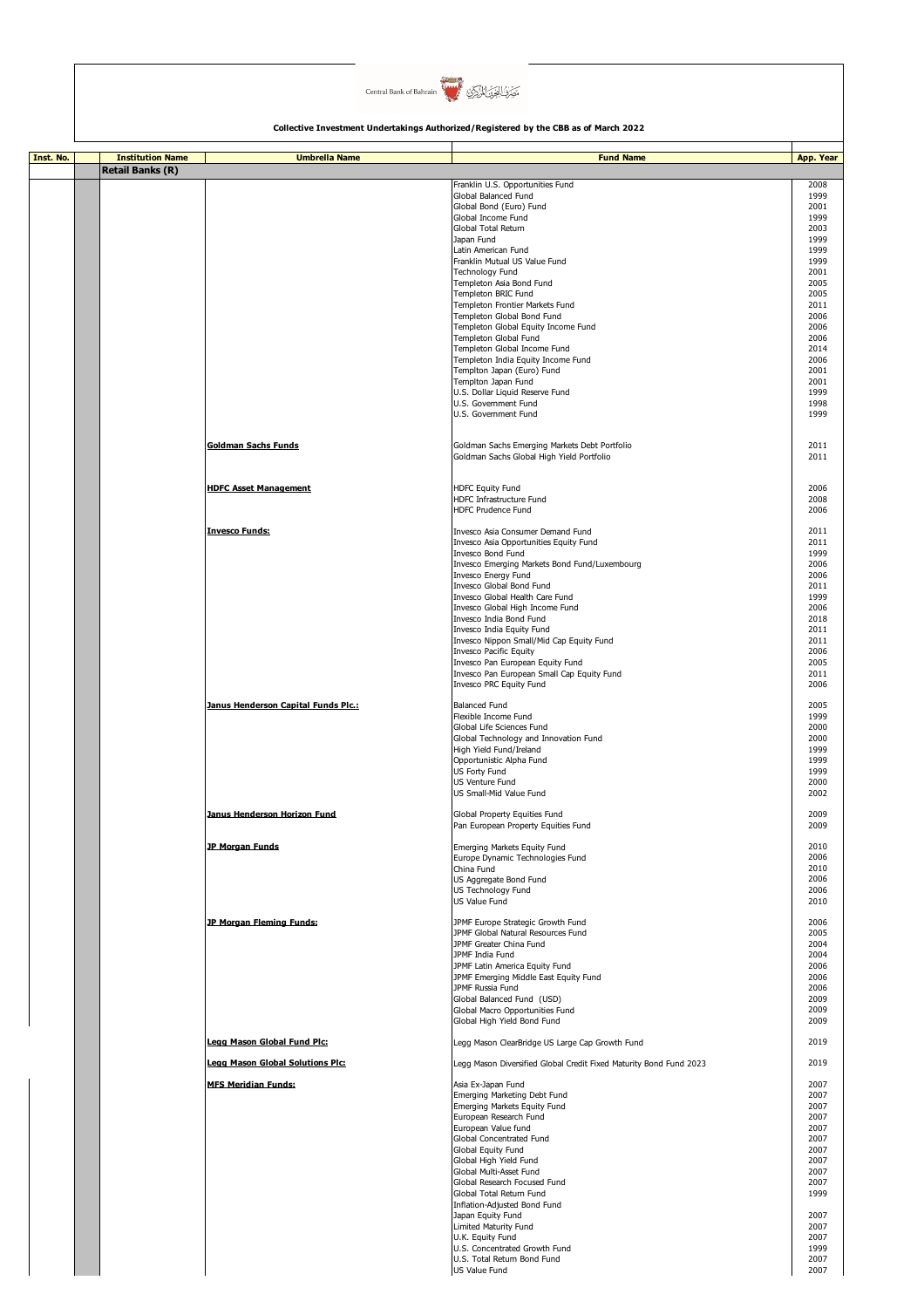

| Inst. No.                |   | <b>Institution Name</b>                 | <b>Umbrella Name</b>                          | <b>Fund Name</b>                                                             | App. Year    |
|--------------------------|---|-----------------------------------------|-----------------------------------------------|------------------------------------------------------------------------------|--------------|
|                          |   | <b>Retail Banks (R)</b>                 |                                               |                                                                              |              |
|                          |   |                                         | <b>EnTrust Global</b>                         | EnTrust Global Fixed Income Holdings N.V.                                    | 2005         |
|                          |   |                                         |                                               | EnTrust Global Emerging Markets Holdings N.V.                                | 2005         |
|                          |   |                                         |                                               | EnTrust Global Macro Holdings Ltd.                                           | 2005         |
|                          |   |                                         |                                               | EnTrust Global Investment Holdings N.V.                                      | 2002         |
|                          |   |                                         | <b>Pictet Funds</b>                           |                                                                              | 2010         |
|                          |   |                                         |                                               | Pictet Funds(LUX)-Asian Local Currency<br>Pictet Funds(LUX)-Biotech          | 2010         |
|                          |   |                                         |                                               | Pictet Funds(LUX)-Clean Energy                                               | 2010         |
|                          |   |                                         |                                               | Pictet Funds(LUX)-Emerging Local Currency Debt                               | 2010         |
|                          |   |                                         |                                               | Pictet Funds(LUX)-Generics                                                   | 2010         |
|                          |   |                                         |                                               | Pictet Funds(LUX)-Premium Brands                                             | 2010         |
|                          |   |                                         |                                               | Pictet Funds(LUX)-Russian Equities                                           | 2011         |
|                          |   |                                         |                                               | Pictet Funds(LUX)-Security<br>Pictet Funds(LUX)-Timber                       | 2010<br>2010 |
|                          |   |                                         |                                               | Pictet Funds(LUX)-Water                                                      | 2010         |
|                          |   |                                         |                                               |                                                                              |              |
|                          |   |                                         | Pimco - Global Investors Series plc           | Commodity Real Return Fund                                                   | 2020         |
|                          |   |                                         |                                               | Emerging Market Bond Fund                                                    | 2005         |
|                          |   |                                         |                                               | Global Bond Fund<br>Global Investment Grade Credit Fund-Class E, USD         | 2005<br>2010 |
|                          |   |                                         |                                               | Global Real Return Fund-Class E, USD                                         | 2010         |
|                          |   |                                         |                                               | Total Return Bond Fund                                                       | 2005         |
|                          |   |                                         |                                               |                                                                              |              |
|                          |   |                                         |                                               |                                                                              |              |
|                          |   |                                         | <b>Pioneer SICAV</b>                          | <b>TOP European Players</b>                                                  | 2008         |
|                          |   |                                         |                                               |                                                                              |              |
|                          |   |                                         | <b>Schroder International Selection Funds</b> | Asian Convertible Fund                                                       | 2009         |
|                          |   |                                         |                                               | Asian Equity Yield Fund                                                      | 2006         |
|                          |   |                                         |                                               | BRIC (Brazil, Russia, India, China) Fund                                     | 2007         |
|                          |   |                                         |                                               | Emerging Asia Fund<br><b>Emerging Europe Fund</b>                            | 2004<br>2004 |
|                          |   |                                         |                                               | Emerging Markets Debt Absolute Return Fund                                   | 2004         |
|                          |   |                                         |                                               | <b>Emerging Markets Fund</b>                                                 | 2004         |
|                          |   |                                         |                                               | Euro Corporate Bond Fund                                                     | 2004         |
|                          |   |                                         |                                               | Euro Equity Fund                                                             | 2004         |
|                          |   |                                         |                                               | Euro Liquidity Fund                                                          | 2004         |
|                          |   |                                         |                                               | European Value Fund                                                          | 2004         |
|                          |   |                                         |                                               | European Smaller Companies Fund<br>European Sustainable Value Fund           | 2006<br>2007 |
|                          |   |                                         |                                               | Global Bond Fund                                                             | 2004         |
|                          |   |                                         |                                               | Global Convertible                                                           | 2009         |
|                          |   |                                         |                                               | Global Corporate Bond Fund                                                   | 2004         |
|                          |   |                                         |                                               | Global Dividend Maximiser                                                    | 2014         |
|                          |   |                                         |                                               | Global Emerging Market Opportunities Fund                                    | 2007         |
|                          |   |                                         |                                               | Global Energy Fund<br>Global Equity Alpha Fund                               | 2007<br>2006 |
|                          |   |                                         |                                               | <b>Global Gold</b>                                                           | 2019         |
|                          |   |                                         |                                               | Greater China Fund                                                           | 2004         |
|                          |   |                                         |                                               | Italian Equity Fund                                                          | 2004         |
|                          |   |                                         |                                               | Japanese Equity                                                              | 2004         |
|                          |   |                                         |                                               | Japanese smaller companies fund                                              | 2007         |
|                          |   |                                         |                                               | Japaniese Smaller Companies Fund                                             | 2004         |
|                          |   |                                         |                                               | Multi-Asset Growth and Income Fund<br>Asian Opportunities Fund               | 2020<br>2004 |
|                          |   |                                         |                                               | Schroder ISF Global Multi Asset Income Fund                                  | 2014         |
|                          |   |                                         |                                               | Strategic Bond Fund                                                          | 2006         |
|                          |   |                                         |                                               | Swiss Equity Fund                                                            | 2004         |
|                          |   |                                         |                                               | UK Equity Fund                                                               | 2004         |
|                          |   |                                         |                                               | US Dollar Bond Fund                                                          | 2004         |
|                          |   |                                         |                                               | US Dollar Liquidity Fund<br>US Large Cap fund                                | 2004<br>2007 |
|                          |   |                                         |                                               | US Small & Mid-Cap Equity Fund                                               | 2007         |
|                          |   |                                         |                                               |                                                                              |              |
|                          |   |                                         | <b>Schroder Alternative Solutions:</b>        | Schroder Alternative Solutions Gold and Precious Metals Fund                 | 2010         |
|                          |   |                                         |                                               |                                                                              |              |
|                          |   |                                         | N/A                                           | ASP I Offshore Feeder Fund, L.P.<br>Birla Sun Life Long Term Advantage Fund  | 2021<br>2007 |
|                          |   |                                         |                                               | China Opportunities IV Offshore Feeder Fund, Ltd.                            | 2021         |
|                          |   |                                         |                                               | Digital Infrastructure II Offshore Feeder Fund                               | 2021         |
|                          |   |                                         |                                               | Franklin USD Diversified Bond 2021 Fund                                      | 2017         |
|                          |   |                                         |                                               | HDFC Mid-Cap Opportnunites Fund                                              | 2007         |
|                          |   |                                         |                                               | HedgeForum Renaissance Equities, Ltd - Class A RIDGE<br>HedgeForum TCI, Ltd. | 2019<br>2022 |
|                          |   |                                         |                                               | ICG IV GP-Led Secondary Offshore Feeder Fund, Ltd.                           | 2021         |
|                          |   |                                         |                                               | PCF IV Offshore Feeder Fund, L.P.                                            | 2021         |
|                          |   |                                         |                                               | Schroder Alternative Solutions Commodity Fund                                | 2006         |
|                          |   |                                         |                                               | SV Biomed XI Offshore Feeder Fund, L.P.                                      | 2021         |
|                          |   |                                         |                                               | UTI Indian Fixed Income Fund Plc                                             | 2013         |
|                          |   |                                         |                                               |                                                                              |              |
| 6                        | R | Eskan Bank B.S.C. (c)                   | N/A:                                          | Eskan Bank Realty Income Trust                                               | 2016         |
|                          |   |                                         |                                               |                                                                              |              |
| $\overline{\phantom{a}}$ | R | First Abu Dhabi Bank                    | <b>OneShare Plc</b>                           | FAB MENA Bond Fund                                                           | 2015         |
|                          |   |                                         |                                               | FAB MENA Dividend Fund                                                       | 2015         |
|                          |   |                                         |                                               | FAB Shariah MENA Dividend Leader Fund                                        | 2015         |
|                          |   |                                         |                                               |                                                                              |              |
| 8                        | R | <b>HSBC Bank Middle East</b><br>Limited | <b>AB FCP I</b>                               | American Growth Portfolio                                                    | 2001         |
|                          |   |                                         |                                               |                                                                              |              |
|                          |   |                                         | <b>ACM - Bernstein Investments Fund</b>       | American Value Portfolio                                                     | 2001         |
|                          |   |                                         |                                               |                                                                              |              |
|                          |   |                                         | <b>Baring Global Umbrella Fund:</b>           | Eastern Europe Fund                                                          | 2000         |
|                          |   |                                         | Baring International Umbrella Fund:           | Hong Kong China Fund                                                         | 2000         |
|                          |   |                                         |                                               |                                                                              |              |
|                          |   |                                         | <b>Blackrock Funds</b>                        | New Energy Fund                                                              | 2007         |
|                          |   |                                         |                                               | World Gold Fund                                                              | 2007         |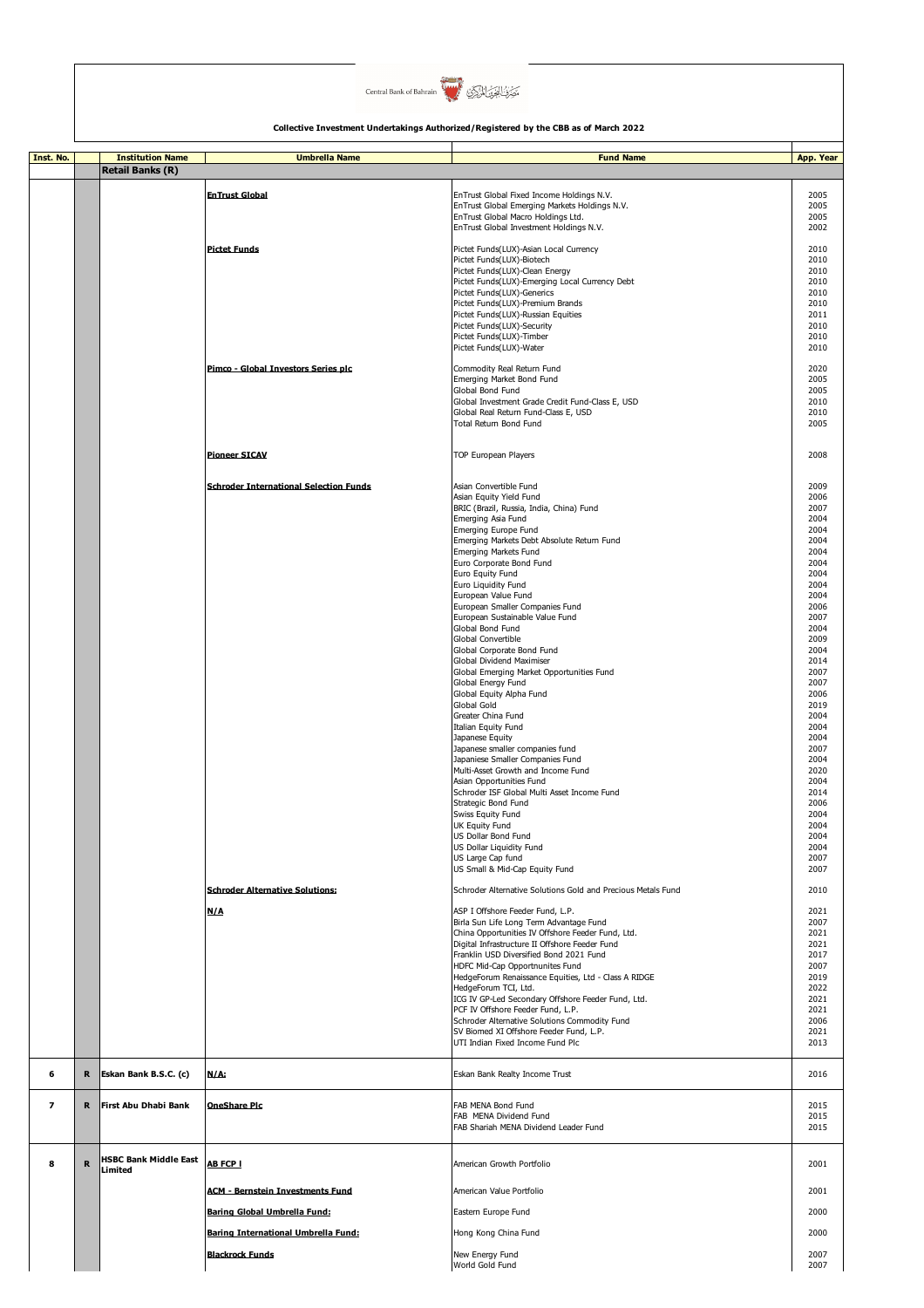

| Inst. No. |             | <b>Institution Name</b>   | <b>Umbrella Name</b>                                             | <b>Fund Name</b>                                                                                                                                                                                                                                                                                                                                                                                                                                                                                                                                                                                                          | App. Year                                                                                                    |
|-----------|-------------|---------------------------|------------------------------------------------------------------|---------------------------------------------------------------------------------------------------------------------------------------------------------------------------------------------------------------------------------------------------------------------------------------------------------------------------------------------------------------------------------------------------------------------------------------------------------------------------------------------------------------------------------------------------------------------------------------------------------------------------|--------------------------------------------------------------------------------------------------------------|
|           |             | <b>Retail Banks (R)</b>   |                                                                  | World Mining Fund                                                                                                                                                                                                                                                                                                                                                                                                                                                                                                                                                                                                         | 2007                                                                                                         |
|           |             |                           | <b>Fidelity Investment International:</b>                        | FF International Fund                                                                                                                                                                                                                                                                                                                                                                                                                                                                                                                                                                                                     | 2000                                                                                                         |
|           |             |                           |                                                                  |                                                                                                                                                                                                                                                                                                                                                                                                                                                                                                                                                                                                                           |                                                                                                              |
|           |             |                           | <b>Fleming Flagship Funds:</b>                                   | FF Pacific Fund                                                                                                                                                                                                                                                                                                                                                                                                                                                                                                                                                                                                           | 2000                                                                                                         |
|           |             |                           | <b>Henderson Horizon Fund:</b>                                   | Henderson Continental Horizon European Equity Fund                                                                                                                                                                                                                                                                                                                                                                                                                                                                                                                                                                        | 2001                                                                                                         |
|           |             |                           | <b>HSBC Amanah Funds SICAV:</b>                                  | HSBC Amanah Global Equity Fund<br>HSBC Amanah Global Equity Index Fund<br>HSBC Amanah Global Equity Index Fund                                                                                                                                                                                                                                                                                                                                                                                                                                                                                                            | 2010<br>2010<br>2004                                                                                         |
|           |             |                           | <b>HSBC Global Investment Funds</b><br><b>HSBC International</b> | Brazil Bond Fund<br><b>Brazil Equity</b><br><b>BRIC Markets Equity Fund</b><br>Chinese Equity Fund<br>Euroland Equity Smaller Companies<br>European High Yield Bond Fund<br>GIF-European Equity Fund<br>Global Emerging Markets Bond Fund<br>Indian Equity Fund<br>Russia Equity<br><b>BRIC Freestyle</b>                                                                                                                                                                                                                                                                                                                 | 2011<br>2010<br>2006<br>2000<br>2010<br>2004<br>2000<br>2004<br>2000<br>2010                                 |
|           |             |                           | <b>HSBC Portfolios</b>                                           | World Selection 1                                                                                                                                                                                                                                                                                                                                                                                                                                                                                                                                                                                                         | 2010                                                                                                         |
|           |             |                           |                                                                  | World Selection 2<br>World Selection 3<br>World Selection 4<br>World Selection 5                                                                                                                                                                                                                                                                                                                                                                                                                                                                                                                                          | 2010<br>2010<br>2010<br>2010                                                                                 |
|           |             |                           | <b>Schroder International Selection Funds:</b>                   | Latin America Fund                                                                                                                                                                                                                                                                                                                                                                                                                                                                                                                                                                                                        | 2001                                                                                                         |
|           |             |                           | N/A                                                              | HSBC Amanah Global Equity Fund                                                                                                                                                                                                                                                                                                                                                                                                                                                                                                                                                                                            | 2000                                                                                                         |
|           |             |                           | Old Mutual (Bermuda) Ltd.                                        | Universal Investor Guaranteed Rate Plan<br>Universal Investor Plan                                                                                                                                                                                                                                                                                                                                                                                                                                                                                                                                                        | 2005<br>2004                                                                                                 |
| 9         | $\mathbf R$ | <b>ICICI Bank Limited</b> | <b>Blackrock Global Funds</b>                                    | Blackrock European Fund<br>Blackrock Global Dynamic Equity Fund<br>Blackrock Global Allocation Fund<br>European Value Fund<br>India Fund Class A2<br>World Energy Fund                                                                                                                                                                                                                                                                                                                                                                                                                                                    | 2013<br>2014<br>2014<br>2016<br>2015<br>2015                                                                 |
|           |             |                           | <b>Emergent India Investments Ltd.</b>                           | Reliance Emergent India Fund - Class B                                                                                                                                                                                                                                                                                                                                                                                                                                                                                                                                                                                    | 2010                                                                                                         |
|           |             |                           | <b>Fidelity Funds</b>                                            | Asia Focus Fund<br>Asian Special Situations Fund<br>China Focus Fund<br><b>Emerging Markets Fund</b><br>Emerging Markest Debt fund<br>Fidelity Global Inflation-Linked Bond Fund<br>Fidelity India Focus Fund<br>Fidelity US Dollar Cash Fund<br>Fidelity US High Yield Fund<br>Sterling Bond Fund<br>US Dollar Bond Fund<br>World Fund                                                                                                                                                                                                                                                                                   | 2007<br>2007<br>2007<br>2007<br>2007<br>2014<br>2014<br>2014<br>2014<br>2007<br>2007<br>2007                 |
|           |             |                           | <b>ICICI Prudential Mutual Fund</b>                              | <b>ICICI Prudential Balanced Advantage Fund</b><br>ICICI Prudential Banking and Financial Services Fund<br><b>ICICI Prudential Bluechip Fund</b><br><b>ICICI Prudential Business Cycle Fund</b><br>ICICI Prudential Equity & Debt Fund<br><b>ICICI Prudential Equity Savings Fund</b><br><b>ICICI Prudential ESG Fund</b><br><b>ICICI Prudential Infrastructure Fund</b><br>ICICI Prudential Large & Mid Cap Fund<br>ICICI Prudential Medium Term Bond Fund<br><b>ICICI Prudential Multi-Asset Fund</b><br>ICICI Prudential Top 200 Fund<br><b>ICICI Prudential Savings Fund</b><br>ICICI Prudential Value Discovery Fund | 2016<br>2021<br>2008<br>2021<br>2018<br>2016<br>2021<br>2008<br>2008<br>2018<br>2016<br>2008<br>2016<br>2008 |
|           |             |                           | <b>India CB Fund Limited</b>                                     | I Class<br>K Class<br>N Class                                                                                                                                                                                                                                                                                                                                                                                                                                                                                                                                                                                             | 2011<br>2011<br>2011                                                                                         |
|           |             |                           | <b>India Emerging Opportunities Fund Limited</b>                 | Indian Entrepreneur Fund                                                                                                                                                                                                                                                                                                                                                                                                                                                                                                                                                                                                  | 2019                                                                                                         |
|           |             |                           | India Optima Fund (IOF)                                          | Balanced Advantage Fund<br>Credit Risk Fund<br>Focused Bluechip Equity Fund<br>Multi Strategy Fund of Funds<br>Multicap Fund<br>Value Discovery Fund                                                                                                                                                                                                                                                                                                                                                                                                                                                                      | 2017<br>2019<br>2018<br>2021<br>2018<br>2007                                                                 |
|           |             |                           | <b>Goldman Sachs Funds SICAV</b>                                 | Goldman Sachs India Equity Portfolio                                                                                                                                                                                                                                                                                                                                                                                                                                                                                                                                                                                      | 2015                                                                                                         |
|           |             |                           | <b>K Fixed Income Opportunities Fund</b>                         | Kotak Bond Feeder Fund                                                                                                                                                                                                                                                                                                                                                                                                                                                                                                                                                                                                    | 2013                                                                                                         |
|           |             |                           | <b>Old Bridge Capital AIF</b>                                    | NRI Vantage Equity Fund                                                                                                                                                                                                                                                                                                                                                                                                                                                                                                                                                                                                   | 2018                                                                                                         |
|           |             |                           | <b>M&amp;G Investment Funds</b>                                  | M&G Global Basics Fund<br>M&G Global Leaders Fund                                                                                                                                                                                                                                                                                                                                                                                                                                                                                                                                                                         | 2008<br>2008                                                                                                 |
|           |             |                           | Multistyle Multi Manager Funds PLC                               | The Global Real Estate Securities Fund                                                                                                                                                                                                                                                                                                                                                                                                                                                                                                                                                                                    | 2007                                                                                                         |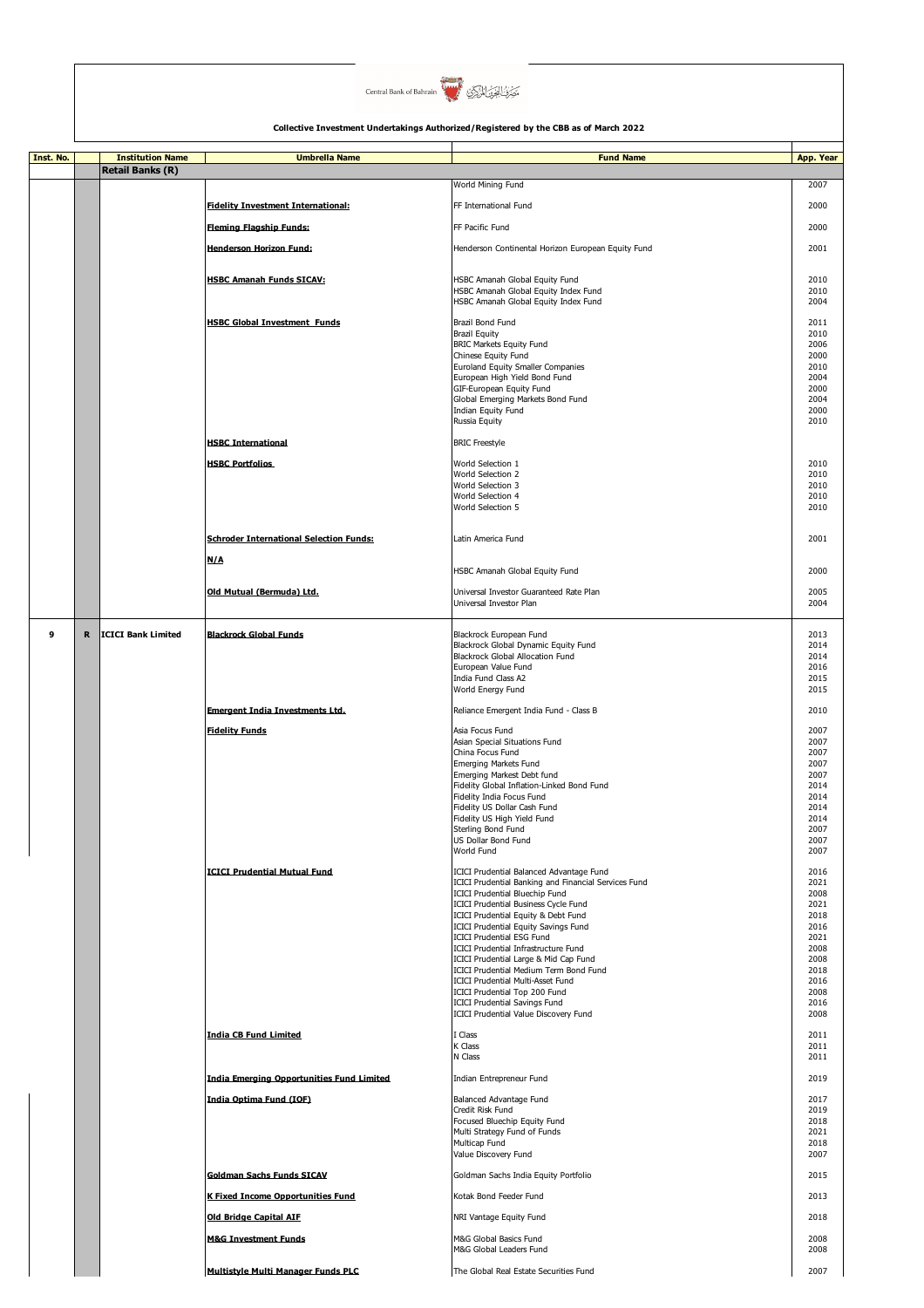

| Inst. No. |   | <b>Institution Name</b> | <b>Umbrella Name</b>                           | <b>Fund Name</b>                                                                                                                                                               | App. Year                    |
|-----------|---|-------------------------|------------------------------------------------|--------------------------------------------------------------------------------------------------------------------------------------------------------------------------------|------------------------------|
|           |   | <b>Retail Banks (R)</b> |                                                |                                                                                                                                                                                |                              |
|           |   |                         | <b>Newport Global Fund SPC</b>                 | Class 25-3Y                                                                                                                                                                    | 2020                         |
|           |   |                         | <b>Robeco Capital Growth Funds</b>             | Robeco BP Global Premium Equities Fund<br>Robeco BP US Large Cap Equities Fund                                                                                                 | 2016<br>2016                 |
|           |   |                         | <b>Russell Multi-Manager Funds:</b>            | Robeco High Yield Bonds Fund<br>Global 20 Multi-Manager Fund<br>Global 35 Multi-Manager Fund                                                                                   | 2016<br>2007<br>2007         |
|           |   |                         |                                                | Global 50 Multi-Manager Fund<br>Global 70 Multi-Manager Fund<br>Global 90 Multi-Manager Fund                                                                                   | 2007<br>2007<br>2007         |
|           |   |                         | <b>Russell Investment Company Plc Funds</b>    | The Emerging Markets Equity Fund<br>The Japan Equity Fund<br>The Pacific Basin Equity Fund                                                                                     | 2007<br>2007<br>2007         |
|           |   |                         | <b>Russell Investment Company II Plc Funds</b> | The U.S. Equity Fund<br>The Euro Fixed Income Fund                                                                                                                             | 2007<br>2007                 |
|           |   |                         | Franklin Templeton Investment Funds            | The Pan European Equity Fund<br>Franklin Mutual European Fund                                                                                                                  | 2007<br>2007                 |
|           |   |                         |                                                | Franklin Mutual Global Discovery Fund<br>Templeton Asian Growth Fund<br>Templeton Emerging Markets Fund                                                                        | 2007<br>2007<br>2007         |
|           |   |                         |                                                | Templeton Emerging Markets Bond Fund<br>Templeton Growth (Euro) fund<br>Franklin Biotechnology Discovery Fund<br>Franklin European Growth Fund                                 | 2007<br>2007<br>2007<br>2007 |
|           |   |                         |                                                | Franklin European Small-Mid Cap Fund<br>Franklin India Fund<br>Franklin Asian Flex cap Fund                                                                                    | 2007<br>2007<br>2007         |
|           |   |                         |                                                | Franklin Global Growth Fund<br>Franklin Global Small-Mid Cap Fund<br>Franklin Mutual Beacon Fund                                                                               | 2007<br>2007<br>2007         |
|           |   |                         |                                                | Franklin Technology Fund<br>Franklin Templeton Japan Fund<br>Franklin U.S. Grwoth Fund<br>Franklin U.S. Small-Mid Cap Growth Fund                                              | 2007<br>2007<br>2007<br>2007 |
|           |   |                         |                                                | Franklin High Yield (Euro) Fund<br>Franklin High Yield Fund<br>Franklin Income Fund                                                                                            | 2007<br>2007<br>2007         |
|           |   |                         |                                                | Franklin U.S. Government Fund<br>Franklin U.S. Opportunities Fund<br>Franklin U.S. Ultra Short Term Bond Fund<br>Templeton BRIC Fund                                           | 2007<br>2013<br>2007<br>2007 |
|           |   |                         |                                                | Templeton China Fund<br>Templeton Eastern Europe Fund<br>Templeton Emerging Markets Smaller Companies Fund                                                                     | 2007<br>2007<br>2014         |
|           |   |                         |                                                | Templeton Euroland Fund<br>Templeton European Fund<br>Templeton Global Climate Change Fund                                                                                     | 2007<br>2007<br>2007         |
|           |   |                         |                                                | Templeton Global Equity Income Fund<br>Templeton Global Fund<br>Templeton Global Smaller Companies Fund<br>Templeton Japan Fund                                                | 2007<br>2007<br>2007<br>2007 |
|           |   |                         |                                                | Templeton Korea Fund<br>Templeton Latin America Fund<br>Templeton U.S. Value Fund                                                                                              | 2007<br>2007<br>2007         |
|           |   |                         |                                                | Templeton Asian Bond Fund<br>Templeton Euro Liquid Reserve Fund<br>Templeton Euroland Bond Fund<br>Templeton European Total Return Fund                                        | 2007<br>2007<br>2007<br>2007 |
|           |   |                         |                                                | Templeton Global Absolute Return (Euro) Fund<br>Templeton Global Balanced Fund<br>Templeton Global Bond (Euro) Fund                                                            | 2007<br>2007<br>2007         |
|           |   |                         |                                                | Templeton Global Bond Fund<br>Templeton Global Income Fund<br>Templeton Total Return Fund<br>Templeton U.S. Dollar liquid Reserve Fund                                         | 2007<br>2007<br>2007<br>2007 |
|           |   |                         | <b>SBI Mutual Fund</b>                         | SBI Blue Chip Fund<br>SBI Magnum Equity ESG Fund                                                                                                                               | 2017<br>2017                 |
|           |   |                         | <b>Schroder International Selection Funds:</b> | SBI Healthcare Opportunities Fund<br>SBI Magnum Low Duration Fund<br>Asian Equity Yield Fund                                                                                   | 2017<br>2017<br>2014         |
|           |   |                         |                                                | Asian opportunities Fund<br><b>Global Cities Fund</b><br>Alchemy India Fund (Cayman), Ltd. Class F shares                                                                      | 2014<br>2013<br>2010         |
|           |   |                         |                                                | CC Art Limited<br>Dynamic India Fund<br>EnTurst Global Fixed Income Holdings N.V.                                                                                              | 2008<br>2006<br>2007         |
|           |   |                         |                                                | IL & FS Milestone Core Plus Retails Fund LLC<br>Indian Infrastructure Advantage Fund - DIF II<br>Indiareit Offshore Fund II<br>JM Financial India Property Fund Ltd.           | 2010<br>2012<br>2008<br>2007 |
|           |   |                         |                                                | Milestone Fund LLC<br>Partner Group Secondary (Everest), L.P. Fund<br>Prime India Opportunity Ltd. Class X-Series III                                                          | 2008<br>2009<br>2012         |
|           |   |                         |                                                | Prime India Opportunity Limited Class X-Series VII<br>Tara India Fund III (class "A" shares)<br>Urban Infrastructure Real Estate Fund<br>Vietnam Enterprise Investment Limited | 2014<br>2008<br>2007<br>2007 |
| 10        | R | Ithmaar Bank            | N/A                                            | Dilmunia Development Fund I L.P.                                                                                                                                               | 2007                         |
|           |   |                         |                                                |                                                                                                                                                                                |                              |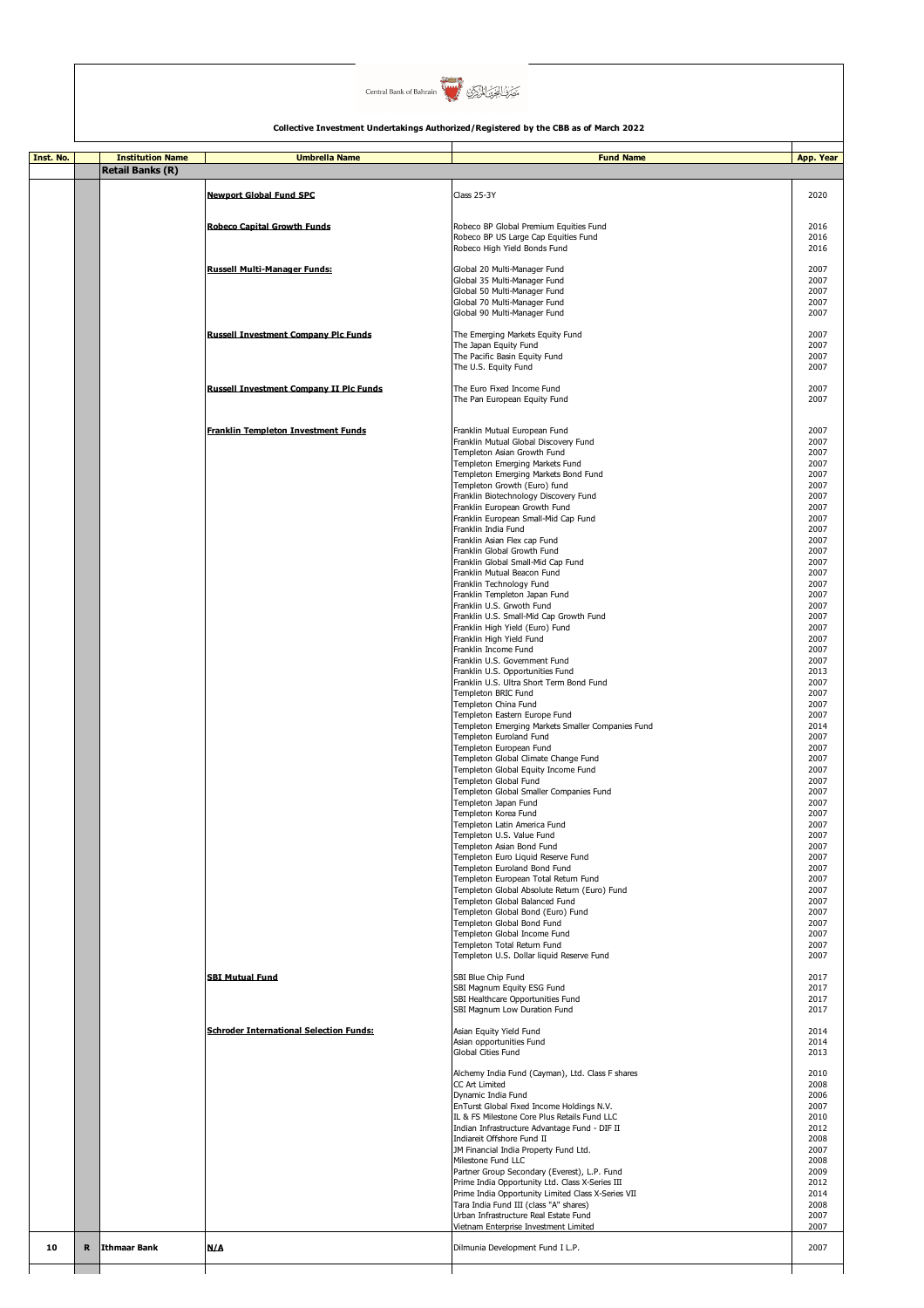

| Inst. No. |             | <b>Institution Name</b>                   | <b>Umbrella Name</b>                            | <b>Fund Name</b>                                                                     | App. Year    |
|-----------|-------------|-------------------------------------------|-------------------------------------------------|--------------------------------------------------------------------------------------|--------------|
|           |             | <b>Retail Banks (R)</b>                   |                                                 |                                                                                      |              |
| 11        | R           | <b>National Bank of</b><br><b>Bahrain</b> | N/A                                             | The EFG-Hermes Middle East & Developing Africa Fund                                  | 2008         |
|           |             |                                           |                                                 |                                                                                      |              |
|           |             |                                           |                                                 |                                                                                      |              |
|           |             |                                           |                                                 |                                                                                      |              |
| 12        | $\mathbf R$ | <b>National Bank of Kuwait</b>            | <b>NBK Gulf Equity Funds Company B.S.C. (c)</b> | NBK Gulf Equity Fund                                                                 | 2005         |
|           |             | <b>Bahrain Branch</b>                     |                                                 |                                                                                      |              |
|           |             |                                           |                                                 | NBK Qatar Equity Fund                                                                | 2006         |
|           |             |                                           |                                                 |                                                                                      |              |
|           |             |                                           | AB FCP I                                        | American Income Portfolio                                                            | 2021         |
|           |             | <b>Standard Chartered</b>                 |                                                 |                                                                                      |              |
|           |             | <b>Bank</b>                               | <b>AB SICAVI</b>                                | All Market Income Portfolio                                                          | 2021         |
| 13        | $\mathbf R$ |                                           |                                                 | American Growth Portfolio                                                            | 2000         |
|           |             |                                           | Aberdeen Global Funds:                          | Australasian Equity Fund                                                             | 2006         |
|           |             |                                           |                                                 | Global Sustainable and Responsible Investment Equity Fund                            | 2006         |
|           |             |                                           |                                                 | Global Technology Fund                                                               | 2000         |
|           |             |                                           |                                                 | UK Opportunities Fund                                                                | 2006         |
|           |             |                                           | <b>Alliance Global Investors Fund</b>           | Allianz Income and Growth Fund                                                       | 2016         |
|           |             |                                           |                                                 | Allianz Flexi Asia Bond                                                              | 2018         |
|           |             |                                           |                                                 | Allianz US Short Duration High Income Bond                                           | 2018         |
|           |             |                                           | Allianz Global Investors Fund                   | Allianz Global Intelligent Cities                                                    | 2022         |
|           |             |                                           |                                                 |                                                                                      |              |
|           |             |                                           | Baring Global Umbrella Funds:                   | Barings Developed & Emerging Markets High Yield Fund                                 | 2013         |
|           |             |                                           |                                                 | Baring Global Resoures Fund                                                          | 2013         |
|           |             |                                           | <b>Baring International Umbrella:</b>           | Baring ASEAN Frontiers Fund                                                          | 2013         |
|           |             |                                           |                                                 | Baring Hong Kong China Fund                                                          | 2013         |
|           |             |                                           |                                                 |                                                                                      |              |
|           |             |                                           | <b>BlackRock Global Funds:</b>                  | Asia Pacific Equity Income Fund                                                      | 2015         |
|           |             |                                           |                                                 | Asian Tiger Bond Fund<br>China Fund                                                  | 2017<br>2012 |
|           |             |                                           |                                                 | China Bond Fund                                                                      | 2021         |
|           |             |                                           |                                                 | Emerging Europe Fund                                                                 | 2012         |
|           |             |                                           |                                                 | Emerging Markets Local Currency Bond Fund                                            | 2018         |
|           |             |                                           |                                                 | European Equity Income Fund<br>European Fund                                         | 2020<br>2012 |
|           |             |                                           |                                                 | Dynamic High Income Fund                                                             | 2018         |
|           |             |                                           |                                                 | Global Allocation Fund                                                               | 2012         |
|           |             |                                           |                                                 | Global Dynamic Equity Fund                                                           | 2012         |
|           |             |                                           |                                                 | Global Equity Income Fund                                                            | 2015         |
|           |             |                                           |                                                 | Global High Yield Bond Fund<br>Global Long Horizon Equity Fund                       | 2012<br>2015 |
|           |             |                                           |                                                 | Global Multi Asset Income Fund                                                       | 2015         |
|           |             |                                           |                                                 | Global Systematic Global SmallCap Fund                                               | 2015         |
|           |             |                                           |                                                 | India Fund                                                                           | 2015         |
|           |             |                                           |                                                 | Latin American Fund                                                                  | 2006<br>2012 |
|           |             |                                           |                                                 | Nutrition Fund<br>Sustainable Energy Fund                                            | 2006         |
|           |             |                                           |                                                 | World Technology Fund                                                                | 2012         |
|           |             |                                           |                                                 | US Basic Value Fund                                                                  | 2015         |
|           |             |                                           |                                                 | US Dollar High Yield Bond Fund                                                       | 2012         |
|           |             |                                           |                                                 | US Flexible Equity Fund<br>US Small and Mid Cap Opportunities Fund                   | 2012<br>2015 |
|           |             |                                           |                                                 | World Financials Fund                                                                | 2020         |
|           |             |                                           |                                                 | World Gold Fund                                                                      | 2006         |
|           |             |                                           |                                                 | World Healthscience Fund                                                             | 2020         |
|           |             |                                           |                                                 | World Mining Fund                                                                    | 2006         |
|           |             |                                           | <b>Blackrock Strategic Funds</b>                | Blackrock Global Real Asset Securities Fund                                          | 2021         |
|           |             |                                           | <b>BNP Paribas Flexi I</b>                      | US Mortgage                                                                          | 2017         |
|           |             |                                           | <b>BNP Paribas Funds:</b>                       | China Equity                                                                         | 2009         |
|           |             |                                           |                                                 | Latin America Equity                                                                 | 2009         |
|           |             |                                           |                                                 | Russia Equity                                                                        | 2009         |
|           |             |                                           | <b>DWS Noor Islamic Funds Plc:</b>              | DWS Noor Precious Metals Securities Fund                                             | 2007         |
|           |             |                                           |                                                 |                                                                                      |              |
|           |             |                                           | <b>Fidelity:</b>                                | American Growth Fund<br>European Growth Fund                                         | 2000<br>2000 |
|           |             |                                           |                                                 | Global Multi Asset Income Fund                                                       | 2018         |
|           |             |                                           |                                                 |                                                                                      |              |
|           |             |                                           | Franklin Templeton Investment Funds:            | Emerging Markets Fund                                                                | 2001<br>2006 |
|           |             |                                           |                                                 | Franklin Biotechnology Discovery Fund<br>Franklin Global Real Estate Fund            | 2006         |
|           |             |                                           |                                                 | Franklin High Yield Fund                                                             | 2006         |
|           |             |                                           |                                                 | Franklin Income Fund                                                                 | 2006         |
|           |             |                                           |                                                 | Franklin Indian Fund<br>Franklin K2 Alternative Strategies Fund                      | 2006<br>2016 |
|           |             |                                           |                                                 | Franklin Mena Fund                                                                   | 2013         |
|           |             |                                           |                                                 | Franklin Mutual European Fund                                                        | 2006         |
|           |             |                                           |                                                 | Franklin Technology Fund                                                             | 2006         |
|           |             |                                           |                                                 | Franklin U.S. Government Fund                                                        | 2006         |
|           |             |                                           |                                                 | Franklin U.S. Opportunities Fund<br>Templeton Asian Bond Fund                        | 2013<br>2013 |
|           |             |                                           |                                                 | Templeton Asian Growth Fund                                                          | 2006         |
|           |             |                                           |                                                 | Templeton China Fund                                                                 | 2006         |
|           |             |                                           |                                                 | Templeton Eastern Europe Fund                                                        | 2006         |
|           |             |                                           |                                                 | Templeton Emerging Markets Bond Fund                                                 | 2006         |
|           |             |                                           |                                                 | Templeton Emerging Markets Smaller Companies Fund<br>Templeton Frontier Markets Fund | 2013<br>2013 |
|           |             |                                           |                                                 | Templeton Global Balanced Fund                                                       | 2006         |
|           |             |                                           |                                                 | Templeton Global Bond Fund                                                           | 2006         |
|           |             |                                           |                                                 | Templeton Global Fund                                                                | 2006         |
|           |             |                                           |                                                 | Templeton Global Total Return Fund                                                   | 2013         |
|           |             |                                           |                                                 | Templeton Global Smaller Companies Fund                                              | 2006         |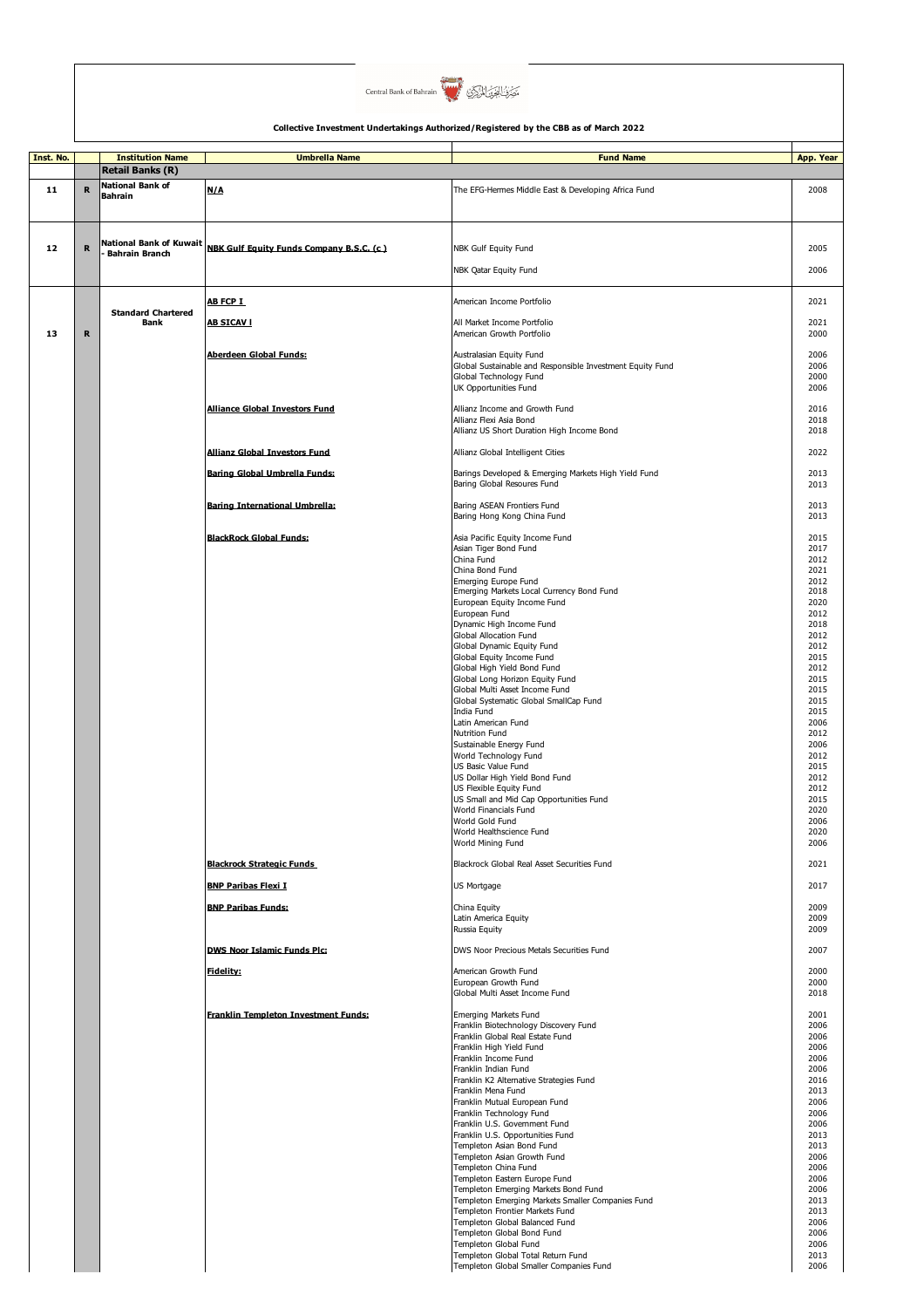

| Inst. No. |   |                                                    |                                                     |                                                                                                                    |              |
|-----------|---|----------------------------------------------------|-----------------------------------------------------|--------------------------------------------------------------------------------------------------------------------|--------------|
|           |   | <b>Institution Name</b><br><b>Retail Banks (R)</b> | <b>Umbrella Name</b>                                | <b>Fund Name</b>                                                                                                   | App. Year    |
|           |   |                                                    |                                                     | Fempleton Latin America Fund                                                                                       | 2006         |
|           |   |                                                    |                                                     | Templeton Natural Resources Fund                                                                                   | 2013         |
|           |   |                                                    | Franklin Templeton Shariah Funds:                   | Franklin Templeton Global Sukuk Fund                                                                               | 2013         |
|           |   |                                                    |                                                     | Templeton Shariah Global Equity Fund                                                                               | 2013         |
|           |   |                                                    | <b>Global Investment Opportunities Fund Limited</b> | Kotak Indian Growth Fund                                                                                           | 2010<br>2010 |
|           |   |                                                    |                                                     | Kotak Indian MidCap Fund                                                                                           |              |
|           |   |                                                    | <b>Goldman Sachs Funds</b>                          | Goldman Sachs India Equity Portfolio                                                                               | 2016         |
|           |   |                                                    | <b>Invesco Zodiac Funds</b>                         | Invesco US Senior Loan Fund                                                                                        | 2017         |
|           |   |                                                    | Eastspring Investments Portfolio Management Limited | Dragon Peacock                                                                                                     | 2009         |
|           |   |                                                    | Kotak Investment Opportunities Fund Limited         | Kotak Indian Infrastructure and reality Fund                                                                       | 2010         |
|           |   |                                                    |                                                     |                                                                                                                    |              |
|           |   |                                                    | <b>M &amp; G Investment Funds</b>                   | M & G Global Themes Fund                                                                                           | 2006         |
|           |   |                                                    | Neuberger Berman Investment Funds plc               | Neuberger Berman 5G Connectivity Fund                                                                              | 2022         |
|           |   |                                                    |                                                     | Neuberger Berman Emerging Markets Debt - Hard Currency Fund<br>Neuberger Berman Uncorrelated Strategies Fund       | 2017<br>2021 |
|           |   |                                                    | <b>PIMCO Funds: Global Investors Series</b>         | Income Fund                                                                                                        | 2017         |
|           |   |                                                    |                                                     |                                                                                                                    |              |
|           |   |                                                    | <b>Schroder International Selection Fund:</b>       | Asian Equity Yield<br>Asian Dividend Maximiser                                                                     | 2013<br>2014 |
|           |   |                                                    |                                                     | Asian Opportunities                                                                                                | 2021         |
|           |   |                                                    |                                                     | <b>BRIC Fund</b><br>China Opportunities Fund                                                                       | 2009<br>2012 |
|           |   |                                                    |                                                     | Emerging Markets Debt Absolute Return Fund                                                                         | 2012         |
|           |   |                                                    |                                                     | Global Cities Real Estate Fund<br>Global Convertible Bond Fund                                                     | 2009<br>2012 |
|           |   |                                                    |                                                     | Global Corporate Bond Fund                                                                                         | 2012         |
|           |   |                                                    |                                                     | Global Dividend Maximiser<br>Global Emerging Market Opportunities Fund                                             | 2014<br>2012 |
|           |   |                                                    |                                                     | Global Energy Fund                                                                                                 | 2012         |
|           |   |                                                    |                                                     | Global High Yield Fund<br>Global Multi Asset Income                                                                | 2012<br>2013 |
|           |   |                                                    |                                                     | Greater China Fund                                                                                                 | 2012         |
|           |   |                                                    |                                                     | Emerging Asia Fund<br>Japanese Equity                                                                              | 2012<br>2013 |
|           |   |                                                    |                                                     | Taiwanese Equity                                                                                                   | 2013         |
|           |   |                                                    | The Jupiter Global Fund:                            | Jupiter European Growth Fund                                                                                       | 2020         |
|           |   |                                                    |                                                     |                                                                                                                    |              |
|           |   |                                                    | N/A:                                                | Schroder Special Situations Fund Fixed Maturity Bond II<br>Schroder Special Situations Fund Fixed Maturity Bond IV | 2019<br>2019 |
|           |   |                                                    |                                                     | Universal Investor Guaranteed Rate Plan                                                                            | 2005         |
| 14        | R | <b>State Bank of India</b>                         | <b>SBI Mutual Fund:</b>                             | Magnum Multicap Fund                                                                                               | 2011         |
|           |   |                                                    |                                                     | Magnum Global Fund<br>Equity Hybrid Fund                                                                           | 2011<br>2011 |
|           |   |                                                    |                                                     | Magnum Equity ESG Fund                                                                                             | 2011         |
|           |   |                                                    |                                                     | Large and Midcap Fund<br>SBI Bluechip Fund                                                                         | 2011<br>2016 |
|           |   |                                                    |                                                     | SBI Magnum MidCap Fund                                                                                             | 2016         |
|           |   |                                                    |                                                     |                                                                                                                    |              |
|           |   |                                                    | N/A:                                                | SBI Balanced Advantage Fund<br>SBI Resurgent India Opportunities Fund                                              | 2021<br>2016 |
|           |   |                                                    |                                                     |                                                                                                                    |              |
|           |   | <b>Wholesale Banks (W)</b>                         |                                                     |                                                                                                                    |              |
| 15        | W | Arab Bank P.L.C                                    | <b>IIAB PCC Limited</b>                             | <b>IIAB MENA Feeder Fund</b>                                                                                       | 2008         |
| 16        | W | Bahrain Middle East                                | N/A:                                                | BMB Tech. & Telecom. Inv. Co.                                                                                      | 2000         |
|           |   | <b>Bank</b>                                        |                                                     |                                                                                                                    |              |
|           |   |                                                    |                                                     |                                                                                                                    |              |
| 17        | W | Bank Al-Khair B.S.C. ( c                           | Strategic Acquistion Fund Company B.S.C (c)         | Strategic Acquistion Fund                                                                                          | 2007         |
|           |   |                                                    |                                                     |                                                                                                                    |              |
| 18        | W | Citi Islamic Investment                            | Citi Islamic Portfolio:                             | <b>Islamic Equity</b>                                                                                              | 1997         |
|           |   | Bank                                               |                                                     |                                                                                                                    |              |
|           |   |                                                    |                                                     |                                                                                                                    |              |
| 19        | W | <b>GFH Financial Group</b><br><b>B.S.C.</b>        | Al Khaleej Funds & Investment Company B.S.C. (c.)   | Al Basha'er GCC Equity Fund                                                                                        | 2005         |
|           |   |                                                    | N/A                                                 | GFH Sukuk Investment Company                                                                                       | 2021         |
|           |   |                                                    |                                                     |                                                                                                                    |              |
|           |   |                                                    |                                                     |                                                                                                                    |              |
| 20        | W | <b>Gulf International Bank</b>                     | <b>GIB Trade Finance SPC</b>                        | GIB Global Shariah-based Trade Fund Segregated Portfolio                                                           | 2017         |
|           |   |                                                    |                                                     | GIB Global Trade Finance Opportunities Fund Segregated Portfolio                                                   | 2017         |
|           |   |                                                    |                                                     |                                                                                                                    |              |
| 21        | W | <b>HDFC Bank Ltd.</b>                              | <b>Emergent India Investments</b>                   | Reliance Emergent India Fund                                                                                       | 2015         |
|           |   |                                                    | <b>Emerging India Focus Funds</b>                   | Class I                                                                                                            | 2017         |
|           |   |                                                    |                                                     | Class M                                                                                                            | 2017         |
|           |   |                                                    | Franklin Templeton Investment Funds:                | Franklin Biotechnology Discovery Fund                                                                              | 2013         |
|           |   |                                                    |                                                     | Franklin Gold and Precious Metals Fund                                                                             | 2013         |
|           |   |                                                    |                                                     | Franklin Income Fund<br>Franklin India Fund                                                                        | 2013<br>2013 |
|           |   |                                                    |                                                     | Franklin Technology Fund                                                                                           | 2013         |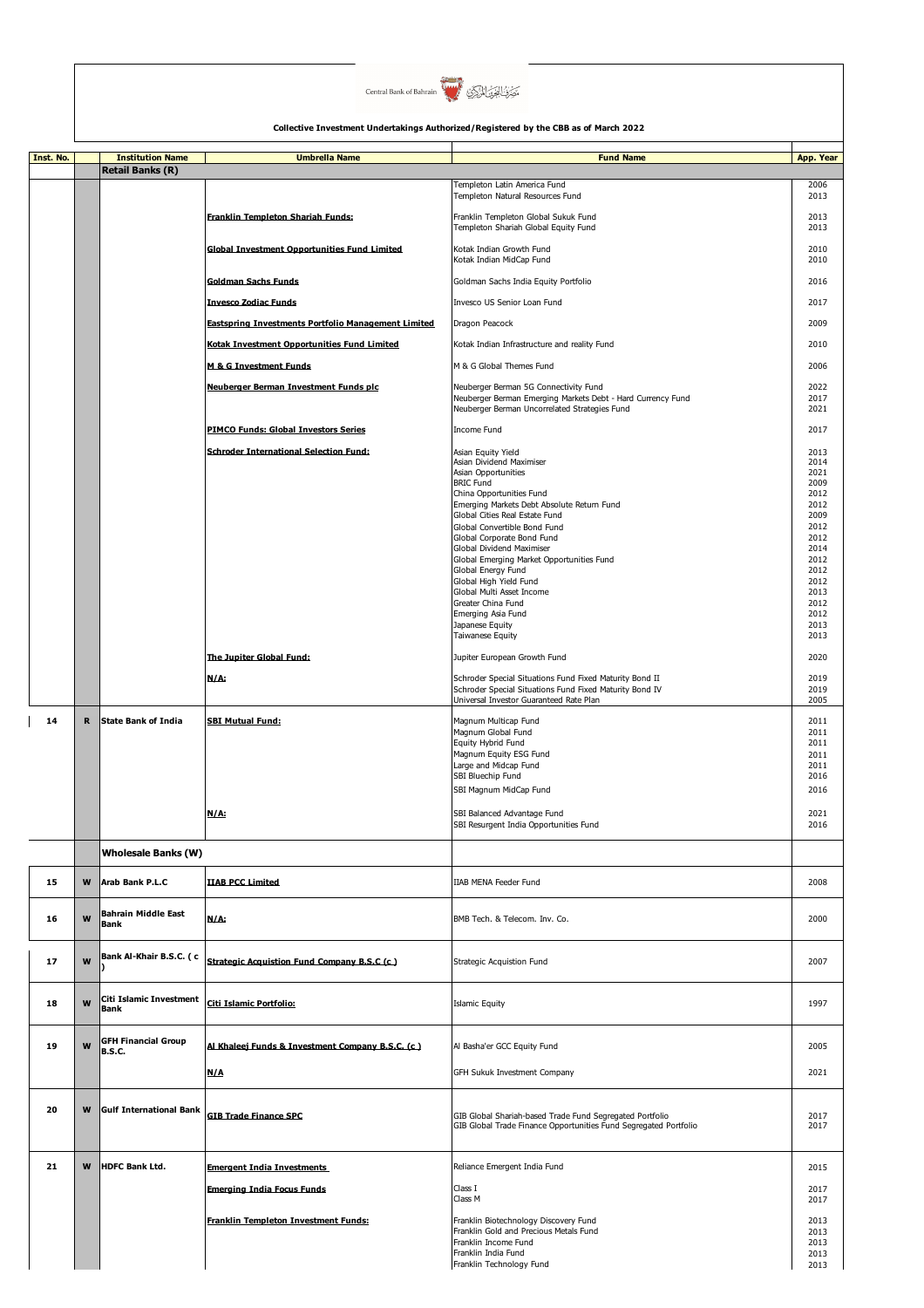

| Inst. No. |              | <b>Institution Name</b>                   | <b>Umbrella Name</b>                                                        | <b>Fund Name</b>                                                                                                                                                                                                        | App. Year                    |
|-----------|--------------|-------------------------------------------|-----------------------------------------------------------------------------|-------------------------------------------------------------------------------------------------------------------------------------------------------------------------------------------------------------------------|------------------------------|
|           |              | <b>Retail Banks (R)</b>                   |                                                                             |                                                                                                                                                                                                                         |                              |
|           |              |                                           |                                                                             | Franklin U.S. Opportunities Fund<br>Templeton Euroland Fund                                                                                                                                                             | 2013<br>2013                 |
|           |              |                                           |                                                                             | Templeton European Opportunities Fund<br>Franklin High Yield Fund                                                                                                                                                       | 2013<br>2013                 |
|           |              |                                           |                                                                             | Franklin MENA Fund                                                                                                                                                                                                      | 2013                         |
|           |              |                                           |                                                                             | Franklin Strategic Income Fund<br>Franklin Mutual European Fund                                                                                                                                                         | 2013<br>2013                 |
|           |              |                                           |                                                                             | Templeton Emerging Markets Bond Fund<br>Templeton Global Bond Fund                                                                                                                                                      | 2013<br>2013                 |
|           |              |                                           |                                                                             | Templeton Global Income Fund                                                                                                                                                                                            | 2013                         |
|           |              |                                           |                                                                             | Templeton Global Total Return Fund                                                                                                                                                                                      | 2013                         |
|           |              |                                           | <b>Global Investment Opportunities Fund Limited</b>                         | Kotak Indian Growth Fund<br>Kotak Indian MidCap Fund                                                                                                                                                                    | 2015<br>2015                 |
|           |              |                                           | Luxembourg Life Fund                                                        | Long Term Growth Fund                                                                                                                                                                                                   | 2019                         |
|           |              |                                           | <b>Newport Global Fund SPC</b>                                              | Class 15H-KIIF Segregated Portfolio                                                                                                                                                                                     | 2019                         |
|           |              |                                           | Sundaram India Funds                                                        | Sundaram India Midcap Fund                                                                                                                                                                                              | 2015                         |
|           |              |                                           | N/A:                                                                        | Kaizen Private Equity Fund                                                                                                                                                                                              | 2012                         |
|           |              |                                           |                                                                             | India Advantage Fund Ltd.                                                                                                                                                                                               | 2015                         |
| 22        | W            | <b>SICO B.S.C. (c)</b>                    | <u>SICO Funds Company B.S.C (c)</u>                                         | Khaleej Equity Fund                                                                                                                                                                                                     | 2004                         |
|           |              |                                           | SICO Funds Company III B.S.C. (c)                                           | SICO Gulf Equity Fund                                                                                                                                                                                                   | 2005                         |
|           |              |                                           | SICO Funds Company IV B.S.C. (c)                                            | SICO Kingdom Equity Fund                                                                                                                                                                                                | 2009                         |
|           |              |                                           | SICO Funds Company VI B.S.C. (c)                                            | SICO Fixed Income Fund                                                                                                                                                                                                  | 2009                         |
|           |              |                                           |                                                                             |                                                                                                                                                                                                                         |                              |
|           |              |                                           | N/A:                                                                        | AlpInvest Secondaries Fund (Lux Feeder) VII<br>Carlyle Asia Partners Growth I, L.P.                                                                                                                                     | 2020<br>2017                 |
|           |              |                                           |                                                                             | Carlyle Property Investors-B, L.P.                                                                                                                                                                                      | 2022                         |
| 23        | W            | Venture Capital Bank<br><b>B.S.C.</b> (c) | Venture Capital Bahrain Fund Company B.S.C. (c)                             | Venture Capital Fund Bahrain                                                                                                                                                                                            | 2008                         |
|           |              | <b>Investment Business</b>                |                                                                             |                                                                                                                                                                                                                         |                              |
|           |              | Firms (I)                                 |                                                                             |                                                                                                                                                                                                                         |                              |
| 24        | $\mathbf{I}$ | <b>Credit Suisse AG</b>                   | Aberdeen Global                                                             | Asia Pacific                                                                                                                                                                                                            | 2010                         |
|           |              |                                           |                                                                             | Asian Smaller Companies Fund<br>Japanese Equity Fund                                                                                                                                                                    | 2010<br>2010                 |
|           |              |                                           |                                                                             | Select Emerging Markets Bond Fund                                                                                                                                                                                       | 2010                         |
|           |              |                                           | Amundi Funds                                                                | Amundi Funds Bond Global Aggregate                                                                                                                                                                                      | 2015                         |
|           |              |                                           | AXA IM Fixed Income Investment Strategies                                   | AXA IM FIIS US Short Duration High Yield Fund                                                                                                                                                                           | 2014                         |
|           |              |                                           | <b>BlackRock Global Funds</b>                                               | Asian Dragon Fund                                                                                                                                                                                                       | 2010                         |
|           |              |                                           |                                                                             | Asian Growth Leaders Fund<br>Asian Tiger Bond Fund                                                                                                                                                                      | 2017<br>2021                 |
|           |              |                                           |                                                                             | Emerging Europe Fund                                                                                                                                                                                                    | 2010                         |
|           |              |                                           |                                                                             | ESG Emerging Markets Bond Fund<br>Global Allocation Fund                                                                                                                                                                | 2021<br>2014                 |
|           |              |                                           |                                                                             | Latin American Fund<br>Emerging Markets Local Currency Bond Fund                                                                                                                                                        | 2010<br>2010                 |
|           |              |                                           |                                                                             | FinTech Fund<br>Sustainable Energy Fund                                                                                                                                                                                 | 2021<br>2010                 |
|           |              |                                           |                                                                             | US Flexible Equity Fund                                                                                                                                                                                                 | 2010                         |
|           |              |                                           |                                                                             | World Gold Fund<br>World Mining Fund                                                                                                                                                                                    | 2010<br>2010                 |
|           |              |                                           | <b>Credit Suisse Alternative Access SPC</b>                                 | Consumer Loan SP<br>Point72 Segregated Portfolio                                                                                                                                                                        | 2021<br>2021                 |
|           |              |                                           | Credit Suisse Nova (Lux)                                                    | Credit Suisse Nova (Lux) Global Senior Loan Fund                                                                                                                                                                        | 2015                         |
|           |              |                                           |                                                                             | European Senior Loan Fund<br>Supply Chain Finance High Income Fund                                                                                                                                                      | 2018<br>2018                 |
|           |              |                                           | Credit Suisse Private Equity Platform (Access) S.A. SICAV -<br><b>RAIF</b>  | Focus Opportunistic Credit 2020                                                                                                                                                                                         | 2021                         |
|           |              |                                           | Credit Suisse Private Equity Platform II (Access) S.A.<br><b>SICAV-RAIF</b> | Focus Secondaries 2022 (Feeder)                                                                                                                                                                                         | 2022                         |
|           |              |                                           |                                                                             |                                                                                                                                                                                                                         | 2022                         |
|           |              |                                           |                                                                             | Focus Thematic Growth 2022 (Feeder)                                                                                                                                                                                     | 2022                         |
|           |              |                                           |                                                                             | Target Health and Wellbeing 2021 (Feeder)                                                                                                                                                                               |                              |
|           |              |                                           | Credit Suisse Virtuoso SICAV - SIF                                          | Credit Suisse (Lux) Multi Strategy Bond Fund<br>Credit Suisse (Lux) Supply Chain Finance Fund                                                                                                                           | 2019<br>2017                 |
|           |              |                                           | <b>Credit Suisse Wealth Funds 1</b>                                         | Credit Suisse JPMorgan Sustainable Nutrition Fund<br>Credit Suisse Rockefeller Ocean Engagement Fund                                                                                                                    | 2021<br>2021                 |
|           |              |                                           |                                                                             | Credit Suisse Responsible Consumer Fund                                                                                                                                                                                 | 2021                         |
|           |              |                                           |                                                                             | Credit Suisse Wellington Climate Long/Short Fund                                                                                                                                                                        | 2022                         |
|           |              |                                           | CS ILS SICAV - SIF                                                          | Credit Suisse (Lux) IRIS Balanced Fund                                                                                                                                                                                  | 2017                         |
|           |              |                                           | <b>CS Investment Funds 1</b>                                                | Credit Suisse (Lux) Credit Special Situation Fund<br>Credit Suisse (Lux) Emerging Market Corporate Short Duration Bond Fund<br>Credit Suisse (Lux) Financial Bond Fund<br>Credit Suisse (Lux) Floating Rate Credit Fund | 2019<br>2021<br>2019<br>2015 |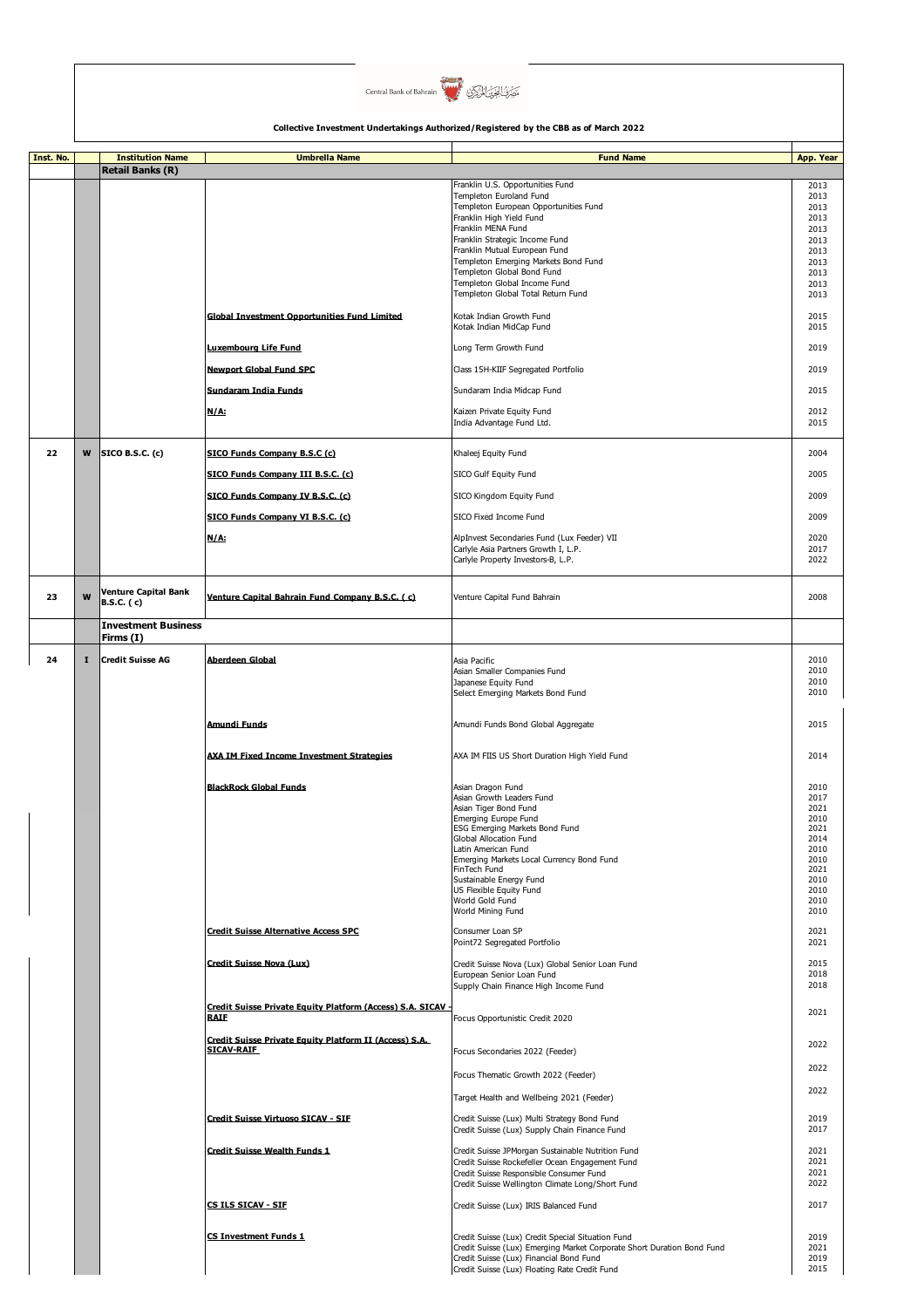

| Inst. No. | <b>Institution Name</b> | <b>Umbrella Name</b>                    | <b>Fund Name</b>                                                                                                                   | App. Year    |
|-----------|-------------------------|-----------------------------------------|------------------------------------------------------------------------------------------------------------------------------------|--------------|
|           | <b>Retail Banks (R)</b> |                                         |                                                                                                                                    |              |
|           |                         |                                         |                                                                                                                                    | 2021         |
|           |                         |                                         | Credit Suisse (Lux) Global Inflation Linked Bond Fund<br>Credit Suisse (Lux) Latin America Corporate Bond Fund                     | 2019         |
|           |                         |                                         | Credit Suisse Investment Partners (Lux) Global Convertible Bond Fund                                                               | 2021         |
|           |                         |                                         |                                                                                                                                    |              |
|           |                         | <b>CS Investment Funds 2</b>            | Credit Suisse (Lux) CommodityAllocation Fund                                                                                       | 2011         |
|           |                         |                                         | Credit Suisse (Lux) Edutainment Equity Fund<br>Credit Suisse (Lux) Environmental Impact Equity Fund                                | 2019<br>2021 |
|           |                         |                                         | Credit Suisse (Lux) European Dividend Plus Equity Fund                                                                             | 2011         |
|           |                         |                                         | Credit Suisse (Lux) Global Balanced Convertible Bond Fund                                                                          | 2011         |
|           |                         |                                         | Credit Suisse (Lux) Global Dividend Plus Equity Fund                                                                               | 2011         |
|           |                         |                                         | Credit Suisse (Lux) Global Value Equity Fund                                                                                       | 2020         |
|           |                         |                                         | Credit Suisse (Lux) Digital Health Equity Fund<br>Credit Suisse (Lux) Robotics Equity Fund                                         | 2011<br>2017 |
|           |                         |                                         | Credit Suisse (Lux) Security Equity Fund                                                                                           | 2011         |
|           |                         |                                         | Credit Suisse (Lux) Infrastructure Equity Fund                                                                                     | 2011         |
|           |                         |                                         | Credit Suisse (Lux) Japan Value Equity Fund                                                                                        | 2011         |
|           |                         |                                         | Credit Suisse (Lux) Small and Mid Cap Alpha Long/Short Fund                                                                        | 2011<br>2020 |
|           |                         |                                         | Credit Suisse (Lux) Small and Mid Cap Europe Equity Fund<br>Credit Suisse (Lux) Small and Mid Cap Germany Equity Fund              | 2020         |
|           |                         |                                         | Credit Suiise (Lux) Thematic Opportunities Equity Fund                                                                             | 2021         |
|           |                         |                                         |                                                                                                                                    |              |
|           |                         | <b>CS Investment Funds 3</b>            | Credit Suisse (Lux) Emerging Market Corporate Bond fund                                                                            | 2015         |
|           |                         |                                         | Credit Suisse (Lux) Emerging Market Corporate Investment Grade Bond Fund<br>Credit Suisse (Lux) Fixed Maturity Bond Fund 2021 S-II | 2021<br>2017 |
|           |                         |                                         | Credit Suisse (Lux) Fixed Maturity Bond Fund 2022 S-III                                                                            | 2017         |
|           |                         |                                         | Credit Suisse (Lux) Fixed Maturity FR Bond Fund 2023 S-IV                                                                          | 2019         |
|           |                         |                                         | Credit Suisse (Lux) Fixed Maturity Bond Fund 2024 S-V                                                                              | 2019         |
|           |                         |                                         |                                                                                                                                    |              |
|           |                         | <b>CS Investment Funds 4</b>            | Credit Suisse (Lux) Global High Income Fund USD                                                                                    | 2021         |
|           |                         |                                         |                                                                                                                                    |              |
|           |                         | CS Investment Funds 6                   | Credit Suisse (Lux) China RMB Credit Bond Fund                                                                                     | 2021         |
|           |                         | <b>CS Investment Funds 11</b>           | Credit Suisse (LUX) Global Value Equity Fund                                                                                       | 2011         |
|           |                         |                                         | Credit Suisse (LUX) Small and Mid Cap Europe Equity Fund                                                                           | 2011         |
|           |                         |                                         | Credit Suisse (LUX) Small and Mid Cap Germany Equity Fund                                                                          | 2011         |
|           |                         |                                         | Credit Suisse (LUX) USA Value Equity Fund                                                                                          | 2011         |
|           |                         | <b>CS Investment Funds 13</b>           |                                                                                                                                    | 2015         |
|           |                         |                                         | Credit Suisse (Lux) Asia Corporate Bond Fund                                                                                       |              |
|           |                         | <b>CS Investment Funds 14</b>           | Credit Suisse (Lux) Corporate Short Duration USD Bond Fund                                                                         | 2021         |
|           |                         |                                         |                                                                                                                                    |              |
|           |                         | CS Real Estate SICAV SIF I              | Credit Suisse (Lux) European Property Fund II<br>Credit Suisse (Lux) International Property Fund III                               | 2017<br>2019 |
|           |                         |                                         | Credit Suisse (Lux) Multi-Manager Real Estate Global Fund                                                                          | 2019         |
|           |                         |                                         |                                                                                                                                    |              |
|           |                         | <b>DWS Invest</b>                       | DWS Invest Top Dividend Fund                                                                                                       | 2015         |
|           |                         | <b>Emirates NBD SICAV</b>               | Emirates Global Sukuk Fund                                                                                                         | 2021         |
|           |                         |                                         |                                                                                                                                    |              |
|           |                         | <b>Fidelity Funds</b>                   | Asian Bond Fund                                                                                                                    | 2021         |
|           |                         |                                         | Franklin Templeton Global Sukuk Fund                                                                                               | 2020         |
|           |                         | <b>Franklin Templeton Shariah Funds</b> |                                                                                                                                    |              |
|           |                         | <b>Goldman Sachs Funds SICAV</b>        | Emerging Markets Equity Portfolio                                                                                                  | 2021         |
|           |                         |                                         | Goldman Sachs India Equity Portfolio                                                                                               | 2015         |
|           |                         | <b>Hentagon Fund plc</b>                | Oppenheimer Developing Markets Equity Fund                                                                                         | 2015         |
|           |                         |                                         | Yacktman US Equity Fund                                                                                                            | 2015         |
|           |                         |                                         |                                                                                                                                    |              |
|           |                         | <b>HSBC Global Investment Funds</b>     | Asia High Yield Bond                                                                                                               | 2021         |
|           |                         | <b>Invesco Funds</b>                    | Invesco Global Consumer Trends Fund                                                                                                | 2021         |
|           |                         |                                         |                                                                                                                                    |              |
|           |                         | iShares II plc                          | iShares J.P. Morgan ESG \$ EM Bond UCITS ETF                                                                                       | 2021         |
|           |                         |                                         | iShares J.P. Morgan \$ EM Bond UCITS ETF<br>iShares \$ High Yield Corp Bond ESG UCITS ETF                                          | 2021<br>2021 |
|           |                         |                                         |                                                                                                                                    |              |
|           |                         | iShares III plc                         | iShares J.P. Morgan EM Local Govt Bond UCITS ETF                                                                                   | 2021         |
|           |                         |                                         |                                                                                                                                    |              |
|           |                         | iShares IV plc                          | iShares \$ Short Duration Corp Bond UCITS ETF<br>iShares \$ Short Duration High Yield Corp Bond UCITS ETF                          | 2021<br>2021 |
|           |                         |                                         |                                                                                                                                    |              |
|           |                         | Janus Henderson Fund                    | United Kingdom Absolute Return Fund                                                                                                | 2015         |
|           |                         | Janus Henderson Horizon Fund            |                                                                                                                                    | 2015         |
|           |                         |                                         | Global Technology Leaders Fund                                                                                                     |              |
|           |                         | <b>JPMorgan Funds</b>                   | Emerging Europe, Middle East and Africa Equity Fund                                                                                | 2011         |
|           |                         |                                         | Emerging Markets Dividend Fund                                                                                                     | 2017         |
|           |                         |                                         | Global Healthcare Fund                                                                                                             | 2011         |
|           |                         |                                         | US Aggregate Bond Fund<br>US Equity Plus Fund                                                                                      | 2011<br>2014 |
|           |                         |                                         | US Select Equity Plus Fund                                                                                                         | 2011         |
|           |                         |                                         |                                                                                                                                    |              |
|           |                         |                                         |                                                                                                                                    |              |
|           |                         | <b>JPMorgan Investment Funds</b>        | Global Convertibles Fund (USD)                                                                                                     | 2011         |
|           |                         |                                         |                                                                                                                                    |              |
|           |                         | Neuberger Berman Investment Funds PLC   | Neuberger Berman 5G Connectivity Fund                                                                                              | 2021         |
|           |                         |                                         | Neuberger Berman Short Duration Emerging Market Debt Fund                                                                          | 2017         |
|           |                         | Ninety One Global Strategy Fund         | Global Franchise Fund                                                                                                              | 2015         |
|           |                         |                                         |                                                                                                                                    |              |
|           |                         | <b>Pictet</b>                           | Digital                                                                                                                            | 2021         |
|           |                         |                                         |                                                                                                                                    |              |
|           |                         | PIMCO Funds-Global Investors Series plc | PIMCO Capital Securities Fund                                                                                                      | 2015         |
|           |                         |                                         | PIMCO Global Investment Grade Credit Fund                                                                                          | 2015         |
|           |                         | <b>Principle Global Investors Funds</b> | <b>Preferred Securities Fund</b>                                                                                                   | 2016         |
|           |                         |                                         |                                                                                                                                    |              |
|           |                         | <b>RAM (Lux) Systematic Funds</b>       | Emerging Markets Equities Fund                                                                                                     | 2017         |
|           |                         |                                         |                                                                                                                                    |              |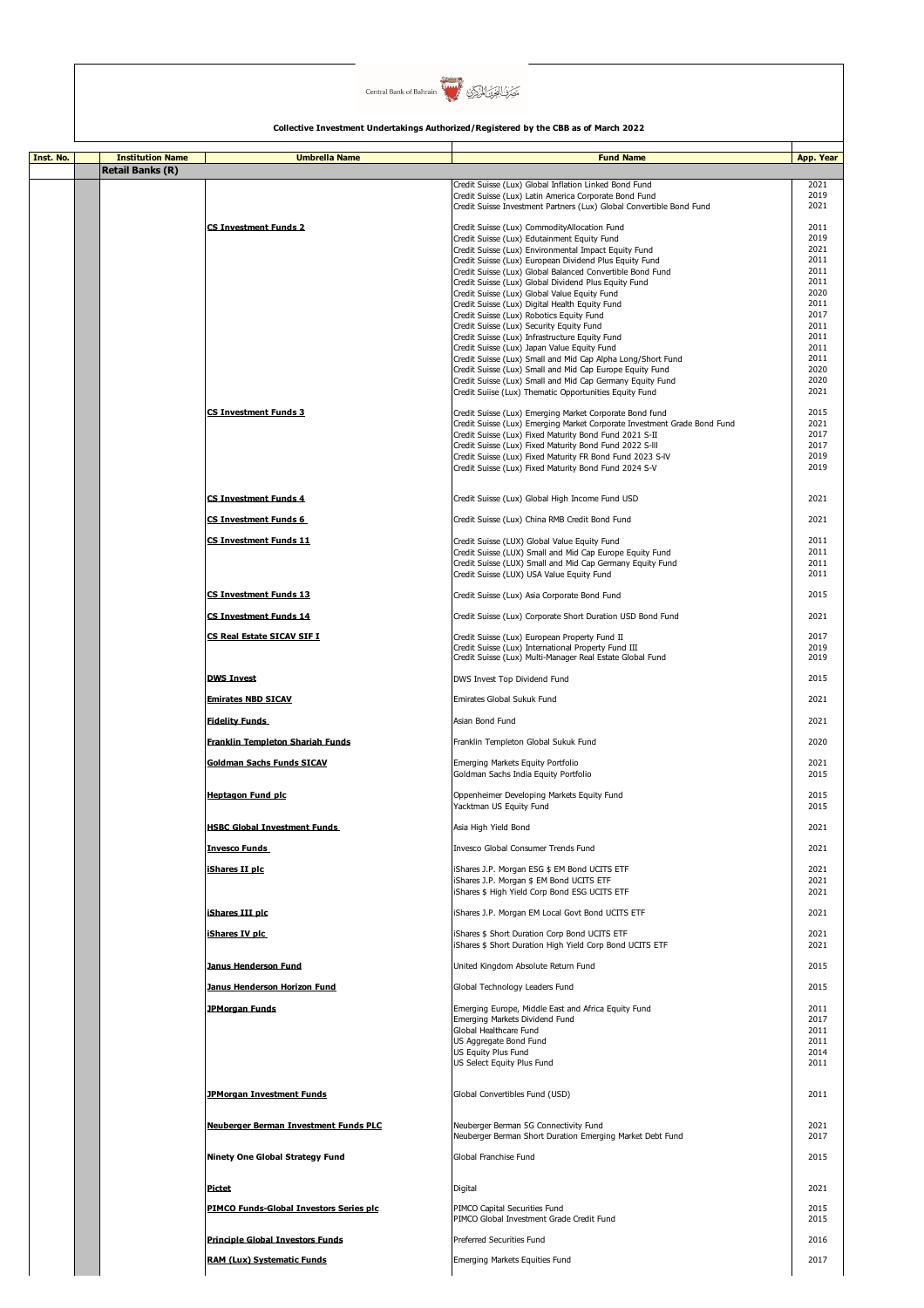

| Inst. No. |             | <b>Institution Name</b>                               | <b>Umbrella Name</b>                                        | <b>Fund Name</b>                                                                                | App. Year    |
|-----------|-------------|-------------------------------------------------------|-------------------------------------------------------------|-------------------------------------------------------------------------------------------------|--------------|
|           |             | <b>Retail Banks (R)</b>                               |                                                             |                                                                                                 |              |
|           |             |                                                       | <b>Robeco Capital Growth Funds</b>                          | Robeco BP US Premium Equities Fund<br>RobecoSAM Smart Mobility Equities                         | 2015<br>2021 |
|           |             |                                                       |                                                             |                                                                                                 |              |
|           |             |                                                       | <b>Schroder International Selection Fund</b>                | <b>Global Energy Transition</b><br>Schroder International Selection Fund Asian Equity Yield     | 2021<br>2010 |
|           |             |                                                       |                                                             | Schroder International Selection Fund Global Corporate Bond                                     | 2010         |
|           |             |                                                       | <b>UBAM</b>                                                 | Global High Yield Solution                                                                      | 2021         |
|           |             |                                                       |                                                             | Swiss Equity Fund                                                                               | 2017         |
|           |             |                                                       | <b>UBP PG</b>                                               | Active Income                                                                                   | 2021         |
|           |             |                                                       | <b>UBS (Lux) Equity SICAV</b>                               | All China (USD)                                                                                 | 2021         |
|           |             |                                                       | <b>Vontobel Fund</b>                                        | Clean Technology                                                                                | 2021         |
|           |             |                                                       |                                                             |                                                                                                 | 2018         |
|           |             |                                                       | Wellington Management Funds (Ireland) plc                   | Wellington Global Health Care Equity Fund<br>Wellington Strategic European Equity Fund          | 2014         |
|           |             |                                                       | Wellington Management Funds (Luxembourg)                    | Wellington Global Innovation Fund                                                               | 2021         |
|           |             |                                                       |                                                             |                                                                                                 |              |
|           |             |                                                       | N/A                                                         | Alkeon Growth Offshore Fund Ltd<br>CS Blackstone Private Credit Access Fund SPC                 | 2015<br>2021 |
|           |             |                                                       |                                                             | CS Blackstone REIT Access Fund SPC<br>CS Renaissance Equity Access Fund Ltd                     | 2021<br>2021 |
|           |             |                                                       |                                                             | Credit Suisse Logistics Property Partners                                                       | 2021         |
|           |             |                                                       |                                                             | <b>DWS Deutschland</b><br>DWS Top Dividende                                                     | 2015<br>2015 |
|           |             |                                                       |                                                             | Laguna Direct Lending Fund I (Lux), SCSp SICAV-RAIF                                             | 2022         |
|           |             |                                                       |                                                             | SPF Securitized Products Fund Ltd.<br>UTI Indian Fixed Income Fund PLC                          | 2022<br>2015 |
|           |             |                                                       |                                                             |                                                                                                 |              |
|           |             |                                                       |                                                             |                                                                                                 |              |
| 25        | I           | <b>Daiwa Capital Markets</b><br><b>Europe Limited</b> | Daiwa SBI Lux Funds SICAV                                   | DSBI Japan Equity Small Cap Absolute Value Fund                                                 | 2018         |
|           |             |                                                       |                                                             | DSBI Japan Equity Sustainable Dividend Fund                                                     | 2018         |
|           |             |                                                       |                                                             |                                                                                                 |              |
| 26        | $\mathbf I$ | Delta Partners B.S.C. (<br>C)                         | Delta Partners Fund Company B.S.C. (c)                      | Delta Partners MENA Telecom Fund                                                                | 2006         |
|           |             |                                                       |                                                             |                                                                                                 |              |
| 27        | I           | <b>Gulf One Capital B.S.C.</b>                        |                                                             |                                                                                                 |              |
|           |             | (c )                                                  | Gulf One SME opportunities Fund Company B.S.C. (c)          | Gulf One SME Opportunities Fund                                                                 | 2010         |
| 28        | I           | Ibdar Capital B.S.C. (c)                              | N/A:                                                        | Barak Ibdar Shariah Trade Finance Fund Segregated Portfolio                                     | 2017         |
|           |             |                                                       |                                                             |                                                                                                 |              |
|           |             |                                                       |                                                             |                                                                                                 |              |
| 29        | I           | <b>Investcorp Financial</b><br>Services B.S.C         | <b>ICM International Fund plc</b>                           | ICM Global Floating Rate Income Fund                                                            | 2017         |
|           |             |                                                       | <b>ICM Investment Fund plc</b>                              | Mount Row (Levered) Credit Fund                                                                 | 2019         |
|           |             |                                                       |                                                             | Mount Row Credit Fund II                                                                        | 2020         |
|           |             |                                                       | N/A:                                                        | Aberdeen Standard Investcorp Infrastructure Partners L.P.                                       | 2019         |
|           |             |                                                       |                                                             | Asia Food Growth 1, L.P.                                                                        | 2020<br>2021 |
|           |             |                                                       |                                                             | Asia Food Growth I-A, L.P.<br>Asia Food Growth 1 Limited                                        | 2020         |
|           |             |                                                       |                                                             | Asia Food Growth I-A, Limited<br>ICM Senior Loan Fund International, L.P.                       | 2021<br>2018 |
|           |             |                                                       |                                                             | Investcorp eLydian Lion 1 Fund Limited                                                          | 2022         |
|           |             |                                                       |                                                             | Investcorp India Growth Equity Fund III Limited<br>Investcorp Islamic Saudi Pre-IPO Growth Fund | 2022<br>2022 |
|           |             |                                                       |                                                             | Investcorp Saudi Pre-IPO Growth Fund LP                                                         | 2021         |
|           |             |                                                       |                                                             | Investcorp Strategic Capital Partners A, L.P.<br>Investcorp Technology Partners IV L.P.         | 2019<br>2016 |
|           |             |                                                       |                                                             | Investcorp Technology Partners IV-A L.P.<br>Investcorp Technology Partners V L.P.               | 2016<br>2020 |
|           |             |                                                       |                                                             | Investcorp Technology Partners V-A L.P.                                                         | 2020         |
|           |             |                                                       |                                                             | Investcorp Technology Ventures II L.P.<br>Islamic Technology Equity III Limited                 | 2004<br>2007 |
|           |             |                                                       |                                                             | Technology Equity III Limited                                                                   | 2007         |
|           |             |                                                       |                                                             |                                                                                                 |              |
| 30        | I           | <b>Investcorp Gulf</b><br>Investments B.S.C. (c)      | <b>Gulf Opportunity Continuation Fund Company B.S.C (c)</b> | Gulf Opportunity Continuation Fund                                                              | 2020         |
|           |             |                                                       | <b>Gulf Opportunity Islamic Continuation Fund Company</b>   | Gulf Opportunity Islamic Continuation Fund                                                      | 2020         |
|           |             |                                                       | B.S.C(c)                                                    |                                                                                                 |              |
|           |             |                                                       | <b>Investcorp Corporate Investment MENA Fund Company</b>    |                                                                                                 |              |
|           |             |                                                       | <b>B.S.C. (c)</b>                                           | Investcorp Corporate Investment MENA Fund                                                       | 2015         |
|           |             |                                                       | Investcorp Gulf Healthcare Fund Company B.S.C. (c)          | Investcorp Gulf Healthcare Partners                                                             | 2017         |
|           |             |                                                       |                                                             |                                                                                                 |              |
|           |             |                                                       | Investcorp Gulf Opportunity Fund Company 1 B.S.C. (c)       | Investcorp Gulf Opportunity Fund 1                                                              | 2007         |
|           |             |                                                       | <b>Investcorp Islamic Gulf Opportunity Fund Company 1</b>   | Investcorp Islamic Gulf Opportunity Fund 1                                                      | 2007         |
|           |             |                                                       | <b>B.S.C. (c)</b>                                           |                                                                                                 |              |
| 31        | 1           | Julius Baer B.S.C. (c)                                | <b>2Xideas UCITS</b>                                        | Global Mid Cap Library Fund                                                                     | 2022         |
|           |             |                                                       | <b>AB FCP I</b>                                             | American Income Portfolio                                                                       | 2020         |
|           |             |                                                       | <b>AB SICAV I</b>                                           | Emerging Markets Multi-Asset Portfolio                                                          | 2020         |
|           |             |                                                       |                                                             | India Growth Portfolio                                                                          | 2009         |
|           |             |                                                       |                                                             | RMB Income Plus Portfolio<br>Select Absolute Alpha Portfolio                                    | 2021<br>2021 |
|           |             |                                                       |                                                             |                                                                                                 |              |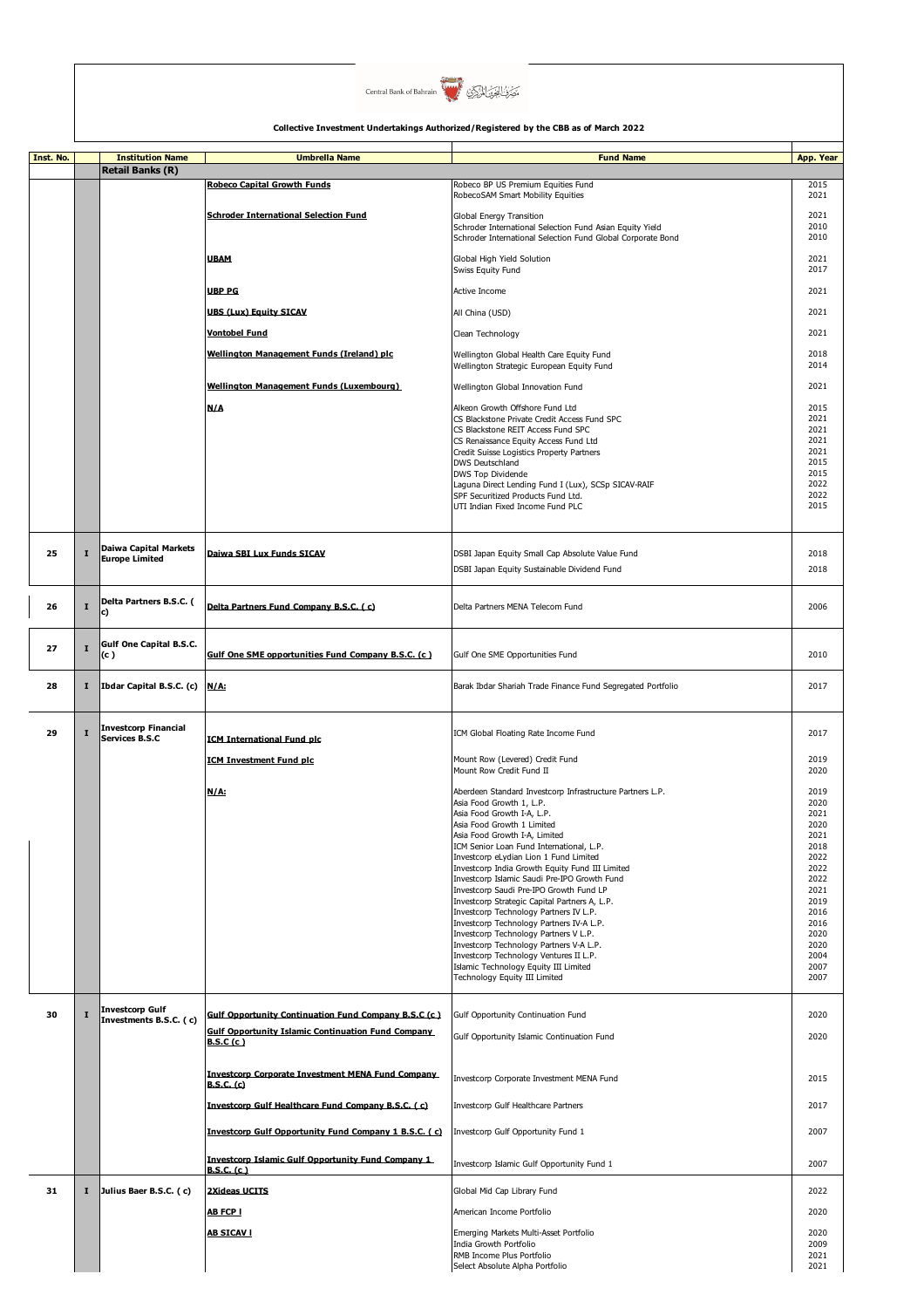

| Inst. No. | <b>Institution Name</b> | <b>Umbrella Name</b>                                            | <b>Fund Name</b>                                                                                 | <b>App. Year</b>     |
|-----------|-------------------------|-----------------------------------------------------------------|--------------------------------------------------------------------------------------------------|----------------------|
|           | <b>Retail Banks (R)</b> |                                                                 | Sustainable Global Thematic Portfolio                                                            |                      |
|           |                         |                                                                 |                                                                                                  | 2009                 |
|           |                         | Algebris UCITS Funds plc                                        | Algebris Financial Credit Fund                                                                   | 2020                 |
|           |                         | <b>Allianz Global Investors Fund</b>                            | Allianz European Equity Fund<br>Allianz Income and Growth                                        | 2020<br>2019         |
|           |                         |                                                                 | Allianz Pet and Animal Wellbeing<br>China A-Shares                                               | 2021<br>2020         |
|           |                         |                                                                 |                                                                                                  |                      |
|           |                         | <b>Amundi Funds SICAV</b>                                       | Latin America Equity                                                                             | 2012                 |
|           |                         | <b>Ashmore SICAV</b>                                            | Ashmore SICAV Emerging Markets Local Currency Bond Fund                                          | 2020                 |
|           |                         | <b>Aviva Investors</b>                                          | Global High Yield Bond Fund<br>Short Duration Global High Yieldd Bond Fund                       | 2017<br>2020         |
|           |                         | <b>AXA World Funds</b>                                          | Framlington Digital Economy<br>Framlington Europe Real Estate Securities<br>Framlington Robotech | 2020<br>2021<br>2021 |
|           |                         | <b>Blackrock Global Funds:</b>                                  | Asian Dragon Fund<br>Asian Tiger Bond Fund<br>China Fund                                         | 2009<br>2009<br>2009 |
|           |                         |                                                                 | Continental European Flexible Fund;                                                              | 2009<br>2009         |
|           |                         |                                                                 | Emerging Markets Fund<br>Euro Bond Fund                                                          | 2009                 |
|           |                         |                                                                 | Euro Short Duration Bond Fund<br>European Fund                                                   | 2009<br>2017         |
|           |                         |                                                                 | European Focus Fund                                                                              | 2009<br>2009         |
|           |                         |                                                                 | European Special Situations Fund<br>European Value Fund                                          | 2009                 |
|           |                         |                                                                 | ESG Emerging Markets Local Currency Bond Fund<br><b>ESG Multi-Asset Fund</b>                     | 2009<br>2009         |
|           |                         |                                                                 | Fixed Income Global Opportunities Fund                                                           | 2009                 |
|           |                         |                                                                 | Future of Transport Fund<br>Global Allocation Fund;                                              | 2021<br>2009         |
|           |                         |                                                                 | Global Dynamic Equity Fund<br>Global Enhanced Equity Yield Fund                                  | 2009<br>2009         |
|           |                         |                                                                 | Global Equity Income Fund                                                                        | 2012                 |
|           |                         |                                                                 | Global Government Bond Fund<br>Global High Yield Bond Fund                                       | 2009<br>2009         |
|           |                         |                                                                 | Global Multi Asset Income Fund<br>Global Long-Horizon Equity Fund                                | 2017<br>2009         |
|           |                         |                                                                 | Global SmallCap Fund                                                                             | 2009                 |
|           |                         |                                                                 | India Fund<br>Japan Flexible Equity Fund                                                         | 2009<br>2009         |
|           |                         |                                                                 | Latin American Fund<br>Sustainable Energy Fund                                                   | 2009<br>2009         |
|           |                         |                                                                 | US Dollar Reserve Fund                                                                           | 2009                 |
|           |                         |                                                                 | US Basic Value Fund<br>US Dollar High Yield Bond Fund                                            | 2009<br>2009         |
|           |                         |                                                                 | US Flexible Equity Fund                                                                          | 2009<br>2009         |
|           |                         |                                                                 | <b>US Growth Fund</b><br>Nutrition Fund                                                          | 2012                 |
|           |                         |                                                                 | world Energy Fund<br>World Financials Fund                                                       | 2009<br>2009         |
|           |                         |                                                                 | World Gold Fund                                                                                  | 2009                 |
|           |                         |                                                                 | world Healthscience Fund<br>world Mining Fund                                                    | 2009<br>2009         |
|           |                         |                                                                 | World Technology Fund                                                                            | 2009                 |
|           |                         | <b>Bellevue Funds (Lux)</b><br><b>BlackRock Strategic Funds</b> | BB Adamant Digital Health<br>BlackRock Fixed Income Strategies Fund                              | 2020<br>2015         |
|           |                         | <b>BNY Mellon Global Funds, plc</b>                             | BlackRock Global Event Driven Fund<br>BNY Mellon Brazil Equity Fund                              | 2021<br>2012         |
|           |                         |                                                                 | BNY Mellon Global Equity Income Fund                                                             | 2013                 |
|           |                         | <b>Candriam Sustainable</b>                                     | <b>Equity Circular Economy</b>                                                                   | 2021                 |
|           |                         | <b>CS Investment Funds 2</b>                                    | Credit Suisse (Lux) Digital Health Equity Fund<br>Credit Suisse (Lux) Security Equity Fund       | 2020<br>2020         |
|           |                         | <b>Emirates NBD SICAV</b>                                       | Emirates Global Sukuk Fund                                                                       | 2021                 |
|           |                         | <b>Franklin Templeton Investment Funds</b>                      | Franklin Biotechnology Discovery Fund<br>Franklin Euro High Yield Fund                           | 2015<br>2013         |
|           |                         |                                                                 | Franklin Income Fund                                                                             | 2013                 |
|           |                         |                                                                 | Franklin MENA Fund<br>Franklin Mutual European Fund                                              | 2012<br>2012         |
|           |                         |                                                                 | Franklin Technology Fund<br>Franklin U.S. Opportunities Fund                                     | 2012<br>2013         |
|           |                         |                                                                 | Templeton Asian Growth Fund                                                                      | 2009<br>2009         |
|           |                         |                                                                 | Templeton BRIC Fund<br>Templeton China Fund                                                      | 2009                 |
|           |                         |                                                                 | Templeton Emerging Markets Dynamic Income Fund<br>Templeton Emerging Markets Bond Fund           | 2013<br>2012         |
|           |                         |                                                                 | Templeton Global Bond Fund                                                                       | 2012                 |
|           |                         | <b>Franklin Templeton Shariah Funds</b>                         | Templeton Global Total Return<br>Franklin Global Sukuk Fund                                      | 2012<br>2021         |
|           |                         | <b>Fidelity Funds</b>                                           | Asian Bond Fund                                                                                  | 2020                 |
|           |                         |                                                                 | Asia Focus Fund                                                                                  | 2020                 |
|           |                         |                                                                 | Asian High Yield Fund<br>Global Financial Services Fund                                          | 2019<br>2021         |
|           |                         |                                                                 | Sustainable Water & Waste Fund                                                                   | 2020                 |
|           |                         | <b>Fidelity UCITS II ICAV</b>                                   | Fidelity Enhanced Reserve Fund                                                                   | 2020                 |
|           |                         |                                                                 |                                                                                                  |                      |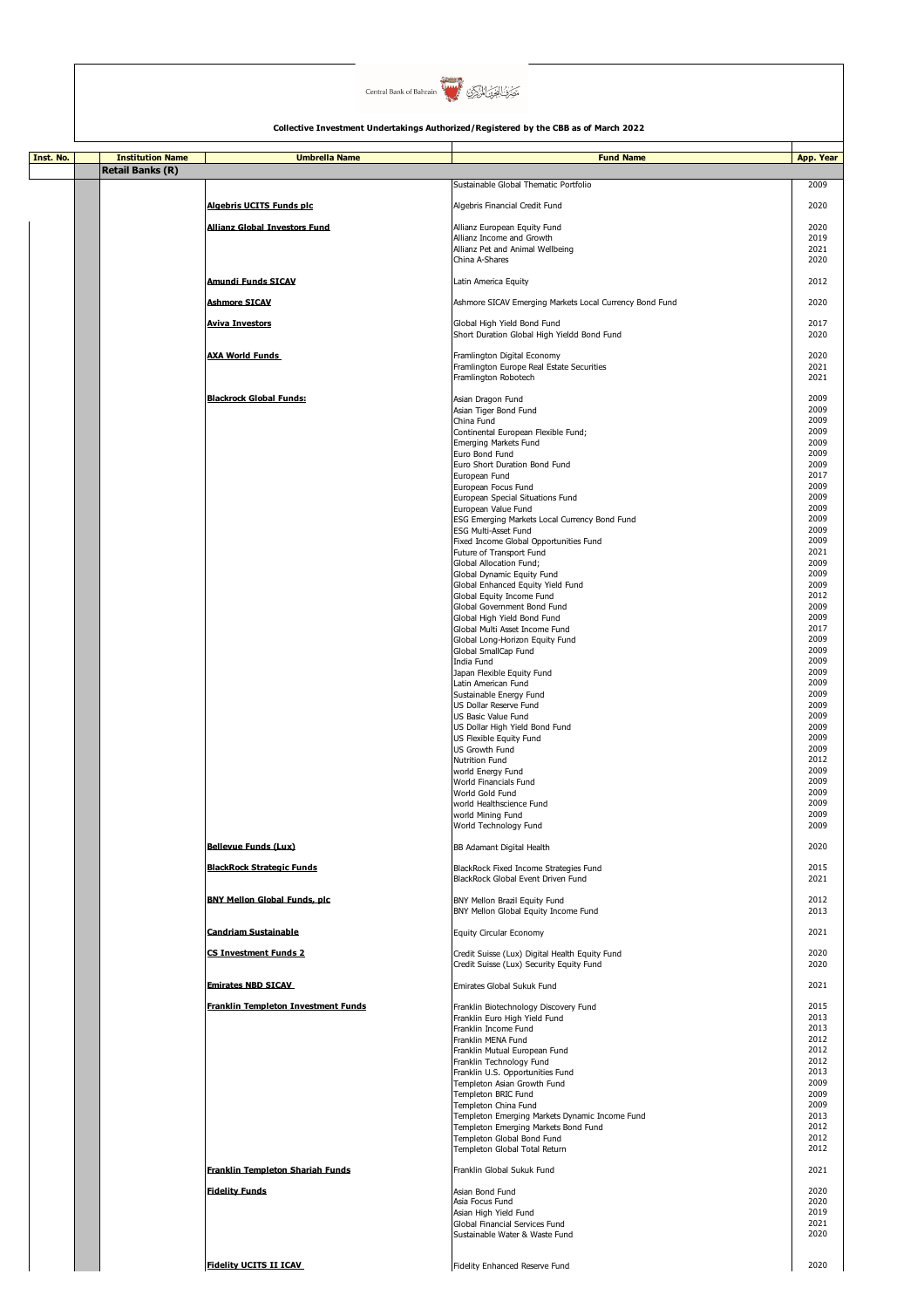

| Inst. No. | <b>Institution Name</b> | <b>Umbrella Name</b>                                                  | <b>Fund Name</b>                                                                                                                            | App. Year            |
|-----------|-------------------------|-----------------------------------------------------------------------|---------------------------------------------------------------------------------------------------------------------------------------------|----------------------|
|           | <b>Retail Banks (R)</b> |                                                                       |                                                                                                                                             |                      |
|           |                         | <b>GAM Multistock</b>                                                 | Luxury Brands Equity<br>Swiss Small & Mid Cap Equity                                                                                        | 2021<br>2021         |
|           |                         | <b>GAM Star Fund P.I.c.</b>                                           | GAM Star China Equity Fund                                                                                                                  | 2015                 |
|           |                         |                                                                       | <b>GAM Star Disruptive Growth</b><br>GAM Star Credit Opportunities (USD)<br>GAM Star US All Cap Equity Fund                                 | 2015<br>2017<br>2012 |
|           |                         | <b>Goldman Sachs Funds SICAV</b>                                      | Goldman Sachs Emerging Markets CORE® Equity Portfolio                                                                                       | 2020                 |
|           |                         |                                                                       | Goldman Sachs Emerging Markets Debt Portfolio<br>Goldman Sachs India Equity Portfolio                                                       | 2015<br>2015         |
|           |                         |                                                                       | Goldman Sachs ESG-Enhanced Sterling Credit Portfolio                                                                                        | 2012                 |
|           |                         |                                                                       | Goldman Sachs Global Millennials Equity Portfolio                                                                                           | 2020                 |
|           |                         | <b>HSBC Global Investment Funds</b>                                   | Asia High Yield Bond                                                                                                                        | 2021                 |
|           |                         | <b>Invesco Funds SICAV</b>                                            | Invesco Greater China Equity Fund<br>Investco Pan European Equity Fund<br>Invesco PRC Equity Fund                                           | 2013<br>2015<br>2013 |
|           |                         | <b>iShares PLC</b>                                                    | iShares \$ Corp Bond UCITS ETF                                                                                                              | 2020                 |
|           |                         |                                                                       | iShares Core FTSE 100 UCITS ETF<br>iShares Global Corp Bond UCITS ETF<br>iShares Global High Yield Corp Bond UCITS ETF                      | 2020<br>2020<br>2020 |
|           |                         | <b>iShares II PLC</b>                                                 | iShares Global Clean Energy UCITS ETF                                                                                                       | 2021                 |
|           |                         |                                                                       | iShares J.P. Morgan \$ EM Bond UCITS ETF<br>iShares MSCI USA Islamic UCITS ETF<br>iShares \$ High Yield Corp Bond UCITS ETF                 | 2020<br>2020<br>2020 |
|           |                         | <b>iShares III PLC</b>                                                | iShares € Corp Bond BBB-BB UCITS ETF                                                                                                        | 2021                 |
|           |                         | <b>iShares IV PLC</b>                                                 |                                                                                                                                             | 2020                 |
|           |                         |                                                                       | iShares China CNY Bond UCITS ETF<br>iShares Digital Security UCITS ETF                                                                      | 2021                 |
|           |                         |                                                                       | iShares Edge MSCI EM Value Factor UCITS ETF<br>iShares Edge MSCI USA Value Factor UCITS ETF                                                 | 2021<br>2021         |
|           |                         |                                                                       | iShares Edge MSCI World Value Factor UCITS ETF<br>iShares Electric Vehicles and Driving Technology UCITS ETF                                | 2021<br>2021         |
|           |                         |                                                                       | iShares NASDAQ US Biotechnology UCITS ETF                                                                                                   | 2021                 |
|           |                         |                                                                       | iShares Smart City Infrastructure UCITS ETF<br>iShares \$ Short Duration Corp Bond UCITS ETF                                                | 2020<br>2020         |
|           |                         |                                                                       | iShares \$ Short Duration High Yield Corp Bond UCITS ETF                                                                                    | 2020                 |
|           |                         | iShares V plc                                                         | iShares Italy Govt Bond UCITS ETF                                                                                                           | 2021                 |
|           |                         |                                                                       | iShares Spain Govt Bond UCITS ETF<br>iShares S&P 500 Industrials Sector UCITS ETF                                                           | 2021<br>2020         |
|           |                         |                                                                       | iShares S&P U.S. Banks UCITS ETF                                                                                                            | 2021                 |
|           |                         | <b>iShares VI PLC</b>                                                 | iShares Edge MSCI World Minimum Volatility UCITS ETF<br>iShares Edge S&P 500 Minimum Volatility UCITS ETF<br>iShares S&P 500 Swap UCITS ETF | 2020<br>2020<br>2021 |
|           |                         | <b>iShares VII PLC</b>                                                | iShares Core EURO STOXX 50 UCITS ETF                                                                                                        | 2020                 |
|           |                         | Janus Henderson Horizon Funds                                         | Asia - Pacific Property Income Fund                                                                                                         | 2009                 |
|           |                         |                                                                       | Global Property Equities Fund                                                                                                               | 2012                 |
|           |                         |                                                                       | Global Technology Leaders Fund<br>Pan European Equity Fund                                                                                  | 2012<br>2017         |
|           |                         | <b>JPMorgan Funds</b>                                                 | Emerging Markets Corporate Bond Fund                                                                                                        | 2019                 |
|           |                         |                                                                       | Emerging Markets Opportunities Fund<br>Emerging Markets Small Cap Fund                                                                      | 2020<br>2020         |
|           |                         |                                                                       | US Aggregate Bond Fund                                                                                                                      | 2020                 |
|           |                         |                                                                       | US Smaller Companies Fund<br>Global Income Fund                                                                                             | 2016                 |
|           |                         | <b>JPMorgan Investment Funds</b><br><b>Kairos International Sicav</b> | <b>Bond Plus</b>                                                                                                                            | 2016<br>2017         |
|           |                         |                                                                       | Financial Income<br><b>KEY</b>                                                                                                              | 2017<br>2017         |
|           |                         | <b>Kelper Liquid Strategies ICAV</b>                                  | KLS Arete Macro Fund                                                                                                                        | 2021                 |
|           |                         | Legg Mason Global Funds plc                                           | Western Asset Macro Opportunities Bond Fund                                                                                                 | 2019                 |
|           |                         | <b>Lombard Odier Funds</b>                                            | Golden Age                                                                                                                                  | 2020                 |
|           |                         | <u> Lyxor Newcits Irl plc</u>                                         | Lyxor/Tiedmann Arbitrage Strategy Fund                                                                                                      | 2022                 |
|           |                         | <b>Lyxor Newcits IRL III ICAV</b>                                     | Lyxor/Bridgewater Core Global Macro Fund                                                                                                    | 2022                 |
|           |                         | Mirae Asset Global Discovery Fund                                     | Mirae Asset Asia Great Consumer Equity Fund                                                                                                 | 2016                 |
|           |                         | <b>Mirova Funds</b>                                                   | Mirova Global Sustainable Equity Fund                                                                                                       | 2020                 |
|           |                         | <b>MFS Meridian Funds</b>                                             | Emerging Markets Debt Fund<br>European Value Fund                                                                                           | 2013<br>2013         |
|           |                         |                                                                       | Global Equity Fund                                                                                                                          | 2013                 |
|           |                         |                                                                       | Latin American Equity Fund<br>U.K. Equity Fund                                                                                              | 2013<br>2013         |
|           |                         |                                                                       | U.S. Value Fund                                                                                                                             | 2013                 |
|           |                         | <b>Multicooperation SICAV</b>                                         | Julius Baer Asia REITS<br>Julius Baer Dynamic Asset Allocation                                                                              | 2020<br>2018         |
|           |                         |                                                                       | Julius Baer Equity Asia                                                                                                                     | 2020                 |
|           |                         |                                                                       | Julius Baer Equity Fund Special Value<br>Julius Baer Equity Next Generation                                                                 | 2016<br>2018         |
|           |                         |                                                                       | Julius Baer Fixed Income Asia                                                                                                               | 2020                 |
|           |                         |                                                                       | Julius Baer Fixed Income Emerging Markets Corporate<br>Julius Baer Fixed Income Global Quality High Yield                                   | 2020<br>2020         |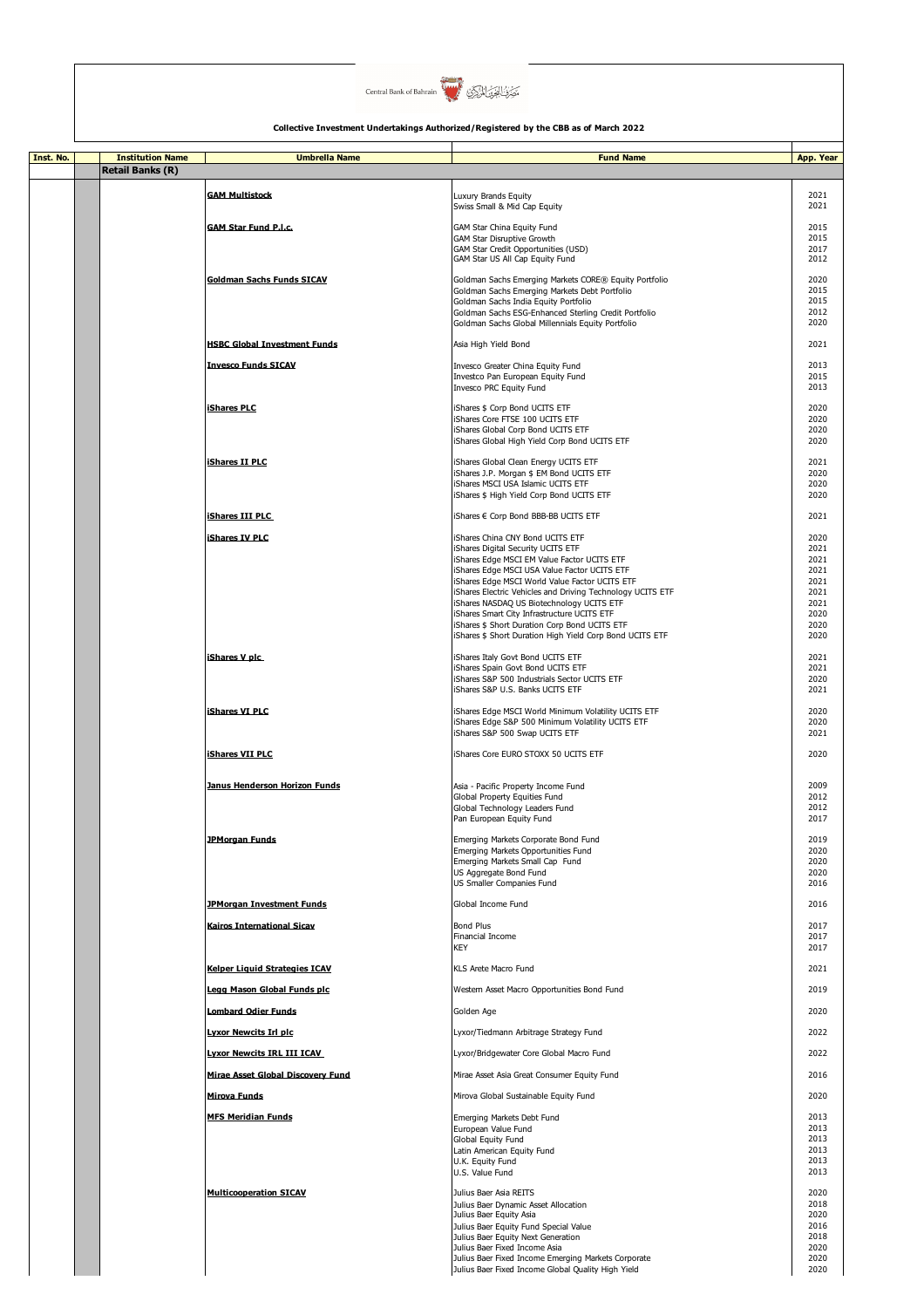

| Inst. No. |              | <b>Institution Name</b>                          | <b>Umbrella Name</b>                              | <b>Fund Name</b>                                                                                                       | App. Year    |
|-----------|--------------|--------------------------------------------------|---------------------------------------------------|------------------------------------------------------------------------------------------------------------------------|--------------|
|           |              | <b>Retail Banks (R)</b>                          |                                                   |                                                                                                                        |              |
|           |              |                                                  |                                                   | Julius Baer Fixed Income Investment Grade Corporate (EUR)<br>Julius Baer Fixed Income Investment Grade Corporate (USD) | 2020<br>2020 |
|           |              |                                                  |                                                   | Julius Baer Fixed Maturity 2024 Asia                                                                                   | 2020         |
|           |              |                                                  |                                                   | Julius Baer Fixed Maturity 2025 Global Emerging Markets                                                                | 2020         |
|           |              |                                                  |                                                   | Julius Baer Global Excellence Equity                                                                                   | 2019         |
|           |              |                                                  |                                                   | Julius Baer Multi-Manager Fixed Income Unconstrained                                                                   | 2018         |
|           |              |                                                  |                                                   |                                                                                                                        |              |
|           |              |                                                  | <b>Muzinich Funds</b>                             | Muzinich Emerging Markets Short Duration Fund                                                                          | 2020         |
|           |              |                                                  |                                                   | Muzinich Enhanced Yield Short-Term Fund                                                                                | 2020         |
|           |              |                                                  |                                                   | Muzinich Short Duration High Yield Fund                                                                                | 2020         |
|           |              |                                                  |                                                   |                                                                                                                        |              |
|           |              |                                                  | Natixis International Funds (Dublin) I plc        | Loomis Sayles Multisector Income Fund                                                                                  | 2020         |
|           |              |                                                  |                                                   |                                                                                                                        |              |
|           |              |                                                  | Neuberger Berman Investment Funds PLC             | Neuberger Berman High Yield Bond Fund<br>Neuberger Berman Short Duration Emerging Market Debt Fund                     | 2012<br>2021 |
|           |              |                                                  |                                                   | Neuberger Berman US Small Cap Fund                                                                                     | 2012         |
|           |              |                                                  |                                                   |                                                                                                                        |              |
|           |              |                                                  | Nintey One Global Strategy Fund                   | Global Franchise Fund                                                                                                  | 2013         |
|           |              |                                                  |                                                   | Global Environment Fund                                                                                                | 2022         |
|           |              |                                                  | Nomura Funds Ireland                              | US High Yield Bond Fund                                                                                                | 2018         |
|           |              |                                                  |                                                   |                                                                                                                        |              |
|           |              |                                                  | <b>Partners Group Listed Investments SICAV</b>    | Listed Infrastructure                                                                                                  | 2021         |
|           |              |                                                  | PIMCO Funds Global Investors Series plc           | Commodity Real Return Fund                                                                                             | 2012         |
|           |              |                                                  |                                                   | Diversified Income Fund                                                                                                | 2020         |
|           |              |                                                  |                                                   | Emerging Local Bond Fund                                                                                               | 2012         |
|           |              |                                                  |                                                   | Emerging Markets Bond Fund                                                                                             | 2012<br>2012 |
|           |              |                                                  |                                                   | Global High Yield Bond Fund<br>Global Real Return Fund                                                                 | 2013         |
|           |              |                                                  |                                                   | Income Fund                                                                                                            | 2017         |
|           |              |                                                  |                                                   | PIMCO Capital Securities Fund                                                                                          | 2021         |
|           |              |                                                  |                                                   | Total Return Bond Fund                                                                                                 | 2012         |
|           |              |                                                  |                                                   |                                                                                                                        |              |
|           |              |                                                  | <b>Polar Capital Funds plc</b>                    | Biotechnology Fund                                                                                                     | 2021         |
|           |              |                                                  |                                                   | Emerging Markets Income Fund                                                                                           | 2020         |
|           |              |                                                  |                                                   | Emerging Market Stars Fund                                                                                             | 2021         |
|           |              |                                                  |                                                   | Global Technology Fund                                                                                                 | 2019<br>2020 |
|           |              |                                                  |                                                   | Income Opportunities Fund                                                                                              |              |
|           |              |                                                  | <b>Premium Selection OIAIF ICAV</b>               | Private Equity - Vintage Program 2021                                                                                  | 2021         |
|           |              |                                                  |                                                   |                                                                                                                        |              |
|           |              |                                                  | <b>Premium Selection UCITS ICAV</b>               | Allianz All China Equity                                                                                               | 2021<br>2021 |
|           |              |                                                  |                                                   | Artemis US Extended Alpha<br>Brandywine Global Income                                                                  | 2021         |
|           |              |                                                  |                                                   | JP Morgan Emerging Markets Opportunities                                                                               | 2021         |
|           |              |                                                  |                                                   | Polar Capital Future Energy                                                                                            | 2022         |
|           |              |                                                  |                                                   | Polar Capital Future Healthcare                                                                                        | 2021         |
|           |              |                                                  |                                                   | T. Rowe Price Asian Equity (ex-Japan)<br>Western Asset Bond Opportunities                                              | 2021<br>2021 |
|           |              |                                                  |                                                   |                                                                                                                        |              |
|           |              |                                                  | <b>Principle Global Investors Funds</b>           | Preferred Securities Fund                                                                                              | 2015         |
|           |              |                                                  | <b>Robeco Capital Growth Fund</b>                 |                                                                                                                        | 2015         |
|           |              |                                                  |                                                   | Robeco BP US Large Cap Equities<br>Robeco BP US Premium Equities                                                       | 2021         |
|           |              |                                                  |                                                   | Robeco Global Consumer Trends Equities                                                                                 | 2015         |
|           |              |                                                  |                                                   | RobecoSAM Smart Energy Equities                                                                                        | 2020         |
|           |              |                                                  |                                                   | RobecoSAM Smart Mobility Equities                                                                                      | 2020         |
|           |              |                                                  | Robeco QI Global Dynamic Duration                 | Robeco QI Global Dynamic Duration                                                                                      | 2020         |
|           |              |                                                  |                                                   |                                                                                                                        |              |
|           |              |                                                  | <b>Schroder Alternative Solutions Sub-Funds</b>   | Commodity Fund                                                                                                         | 2009         |
|           |              |                                                  |                                                   |                                                                                                                        |              |
|           |              |                                                  | <b>Schroder International Selection Sub-Funds</b> | European Value                                                                                                         | 2009         |
|           |              |                                                  |                                                   | Emerging Markets Debt Absolute Return                                                                                  | 2012         |
|           |              |                                                  |                                                   | European Large Cap Fund                                                                                                | 2012         |
|           |              |                                                  |                                                   | Global Emerging Market Opportunities                                                                                   | 2012         |
|           |              |                                                  |                                                   | Global High Yield Fund                                                                                                 | 2012         |
|           |              |                                                  | <b>SuMi TRUST Investment Funds</b>                | Japan Small Cap Fund                                                                                                   | 2018         |
|           |              |                                                  |                                                   |                                                                                                                        |              |
|           |              |                                                  | The Juniter Global Fund                           | Jupiter Dynamic Bond                                                                                                   | 2016         |
|           |              |                                                  | <b>Threadneedle Lux</b>                           | Global Equity Income                                                                                                   | 2020         |
|           |              |                                                  |                                                   | Pan European Smaller Companies                                                                                         | 2020         |
|           |              |                                                  |                                                   |                                                                                                                        |              |
|           |              |                                                  | <b>Treligga PLC</b>                               | Ardevora Global Equity Fund                                                                                            | 2020         |
|           |              |                                                  | <b>T.Rowe Price Funds SICAV</b>                   | Asian ex-Japan Equity Fund                                                                                             | 2020         |
|           |              |                                                  |                                                   | Global Technology Equity Fund                                                                                          | 2020         |
|           |              |                                                  |                                                   | Japanese Equity Fund                                                                                                   | 2020         |
|           |              |                                                  |                                                   | US Large Cap Growth Equity Fund                                                                                        | 2020         |
|           |              |                                                  | <u>UTI Goldfinch Funds PLC</u>                    | UTI India Dynamic Equity Fund                                                                                          | 2021         |
|           |              |                                                  |                                                   |                                                                                                                        |              |
|           |              |                                                  | Wellington Management Funds (Luxembourg)          | Wellington Global Quality Growth Fund                                                                                  | 2017         |
|           |              |                                                  | Wellington Management Funds (Ireland) plc         | Wellington FinTech Fund                                                                                                | 2020         |
|           |              |                                                  |                                                   | Wellington Global Health Care Equity Fund                                                                              | 2015         |
|           |              |                                                  |                                                   | Wellington Global Impact Bond Fund                                                                                     | 2021         |
|           |              |                                                  | <b>Variopartner SICAV</b>                         |                                                                                                                        | 2017         |
|           |              |                                                  |                                                   | MIV Global Medtech Fund                                                                                                |              |
|           |              |                                                  | N/A                                               | iShares Core DAX ® UCITS ETF (DE)                                                                                      | 2021         |
|           |              |                                                  |                                                   | Julius Baer Edelweiss Fund Equity (CHF)                                                                                | 2021         |
|           |              |                                                  |                                                   | Raiffeisen Sustainable Momentum                                                                                        | 2021         |
| 32        | $\mathbf{I}$ | <b>Mubasher Financial</b><br>Services B.S.C. (c) | Argaam Islamic Funds (OEIC) PLC                   | Argaam Islamic Income Fund                                                                                             | 2021         |
|           |              |                                                  |                                                   |                                                                                                                        |              |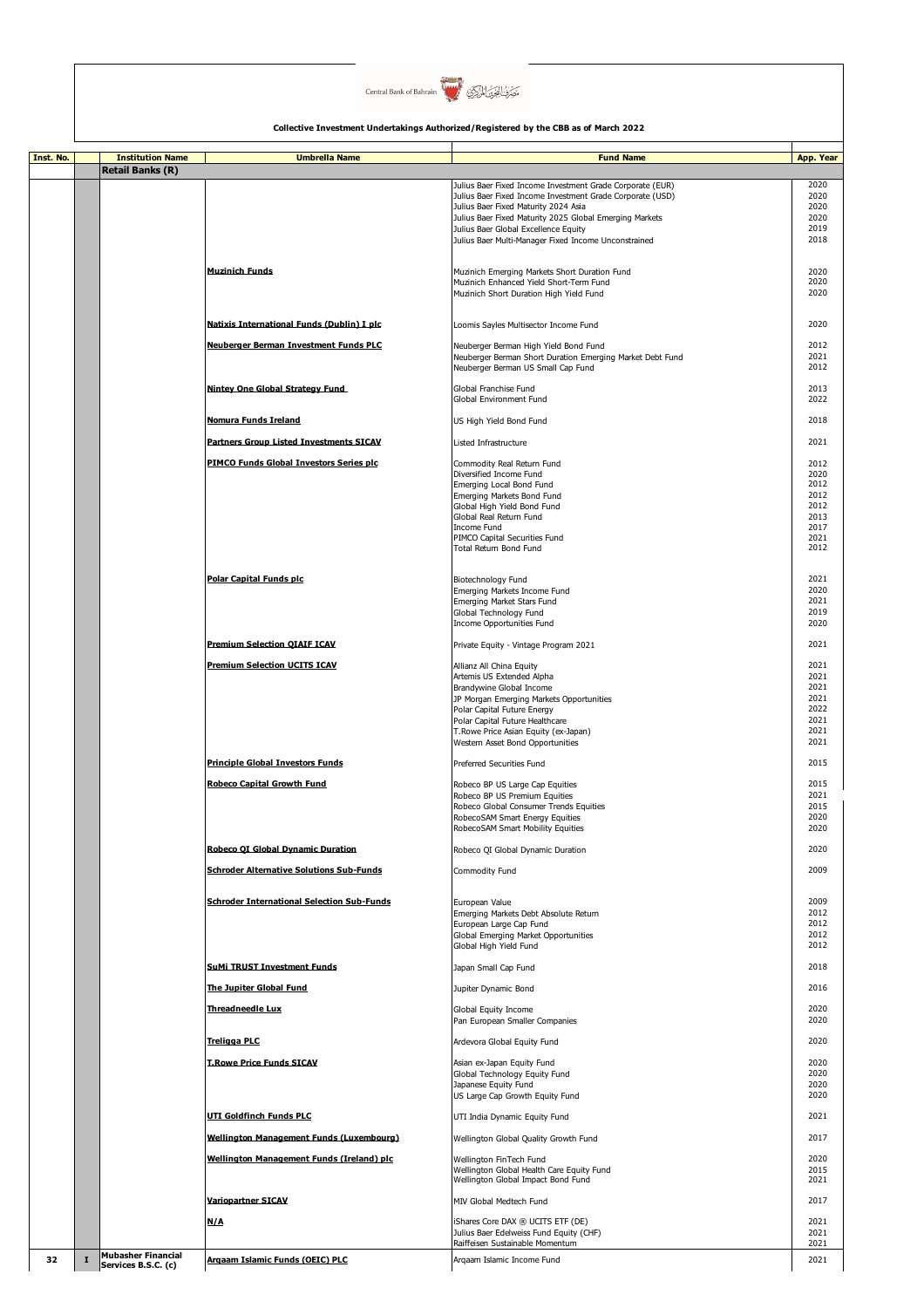

| Inst. No. |             | <b>Institution Name</b><br><b>Retail Banks (R)</b>                                        | <b>Umbrella Name</b>                                                           | <b>Fund Name</b>                                                                                                                                                                                                                                                                                                                                                                                                                                                                                                                                                                                                                                                                                                                                                                                                                                                                                        | App. Year                                                                                                                                                                                            |
|-----------|-------------|-------------------------------------------------------------------------------------------|--------------------------------------------------------------------------------|---------------------------------------------------------------------------------------------------------------------------------------------------------------------------------------------------------------------------------------------------------------------------------------------------------------------------------------------------------------------------------------------------------------------------------------------------------------------------------------------------------------------------------------------------------------------------------------------------------------------------------------------------------------------------------------------------------------------------------------------------------------------------------------------------------------------------------------------------------------------------------------------------------|------------------------------------------------------------------------------------------------------------------------------------------------------------------------------------------------------|
|           |             |                                                                                           | <b>AZ Multi Asset</b>                                                          | AZ Islamic - MAMG Global Sukuk                                                                                                                                                                                                                                                                                                                                                                                                                                                                                                                                                                                                                                                                                                                                                                                                                                                                          | 2022                                                                                                                                                                                                 |
|           |             |                                                                                           | <b>Franklin Templeton Shariah Funds</b>                                        | Franklin Global Sukuk Fund                                                                                                                                                                                                                                                                                                                                                                                                                                                                                                                                                                                                                                                                                                                                                                                                                                                                              | 2022                                                                                                                                                                                                 |
|           |             |                                                                                           | <b>Goldman Sachs Funds SICAV</b>                                               | Goldman Sachs Global Millennials Equity Portfolio                                                                                                                                                                                                                                                                                                                                                                                                                                                                                                                                                                                                                                                                                                                                                                                                                                                       | 2021                                                                                                                                                                                                 |
|           |             |                                                                                           | <b>HSBC Islamic Funds</b>                                                      | HSBC Islamic Global Equity Index Fund                                                                                                                                                                                                                                                                                                                                                                                                                                                                                                                                                                                                                                                                                                                                                                                                                                                                   | 2021                                                                                                                                                                                                 |
| 33        | $\mathbf I$ | <b>Tharawat Investment</b><br>House B.S.C. (c)                                            | Hungry Bunny Fund Company B.S.C. (c)                                           | Hungry Bunny Fund                                                                                                                                                                                                                                                                                                                                                                                                                                                                                                                                                                                                                                                                                                                                                                                                                                                                                       | 2012                                                                                                                                                                                                 |
| 34        | $\mathbf I$ | The Family Office Co.<br><b>B.S.C.</b> (c)                                                | China Vest II SPC                                                              | Segregated Portfolio A                                                                                                                                                                                                                                                                                                                                                                                                                                                                                                                                                                                                                                                                                                                                                                                                                                                                                  | 2015                                                                                                                                                                                                 |
|           |             |                                                                                           |                                                                                | Segregated Portfolio B                                                                                                                                                                                                                                                                                                                                                                                                                                                                                                                                                                                                                                                                                                                                                                                                                                                                                  | 2015                                                                                                                                                                                                 |
|           |             |                                                                                           | <b>Master Opportunisties SPC</b>                                               | Duna Financing Segregated Portfolio<br>Duna Financing 1A Segregated Portfolio<br>Evergreen Yielding Fund SP<br>Global Credit Fund SP<br>TFO Concentrated Liquid Undervalued Banks Segregated Portfolio<br>TFO Concentrated Liquid Undervalued Banks Segregated Portfolio Levered<br>TFO Distressed Shipping Opportunities Segregated Portfolio<br>TFO Distressed / Opportunistic Segregated Portfolio                                                                                                                                                                                                                                                                                                                                                                                                                                                                                                   | 2021<br>2021<br>2021<br>2020<br>2019<br>2019<br>2015<br>2015                                                                                                                                         |
|           |             |                                                                                           | <b>Master Opportunisties II SPC</b>                                            | China Technology SP<br>Credit Low Duration Income I SP<br>Credit Low Duration Income II SP                                                                                                                                                                                                                                                                                                                                                                                                                                                                                                                                                                                                                                                                                                                                                                                                              | 2020<br>2020<br>2020                                                                                                                                                                                 |
|           |             |                                                                                           | Shari'ah China Vest II SPC                                                     | Segregated Portfolio A<br>Segregated Portfolio B                                                                                                                                                                                                                                                                                                                                                                                                                                                                                                                                                                                                                                                                                                                                                                                                                                                        | 2015<br>2015                                                                                                                                                                                         |
|           |             |                                                                                           | <b>Shari'ah Master Opportunities Fund SPC</b>                                  | Shari'ah China Technology SP<br>Shari'ah Evergreen Yielding Fund SP<br>Shari'ah Global Credit Fund SP                                                                                                                                                                                                                                                                                                                                                                                                                                                                                                                                                                                                                                                                                                                                                                                                   | 2020<br>2021<br>2020                                                                                                                                                                                 |
|           |             |                                                                                           | TFO Real Assets Yielding Fund SPC                                              | TFO Opportunistic Credit II Segregated Portfolio                                                                                                                                                                                                                                                                                                                                                                                                                                                                                                                                                                                                                                                                                                                                                                                                                                                        | 2015                                                                                                                                                                                                 |
|           |             |                                                                                           | N/A:                                                                           | Access Fund SPC<br>Asia Gateway Private Equity Fund SPC<br>Asia Gateway Real Estate Co-Investment Fund SPC<br>Capital Growth Program SPC<br>Capital Yielding Program SPC<br>ChinaVest SPC<br>Diversified Yielding Fund SPC<br>IndiaVest Ltd<br>Private Equity Co-Investment Fund SPC<br>Real Assets Yielding Fund SPC<br>Real Estate Co-Investment Program (the "RECO Program")<br>Real Estate Value-Add Program SPC<br>Shari'ah Access Fund SPC<br>Shari'ah Asia Gateway Private Equity Fund SPC<br>Shari'ah Asia Gateway Real Estate Co-Investment Fund SPC<br>Shari'ah Capital Growth Program SPC<br>Shari'ah Capital Yielding Program SPC<br>Shari'ah Co-Investment Fund SPC<br>Shari'ah Real Estate Value-Add Program SPC<br>Financial Institutions Recovery Fund IV SPC<br>TFO BondVest Limited<br>TFO GDF Fund SPC<br>TFO Wealth Allocator SPC<br>TFO SukukVest Limited<br>Underwriting Fund SPC | 2020<br>2020<br>2020<br>2020<br>2020<br>2021<br>2020<br>2021<br>2020<br>2020<br>2022<br>2020<br>2020<br>2020<br>2020<br>2020<br>2020<br>2020<br>2020<br>2020<br>2014<br>2016<br>2014<br>2016<br>2020 |
|           |             | <b>Non Resident</b><br><b>Licensed Banks and</b><br><b>Financial Institutions</b><br>(NR) |                                                                                |                                                                                                                                                                                                                                                                                                                                                                                                                                                                                                                                                                                                                                                                                                                                                                                                                                                                                                         |                                                                                                                                                                                                      |
| 35        | <b>NR</b>   | <b>Adeem Investment</b><br>Company K.S.C. (c)                                             | Adeem Fund Company B.S.C. (c.)                                                 | Adeem Hotel & Resorts Fund                                                                                                                                                                                                                                                                                                                                                                                                                                                                                                                                                                                                                                                                                                                                                                                                                                                                              | 2005                                                                                                                                                                                                 |
| 36        | <b>NR</b>   | Al Arabi Investment<br>Group Co.                                                          | Arab Bank MENA Fund Company B.S.C. (c)                                         | Arab Bank MENA Fund                                                                                                                                                                                                                                                                                                                                                                                                                                                                                                                                                                                                                                                                                                                                                                                                                                                                                     | 2005                                                                                                                                                                                                 |
|           |             |                                                                                           | IIAB Islamic MENA Fund Company B.S.C. (c)                                      | IIAB Islamic MENA Fund                                                                                                                                                                                                                                                                                                                                                                                                                                                                                                                                                                                                                                                                                                                                                                                                                                                                                  | 2006                                                                                                                                                                                                 |
| 37        | <b>NR</b>   | Al Mal Capital PSC                                                                        | Al Mal Fund Company B.S.C. (c)                                                 | Al Mal MENA Equity Fund                                                                                                                                                                                                                                                                                                                                                                                                                                                                                                                                                                                                                                                                                                                                                                                                                                                                                 | 2008                                                                                                                                                                                                 |
| 38        | <b>NR</b>   | <b>Amwal Invest Company</b>                                                               | Amwal Fund Company B.S.C. (c.)                                                 | Amwal of the Arab World Fund                                                                                                                                                                                                                                                                                                                                                                                                                                                                                                                                                                                                                                                                                                                                                                                                                                                                            | 2006                                                                                                                                                                                                 |
| 39        | <b>NR</b>   | Arabian Capital<br><b>Investment &amp; Finance</b><br>Co.                                 | The Developer Fund Company B.S.C.(c)<br>The Land Fund Company B.S.C. (c)       | The Developer Fund<br>The Land Fund                                                                                                                                                                                                                                                                                                                                                                                                                                                                                                                                                                                                                                                                                                                                                                                                                                                                     | 2008<br>2008                                                                                                                                                                                         |
| 40        | <b>NR</b>   | <b>Ascent Capital</b><br><b>Management Inc</b>                                            | <b>Ascent Medical Technology Middle East Fund Company</b><br><b>B.S.C. (c)</b> | Ascent Medical Technology Middle East Fund                                                                                                                                                                                                                                                                                                                                                                                                                                                                                                                                                                                                                                                                                                                                                                                                                                                              | 2005                                                                                                                                                                                                 |
| 41        | <b>NR</b>   | <b>BlomInvest Bank S.A.L</b>                                                              | Blom Bond Fund Company B.S.C. (c)                                              | Blom Bond Fund                                                                                                                                                                                                                                                                                                                                                                                                                                                                                                                                                                                                                                                                                                                                                                                                                                                                                          | 2009                                                                                                                                                                                                 |
|           |             |                                                                                           |                                                                                |                                                                                                                                                                                                                                                                                                                                                                                                                                                                                                                                                                                                                                                                                                                                                                                                                                                                                                         |                                                                                                                                                                                                      |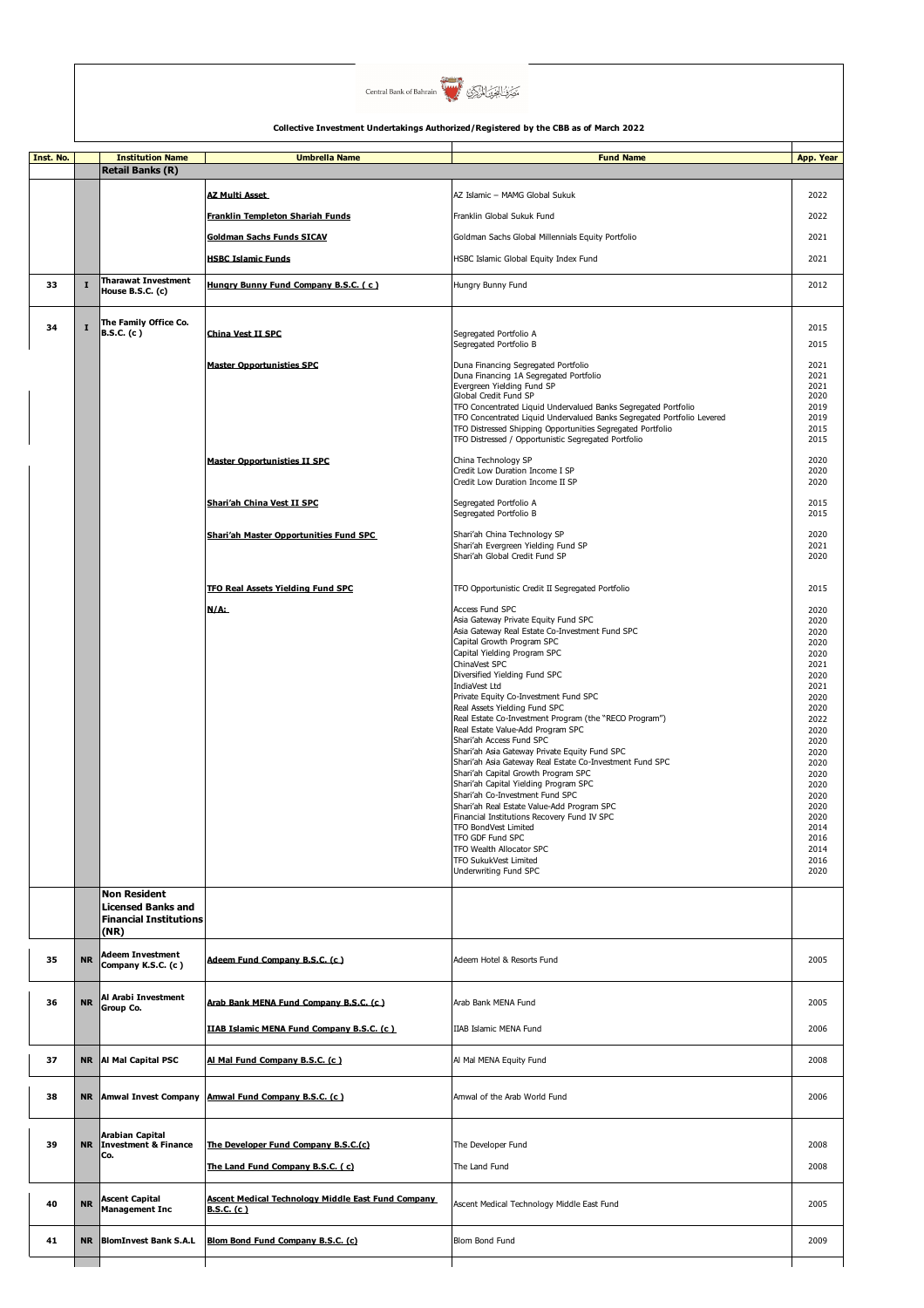

| Inst. No. |           | <b>Institution Name</b>                                    | <b>Umbrella Name</b>                                                                                                                | <b>Fund Name</b>                                             | App. Year    |
|-----------|-----------|------------------------------------------------------------|-------------------------------------------------------------------------------------------------------------------------------------|--------------------------------------------------------------|--------------|
|           |           | <b>Retail Banks (R)</b>                                    |                                                                                                                                     |                                                              |              |
|           |           |                                                            | Boubvan Real Estate Sukuk Fund Company B.S.C. (c)                                                                                   |                                                              |              |
| 42        | <b>NR</b> | Boubyan Bank (Kuwait)                                      |                                                                                                                                     | Boubyan Real Estate Sukuk Fund                               | 2005         |
| 43        | NR        | Capital Bank of Jordan                                     | Capital Investment Funds Company B.S.C (c)                                                                                          | Capital Investment Balanced Fund                             | 2007         |
| 44        | <b>NR</b> | Global Investment                                          | N/A                                                                                                                                 | Global Buyout Fund                                           | 2007         |
|           |           | House (Kuwait)                                             |                                                                                                                                     | FINACorp Maghreb Private Equity Fund L.P.                    | 2007         |
|           |           |                                                            |                                                                                                                                     |                                                              |              |
| 45        | <b>NR</b> | Iris Capital<br><b>Management SAS</b>                      | STC Ventures Fund Company B.S.C (c)                                                                                                 | <b>STC Ventures Fund</b>                                     | 2009         |
| 46        | <b>NR</b> | KAMCO Investment<br>Company K.S.C. (Public)                | Global Distressed Fund Company B.S.C. (c)                                                                                           | Global Distressed Fund                                       | 2002         |
|           |           |                                                            | <b>Global Eenergy, Petrochemical and Downstream</b><br>Industries Fund Company B.S.C. (c.)                                          | Global Eenergy, Petrochemical and Downstream Industries Fund | 2005         |
|           |           |                                                            | Global Fund Company (E.C):                                                                                                          | First Offshore Fund                                          | 2001         |
|           |           |                                                            |                                                                                                                                     | Global Increasable Guaranteed Fund                           | 2003         |
|           |           |                                                            |                                                                                                                                     | Global Islamic Fund of Funds<br>Global Opportunistic Fund    | 2002<br>2004 |
|           |           |                                                            |                                                                                                                                     |                                                              |              |
|           |           |                                                            | Global GCC Islamic Fund Company B.S.C. (c.)                                                                                         | Global GCC Islamic Fund                                      | 2006         |
|           |           |                                                            | Global GCC Large Cap Fund Company B.S.C. (c)                                                                                        | Global GCC Large Cap Fund                                    | 2004         |
|           |           |                                                            | Global Opportunistic Fund II Company B.S.C. (c.)                                                                                    | Global Opportunistic Fund II                                 | 2006         |
|           |           |                                                            |                                                                                                                                     |                                                              |              |
|           |           |                                                            | Global Real Estate Ijara Fund Company B.S.C ©                                                                                       | Global Real Estate Ijara Fund                                | 2007         |
|           |           |                                                            | KAMCO GCC Investment Funds Company B.S.C. (c)                                                                                       | KAMCO GCC Opportunistic Fund                                 | 2008 (2011)  |
| 47        | <b>NR</b> | Kuwait Financial Centre<br>S.A.K                           | Markaz Arabian Fund Company B.S.C. (c)                                                                                              | Markaz Arabian Fund                                          | 2004         |
|           |           |                                                            | Markaz Real Estate Opportunities Fund Company B.S.C. (c)<br>ı                                                                       | Markaz Real Estate Opportunities Fund                        | 2006         |
| 48        | <b>NR</b> | Kuwait Finance &<br><b>Investment Company</b>              | Al Khaleej Funds & Investment Company B.S.C. (c)                                                                                    | Al Basha'er GCC Equity Fund                                  | 2005         |
| 49        | <b>NR</b> | Mashreqbank                                                | Makaseb Funds Company B.S.C. (c.)                                                                                                   | Makaseb Arab Tigers Fund                                     | 2005         |
|           |           |                                                            | Makaseb Funds Company II B.S.C. (c.)                                                                                                | Makaseb Income Fund                                          | 2006         |
| 50        | <b>NR</b> | <b>Company PJSC</b>                                        | <b>Mubadala Development</b> Mubadala Infrastructure Partners Fund Company B.S.C. (C Mubadala Infrastructure Partners (Bahrain) Fund |                                                              | 2008         |
|           |           |                                                            |                                                                                                                                     |                                                              |              |
| 51        | <b>NR</b> | Naeem Holding for<br><b>Investments Company</b>            | MENA Multi Asset Class Fund Company B.S.C. (c.)                                                                                     | MENA Mac Fund                                                | 2011         |
|           |           |                                                            | Naeem Real Estate Fund Company B.S.C ©                                                                                              | Naeem Real Estate Private Equity Fund                        | 2007         |
|           |           |                                                            |                                                                                                                                     |                                                              |              |
| 52        | <b>NR</b> | National Bank of Kuwait<br>S.A.K.                          | NBK Gulf Equity Funds Company B.S.C. (c)                                                                                            | NBK Gulf Equity Fund<br>NBK Qatar Equity Fund                | 2005<br>2006 |
| 53        | <b>NR</b> | <b>National Commercial</b><br>Bank                         | Oryx Regional Private Equity Fund Company B.S.C (c)                                                                                 | Oryx Regional Private Equity Fund                            | 2006         |
| 54        | <b>NR</b> | <b>National Investments</b><br>Company                     | National Investments Fund Company B.S.C. (c)                                                                                        | AL Mada Investment Fund                                      | 2007         |
| 55        | <b>NR</b> | <b>NCB Capital Company</b>                                 | Oryx GCC Real Estate Development Fund Company B.S.C.                                                                                | Oryx GCC Real Estate Fund Company                            | 2008         |
|           |           |                                                            | (c)                                                                                                                                 |                                                              |              |
|           |           |                                                            | Oryx MENA Direct Equity Fund Company B.S.C. (c)                                                                                     | Oryx MENA Direct Equity Fund                                 | 2008         |
| 56        | <b>NR</b> | <b>Noor Capital PSC</b>                                    | Noor Capital Equity Partners 1 Fund Company B.S.C ©                                                                                 | Noor Capital Private Equity Fund 1                           | 2007         |
| 57        | <b>NR</b> | Qatar Islamic Bank                                         | Al Khaleej Funds & Investment Company B.S.C. (c.)                                                                                   | Al Basha'er GCC Equity Fund                                  | 2005         |
| 58        | <b>NR</b> | <b>Ridge Capital Holdings</b>                              | Ridge Capital Fund Company B.S.C. (c.)                                                                                              | Mishkat Global Islamic Fund of Funds                         | 2011         |
| 59        | <b>NR</b> | Watani Investments<br><b>Company KSCC (NBK</b><br>Capital) | NBK Capital Private Equity Fund Company B.S.C. (c)                                                                                  | NBK Capital Equity Partners Fund                             | 2006         |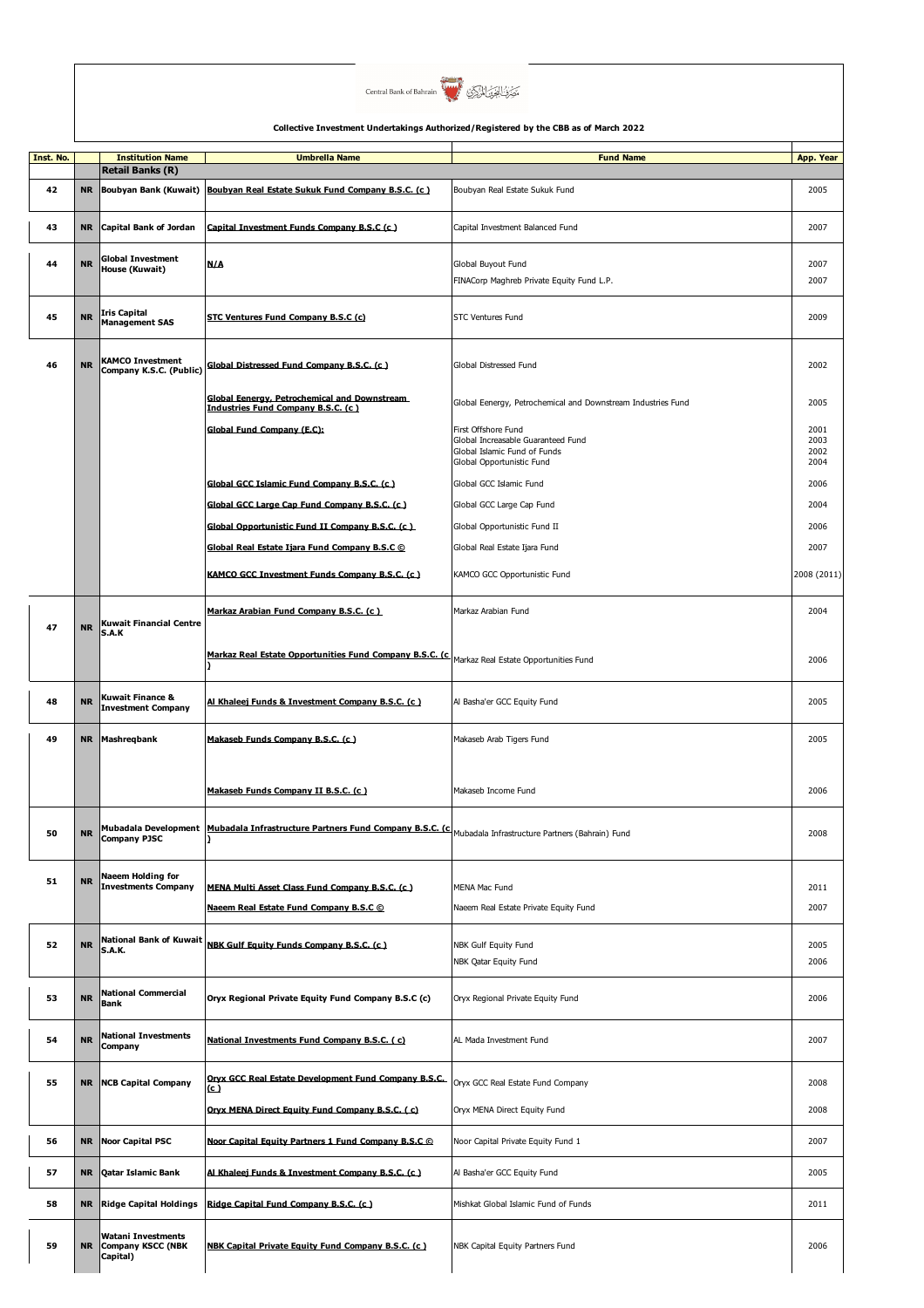

| Inst. No.               |           | <b>Institution Name</b>                                   | <b>Umbrella Name</b>                                                    | <b>Fund Name</b>                                                                                                                        | App. Year                                    |
|-------------------------|-----------|-----------------------------------------------------------|-------------------------------------------------------------------------|-----------------------------------------------------------------------------------------------------------------------------------------|----------------------------------------------|
|                         |           | <b>Retail Banks (R)</b>                                   | Watani Real Estate Investments Fund B.S.C. (c.)                         | NBK Capital Partners Real Estate Fund I                                                                                                 | 2016                                         |
| 60                      | <b>NR</b> | Walbrook Fund<br><b>Managers Limited</b>                  | The Millennium Islamic Investment Fund Company B.S.C.<br>$\mathbf{C}$   | The Millennium Equity Growth Fund                                                                                                       | 2007                                         |
|                         |           | <b>Islamic Funds (IS)</b>                                 |                                                                         |                                                                                                                                         |                                              |
| ${\bf 1}$               | <b>IS</b> | <b>Adeem Investment</b><br>Company K.S.C. (c)             | Adeem Fund Company B.S.C. (c.)                                          | Adeem Hotel & Resorts Fund                                                                                                              | 2005                                         |
| $\overline{\mathbf{2}}$ |           | Ahli United Bank B.S.C.<br>(c)                            | <b>AZ Multi Asset</b>                                                   | <b>MAMG Global Sukuk</b>                                                                                                                | 2019                                         |
|                         | <b>IS</b> |                                                           | <b>Franklin Templeton Shariah Funds</b>                                 | Franklin Templeton Global Sukuk fund<br>Templeton Shariah Global Equity Fund                                                            | 2014<br>2014                                 |
|                         |           |                                                           | <b>Emirates Fund Limited</b>                                            | Emirates Global Sukuk Fund Limited                                                                                                      | 2015                                         |
|                         |           |                                                           | <b>OneShare Pic</b>                                                     | Emirates MENA Opportunities Limited<br>FAB Mena Bond Fund<br>FAB MENA Dividend Leader Fund<br>FAB Shariah MENA Dividend Leader Fund     | 2015<br>2015<br>2015<br>2015                 |
| 3                       | <b>IS</b> | Al Arabi Investment<br>Group Co.                          | IIAB Islamic MENA Fund Company B.S.C. (c)                               | IIAB Islamic MENA Fund                                                                                                                  | 2006                                         |
| 4                       | <b>IS</b> | Al Salam Bank                                             | N/A:                                                                    | <b>ASB Biodiesel 1</b><br>ASB Global REIT Fund                                                                                          | 2008<br>2014                                 |
| 5                       | IS        | Arab Bank plc                                             |                                                                         | IIAB MENA Feeder Fund                                                                                                                   | 2008                                         |
| 6                       | <b>IS</b> | Arabian Capital<br><b>Investment &amp; Finance</b><br>Co. | The Developer Fund Company B.S.C.(c)                                    | The Developer Fund                                                                                                                      | 2008                                         |
|                         |           |                                                           | The Land Fund Company B.S.C. (c)                                        | The Land Fund                                                                                                                           | 2008                                         |
| $\overline{z}$          | <b>IS</b> | <b>Bahrain Islamic Bank</b><br><b>B.S.C.</b>              | <b>Global Islamic Fund SPC</b>                                          | Daman GIDMF SP No 5                                                                                                                     | 2021                                         |
|                         |           |                                                           |                                                                         | Daman GIDMF SP No 10<br>Daman GTIF25 SP No 15                                                                                           | 2021<br>2021                                 |
| 8                       | <b>IS</b> | Bank Al-Khair B.S.C. (c                                   | Strategic Aguisition Fund Company B.S.C ©                               | Strategic Aquisition Fund                                                                                                               | 2006                                         |
| 9                       | IS        | BBK B.S.C.                                                | N/A:                                                                    | Tata Indian Sharia Equity Fund<br>Reliance India Shariah Growth Fund Ltd.                                                               | 2010<br>2010                                 |
| 10                      | IS        |                                                           | Boubyan Bank (Kuwait) Boubyan Real Estate Sukuk Fund Company B.S.C. (c) | Boubyan Real Estate Sukuk Fund                                                                                                          | 2005                                         |
| 11                      | <b>IS</b> | Citibank N.A.                                             | <b>Al-Fanar Funds:</b>                                                  | Al-Fanar Asia Fund<br>Al-Fanar Investment Holdings N.V.<br>Essex Technology Ltd<br>Europe Ltd<br>Global Health Care Ltd<br>Murabaha Ltd | 2006<br>2002<br>2003<br>2003<br>2003<br>2003 |
|                         |           |                                                           | Citi Islamic Portfolios:                                                | US Capital Value Ltd<br>US Equity Hedge Fund Ltd<br>US Large Cap Ltd                                                                    | 2003<br>2003<br>2003                         |
|                         |           |                                                           | Franklin Templeton Shariah Funds:                                       | Templeton Shariah Global Equity Fund<br>Templeton Shariah Asian Growth Fund<br>Franklin Templeton Global Sukuk Fund                     | 2013<br>2013<br>2013                         |
|                         |           |                                                           | N/A:                                                                    | Oasis Crescent Global Equity Fund                                                                                                       | 2008                                         |
| 12                      | <b>IS</b> | <b>Credit Suisse AG</b>                                   | <b>Emirates NBD SICAV</b>                                               | Emirates Global Sukuk Fund                                                                                                              | 2021                                         |
|                         |           |                                                           | Franklin Templeton Shariah Funds                                        | Franklin Templeton Global Sukuk Fund                                                                                                    | 2020                                         |
| 13                      | <b>IS</b> | <b>CitiIslamic Investment</b><br><b>Bank</b>              | N/A:                                                                    | Islamic equity                                                                                                                          | 2004                                         |
| 14                      | <b>IS</b> | Eskan Bank B.S.C. (c)                                     | N/A:                                                                    | Eskan Bank Realty Income Trust                                                                                                          | 2016                                         |
| 15                      | <b>IS</b> | <b>Gulf International Bank</b>                            | <b>GIB Trade Finance SPC</b>                                            | GIB Global Shariah-based Trade Fund Segregated Portfolio                                                                                | 2017                                         |
| 16                      | <b>IS</b> | <b>GFH Financial Group</b><br><b>B.S.C.</b>               | Al Khaleej Funds & Investment Company B.S.C. (c)                        | Al Basha'er GCC Equity Fund                                                                                                             | 2005                                         |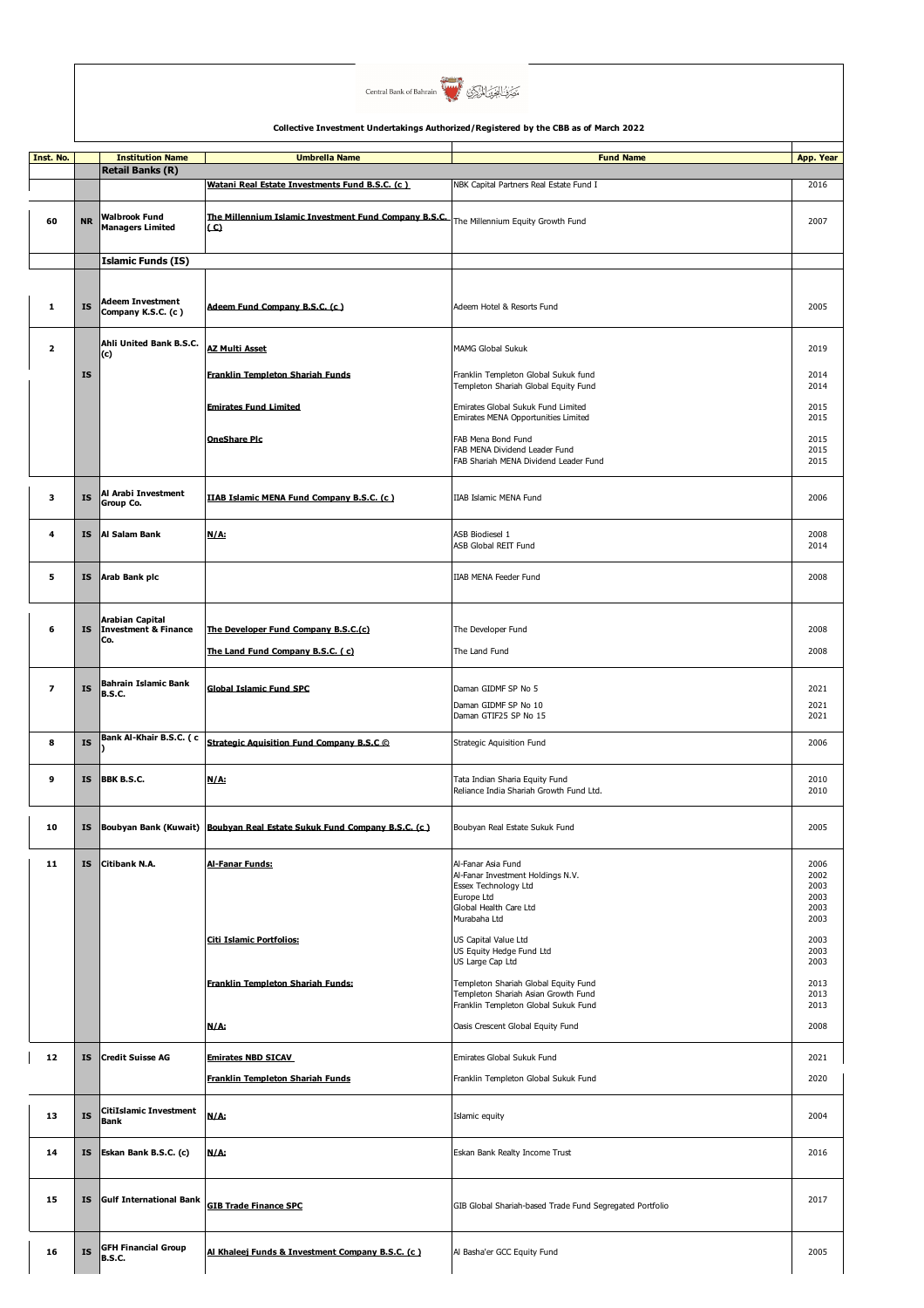

| Inst. No. |           | <b>Institution Name</b>                          | <b>Umbrella Name</b>                                                                           | <b>Fund Name</b>                                                                | App. Year    |
|-----------|-----------|--------------------------------------------------|------------------------------------------------------------------------------------------------|---------------------------------------------------------------------------------|--------------|
|           |           | <b>Retail Banks (R)</b>                          |                                                                                                |                                                                                 |              |
|           |           |                                                  | N/A                                                                                            | GFH Sukuk Investment Company                                                    | 2021         |
|           |           |                                                  |                                                                                                |                                                                                 |              |
| 17        | <b>IS</b> | <b>HSBC</b>                                      | <b>HSBC Amanah Funds SICAV</b>                                                                 | HSBC Amanah Global Equity Fund<br>HSBC Amanah Global Equity Index Fund          | 2010<br>2010 |
|           |           |                                                  |                                                                                                | HSBC Amanah Global Equity Index Fund                                            | 2004         |
|           |           |                                                  | N/A:                                                                                           | HSBC Amanah Global Equity Fund                                                  | 2000         |
|           |           |                                                  |                                                                                                |                                                                                 |              |
| 18        | ΙS        | Ibdar Bank B.S.C. (c)                            | N/A:                                                                                           | Barak Ibdar Shariah Trade Finance Fund Segregated Portfolio                     | 2017         |
|           |           |                                                  |                                                                                                |                                                                                 |              |
|           |           | <b>Investcorp Financial</b>                      |                                                                                                |                                                                                 |              |
| 19        | <b>IS</b> | Services B.S.C                                   | N/A:                                                                                           | Asia Food Growth I-A, L.P.                                                      | 2021         |
|           |           |                                                  |                                                                                                | Asia Food Growth I-A, Limited                                                   | 2021         |
|           |           |                                                  |                                                                                                | Islamic Technology Equity III Limited<br>Investcorp eLydian Lion 1 Fund Limited | 2007<br>2022 |
|           |           |                                                  |                                                                                                | Investcorp Islamic Saudi Pre-IPO Growth Fund                                    | 2022         |
|           |           |                                                  |                                                                                                | Investcorp Technology Partners IV-A L.P.                                        | 2016         |
|           |           |                                                  |                                                                                                | Investcorp Technology Partners V-A L.P.                                         | 2020         |
|           |           |                                                  |                                                                                                |                                                                                 |              |
| 20        |           | <b>Investcorp Gulf</b><br>Investments B.S.C. (c) | <b>Gulf Opportunity Islamic Continuation Fund Company</b><br>B.S.C(c)                          | Gulf Opportunity Islamic Continuation Fund                                      | 2020         |
|           |           |                                                  |                                                                                                |                                                                                 |              |
|           | <b>IS</b> |                                                  | <b>Investcorp Islamic Gulf Opportunity Fund Company 1</b><br><b>B.S.C. (c)</b>                 | Investcorp Islamic Gulf Opportunity Fund 1                                      | 2007         |
|           |           |                                                  |                                                                                                |                                                                                 |              |
|           |           |                                                  |                                                                                                |                                                                                 |              |
| 21        | <b>IS</b> | Iris Capital                                     | STC Ventures Fund Company B.S.C. (c)                                                           | <b>STC Ventures Fund</b>                                                        | 2009         |
|           |           | <b>Management SAS</b>                            |                                                                                                |                                                                                 |              |
|           |           |                                                  |                                                                                                |                                                                                 |              |
| 22        | <b>IS</b> | Ithmaar Bank                                     | <b>N/A</b>                                                                                     | Dilmunia Development Fund I L.P.                                                | 2007         |
|           |           |                                                  |                                                                                                |                                                                                 |              |
|           |           | <b>KAMCO Investment</b>                          |                                                                                                |                                                                                 |              |
| 23        | <b>IS</b> | Company K.S.C. (Public)                          | Global GCC Islamic Fund Company B.S.C. (c)                                                     | Global GCC Islamic Fund                                                         | 2007         |
|           |           |                                                  |                                                                                                |                                                                                 |              |
|           |           |                                                  | Global Real Estate Ijara Fund Company B.S.C (c)                                                | Global Real Estate Ijara Fund                                                   | 2007         |
|           |           |                                                  | Global Fund Company (E.C):                                                                     | Global Islamic Fund of Funds                                                    | 2002         |
|           |           |                                                  |                                                                                                |                                                                                 |              |
| 24        | <b>IS</b> | Khaleeji Commercial                              | Al Khaleej Funds & Investment Company B.S.C. (c)                                               | Al Basha'er GCC Equity Fund                                                     | 2005         |
|           |           | Bank                                             |                                                                                                |                                                                                 |              |
|           |           |                                                  |                                                                                                |                                                                                 |              |
| 25        | <b>IS</b> | Kuwait Finance &                                 | Al Khaleej Funds & Investment Company B.S.C. (c.)                                              | Al Basha'er GCC Equity Fund                                                     | 2005         |
|           |           | <b>Investment Company</b>                        |                                                                                                |                                                                                 |              |
|           |           |                                                  |                                                                                                |                                                                                 |              |
| 26        | <b>IS</b> | <b>Kuwait Financial Centre</b><br><b>S.A.K.</b>  | Markaz Arabian Fund Company B.S.C. (c)                                                         | Markaz Arabian Fund                                                             | 2004         |
|           |           |                                                  |                                                                                                |                                                                                 |              |
|           |           |                                                  | Markaz Real Estate Opportunities Fund Company B.S.C. (c. Markaz Real Estate Opportunities Fund |                                                                                 | 2006         |
|           |           |                                                  |                                                                                                |                                                                                 |              |
| 27        | ΙS        | First Abu Dhabi Bank                             | <u>OneShare Pic</u>                                                                            | FAB Shariah MENA Dividend Leader Fund                                           | 2015         |
|           |           |                                                  |                                                                                                |                                                                                 |              |
| 28        | <b>IS</b> | <b>Mubasher Financial</b><br>Services B.S.C. (c) | Argaam Islamic Funds (OEIC) PLC                                                                | Argaam Islamic Income Fund                                                      | 2021         |
|           |           |                                                  |                                                                                                |                                                                                 |              |
|           |           |                                                  | <b>Franklin Templeton Shariah Funds</b>                                                        | Franklin Global Sukuk Fund                                                      | 2022         |
|           |           |                                                  | <b>HSBC Islamic Funds</b>                                                                      | HSBC Islamic Global Equity Index Fund                                           | 2021         |
|           |           |                                                  |                                                                                                |                                                                                 |              |
|           |           | <b>National Investments</b>                      |                                                                                                |                                                                                 |              |
| 29        | <b>IS</b> | Company                                          | National Investments Fund Company B.S.C (c)                                                    | Al Mada Investment Fund                                                         | 2007         |
|           |           |                                                  |                                                                                                |                                                                                 |              |
| 30        | IS        | <b>NCB Capital Company</b>                       | Orvx GCC Real Estate Development Fund Company B.S.C.                                           | Oryx GCC Real Estate Development Fund                                           | 2008         |
|           |           |                                                  | ( c)                                                                                           |                                                                                 |              |
|           |           |                                                  | Orvx MENA Direct Equity Fund Company B.S.C (c)                                                 | Oryx MENA Direct Equity Fund                                                    | 2008         |
|           |           |                                                  |                                                                                                |                                                                                 |              |
| 31        | IS        | <b>Qatar Islamic Bank</b>                        | Al Khaleej Funds & Investment Company B.S.C. (c)                                               | Al Basha'er GCC Equity Fund                                                     | 2005         |
|           |           |                                                  |                                                                                                |                                                                                 |              |
| 32        | <b>IS</b> | <b>Ridge Capital Holdings</b>                    | Ridge Capital Fund Company B.S.C. (c)                                                          | Mishkat Global Islamic Fund of Funds                                            | 2011         |
|           |           |                                                  |                                                                                                |                                                                                 |              |
|           |           | <b>Standard Chartered</b>                        |                                                                                                |                                                                                 |              |
| 33        | <b>IS</b> | Bank                                             | <b>Franklin Templeton Shariah Funds</b>                                                        | Franklin Templeton Global Sukuk Fund                                            | 2013         |
|           |           |                                                  |                                                                                                | Templeton Shariah Global Equity Fund                                            | 2013         |
|           |           |                                                  |                                                                                                |                                                                                 |              |
| 34        | <b>IS</b> | <b>Tharawat Investment</b><br>House B.S.C. (c)   |                                                                                                |                                                                                 | 2012         |
|           |           |                                                  | Hungry Bunny Fund Company B.S.C. (c)                                                           | Hungry Bunny Fund                                                               |              |
|           |           |                                                  |                                                                                                |                                                                                 |              |
| 35        | <b>IS</b> | The Family Office Co.<br>B.S.C.(c)               | <b>Shari'ah Master Opportunities Fund SPC</b>                                                  | Shari'ah China Technology SP                                                    | 2020         |
|           |           |                                                  |                                                                                                | Shari'ah Evergreen Yielding Fund SP                                             | 2021         |
|           |           |                                                  |                                                                                                | Shari'ah Global Credit Fund SP                                                  | 2020         |
|           |           |                                                  | N/A                                                                                            | Real Estate Co-Investment Program (the "RECO Program")                          | 2022         |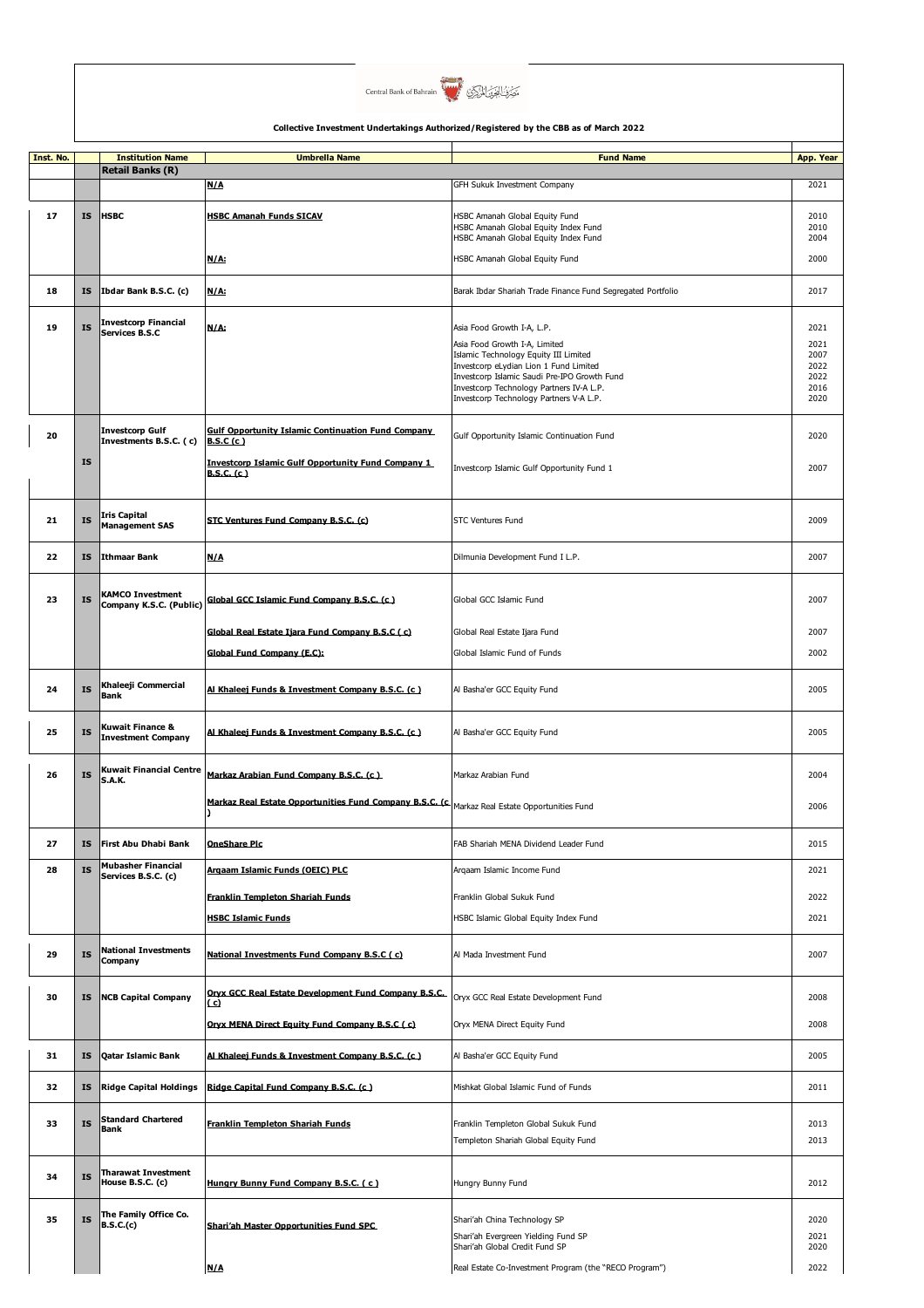

| Inst. No.               |           | <b>Institution Name</b>                                    | <b>Umbrella Name</b>                                                           | <b>Fund Name</b>                                                                                | App. Year    |
|-------------------------|-----------|------------------------------------------------------------|--------------------------------------------------------------------------------|-------------------------------------------------------------------------------------------------|--------------|
|                         |           | <b>Retail Banks (R)</b>                                    |                                                                                | Shari'ah Access Fund SPC                                                                        | 2020         |
|                         |           |                                                            |                                                                                | Shari'ah Asia Gateway Private Equity Fund SPC                                                   | 2020         |
|                         |           |                                                            |                                                                                | Shari'ah Asia Gateway Real Estate Co-Investment Fund SPC<br>Shari'ah Capital Growth Program SPC | 2020<br>2020 |
|                         |           |                                                            |                                                                                | Shari'ah Capital Yielding Program SPC                                                           | 2020         |
|                         |           |                                                            |                                                                                | Shari'ah Co-Investment Fund SPC<br>Shari'ah Real Estate Value-Add Program SPC                   | 2020<br>2020 |
|                         |           |                                                            |                                                                                |                                                                                                 |              |
| 36                      | <b>IS</b> | <b>Venture Capital Bank</b><br><b>B.S.C. (c)</b>           | Venture Capital Bahrain Fund Company B.S.C. (c)                                | Venture Capital Fund Bahrain                                                                    | 2008         |
| 37                      | <b>IS</b> | Walbrook Fund<br><b>Managers Limited</b>                   | The Millennium Islamic Investment Fund Company B.S.C.<br>(C)                   | The Millennium Equity Growth Fund                                                               | 2007         |
| 38                      | <b>IS</b> | Watani Investments<br><b>Company KSCC (NBK</b><br>Capital) | Watani Real Estate Investments Fund B.S.C. (c)                                 | NBK Capital Partners Real Estate Fund I                                                         | 2016         |
|                         |           | <b>Locally Incorporated</b><br>Funds (L)                   |                                                                                |                                                                                                 |              |
| 1                       | L         | <b>Adeem Investment</b><br>Comnany K.S.C. (c)              | Adeem Fund Company B.S.C. (c)                                                  | Adeem Hotel & Resorts Fund                                                                      | 2005         |
| $\overline{2}$          | L         | <b>Ahli United Bank</b>                                    | AUB Invest Funds Company B.S.C. (c)                                            | AUB USD Fixed Income Fund-OEDC & GCC                                                            | 2008         |
|                         |           |                                                            | AUB Invest Funds Company II B.S.C. (c)                                         | AUB MENA Money Market Fund                                                                      | 2011         |
| 3                       | L         | Al Arabi Investment<br>Group Co.                           | Arab Bank MENA Fund Company B.S.C. (c.)                                        | Arab Bank MENA Fund                                                                             | 2005         |
|                         |           |                                                            | IIAB Islamic MENA Fund Company B.S.C. (c)                                      | IIAB Islamic MENA Fund                                                                          | 2006         |
|                         |           |                                                            |                                                                                |                                                                                                 |              |
| 4                       | L         | Al Mal Capital PSC                                         | Al Mal Fund Company B.S.C. (c)                                                 | Al Mal MENA Equity Fund                                                                         | 2008         |
| 5                       | L         | <b>Amwal Invest Company</b>                                | Amwal Fund Company B.S.C. (c)                                                  | Amwal of the Arab World Fund                                                                    | 2006         |
| 6                       | г         | Arabian Capital<br><b>Investment &amp; Finance</b>         | The Developer Fund Company B.S.C.(c)                                           | The Developer Fund                                                                              | 2008         |
|                         |           | Co.                                                        | The Land Fund Company B.S.C. (c)                                               | The Land Fund                                                                                   | 2008         |
|                         |           |                                                            |                                                                                |                                                                                                 |              |
| $\overline{\mathbf{z}}$ | L         | <b>Ascent Capital</b><br><b>Managemenet Inc</b>            | <b>Ascent Medical Technology Middle East Fund Company</b><br><b>B.S.C. (c)</b> | Ascent Medical Technology Middle East Fund                                                      | 2005         |
| 8                       | L         | Bank Al-Khair B.S.C. ( c                                   | Strategic Aquisiton Fund Company B.S.C ©                                       | Strategic Aquisition Fund                                                                       | 2007         |
| 9                       | L         | <b>BlomInvest Bank S.A.L</b>                               | Blom Bond Fund Company B.S.C. (c)                                              | Blom Bond Fund                                                                                  | 2009         |
| 10                      | L.        | Boubyan Bank (Kuwait)                                      | Boubyan Real Estate Sukuk Fund Company B.S.C. (c)                              | Boubyan Real Estate Sukuk Fund                                                                  | 2005         |
| 11                      | г         | <b>Capital Bank of Jordan</b>                              | Capital Investment Funds Company B.S.C. (c)                                    | Capital Investment Balanced Fund                                                                | 2007         |
| 12                      | L.        | Delta Partners B.S.C. (                                    | Delta Partners fund Company B.S.C. (C)                                         | Delta Partners MENA Telecom Fund                                                                | 2006         |
| 13                      | L         | Eskan Bank B.S.C. (c)                                      | N/A:                                                                           | Eskan Bank Realty Income Trust                                                                  | 2016         |
| 15                      | г         | <b>GFH Financial Group</b><br><b>B.S.C.</b>                | Al Khaleej Funds & Investment Company B.S.C. (c)                               | Al Basha'er GCC Equity Fund                                                                     | 2005         |
|                         |           | Gulf One Capital B.S.C.                                    |                                                                                |                                                                                                 |              |
| 16                      | L         | (c )                                                       | Gulf One SME Opportunities Fund Company B.S.C. (c)                             | Gulf One SME Opportunities Fund                                                                 | 2010         |
|                         |           |                                                            | <b>Gulf Opportunity Continuation Fund Company B.S.C (c)</b>                    | Gulf Opportunity Continuation Fund                                                              | 2020         |
|                         |           |                                                            | <b>Gulf Opportunity Islamic Continuation Fund Company</b><br><b>B.S.C</b> (c)  | Gulf Opportunity Islamic Continuation Fund                                                      | 2020         |
| 17                      | г         | <b>Investcorp Gulf</b><br>Investments B.S.C. (c)           | <b>Investcorp Corporate Investment MENA Fund Company</b><br><b>B.S.C. (c)</b>  | Investcorp Corporate Investment MENA Fund                                                       | 2015         |
|                         |           |                                                            | Investcorp Gulf Healthcare Fund Company B.S.C. ( c)                            | Investcorp Gulf Healthcare Partners                                                             | 2017         |
|                         |           |                                                            | Investcorp Gulf Opportunity Fund Company 1 B.S.C. (c)                          | Investcorp Gulf Opportunity Fund 1                                                              | 2007         |
|                         |           |                                                            |                                                                                |                                                                                                 |              |
|                         |           |                                                            | <b>Investcorp Islamic Gulf Opportunity Fund Company 1</b><br>B.S.C. (c)        | Investcorp Islamic Gulf Opportunity Fund 1                                                      | 2007         |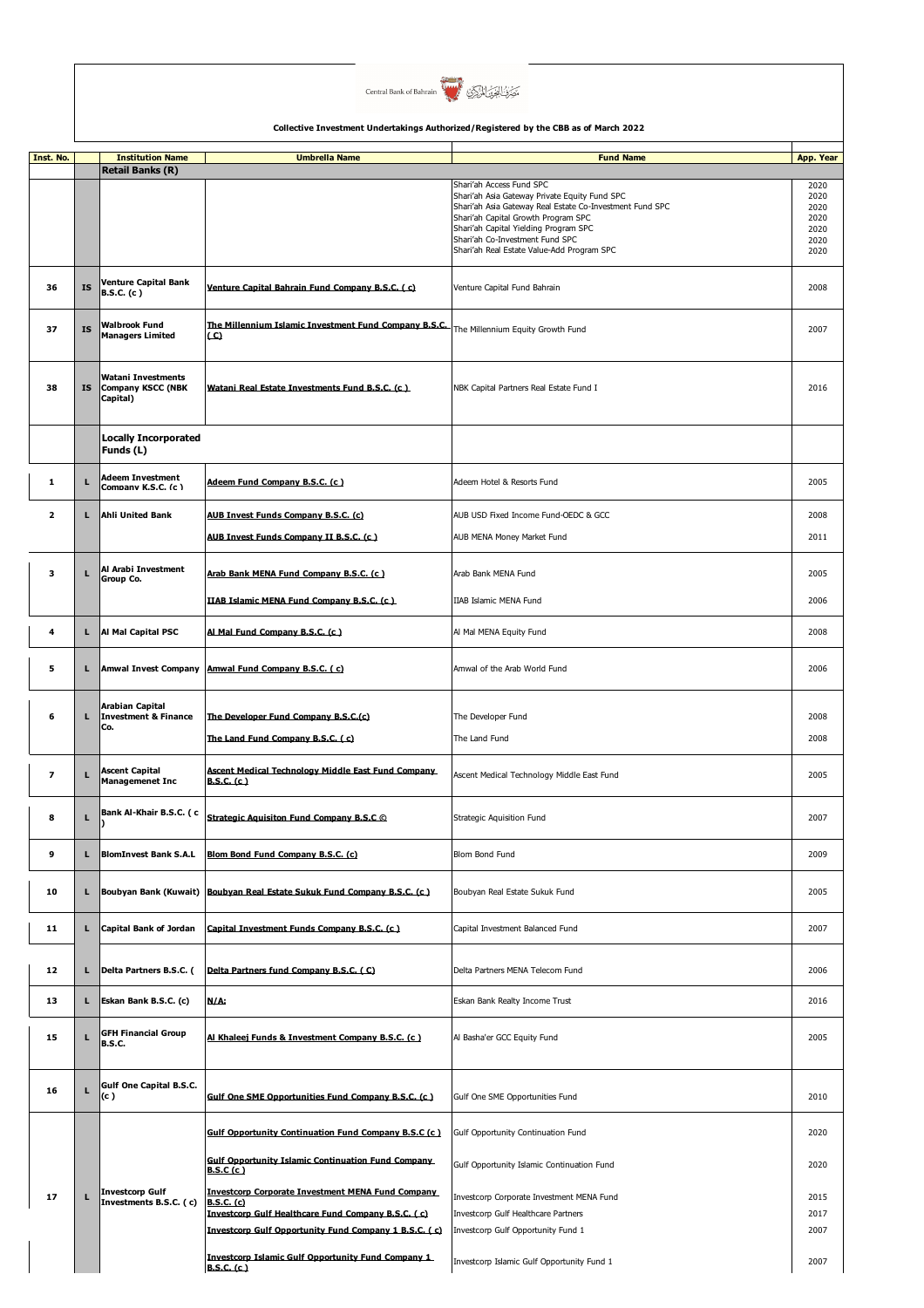

| Inst. No. |    | <b>Institution Name</b>                            | <b>Umbrella Name</b>                                                                       | <b>Fund Name</b>                                                                                                       | App. Year                    |
|-----------|----|----------------------------------------------------|--------------------------------------------------------------------------------------------|------------------------------------------------------------------------------------------------------------------------|------------------------------|
|           |    | <b>Retail Banks (R)</b>                            |                                                                                            |                                                                                                                        |                              |
|           |    |                                                    | Investcorp Saudi Retail Sector Fund Company B.S.C. (c.)                                    | Investcorp Saudi Retail Sector Fund                                                                                    | 2015                         |
| 18        | г  | <b>Iris Capital</b><br><b>Management SAS</b>       | STC Ventures Fund Company B.S.C. (c)                                                       | <b>STC Venturs Fund</b>                                                                                                | 2009                         |
| 19        | г  | <b>KAMCO Investment</b><br>Company K.S.C. (Public) | Global Distressed Fund Company B.S.C. (c.)                                                 | Global Distressed Fund                                                                                                 | 2002                         |
|           |    |                                                    | <b>Global Eenergy, Petrochemical and Downstream</b><br>Industries Fund Company B.S.C. (c.) | Global Eenergy, Petrochemical and Downstream Industries Fund                                                           | 2005                         |
|           |    |                                                    | Global Fund Company (E.C);                                                                 | First Offshore Fund<br>Global Increasable Guaranteed Fund<br>Global Islamic Fund of Funds<br>Global Opportunistic Fund | 2001<br>2003<br>2002<br>2004 |
|           |    |                                                    | Global GCC Islamic Fund Company B.S.C. (c.)                                                | Global GCC Islamic Fund                                                                                                | 2006                         |
|           |    |                                                    | Global GCC Large Cap Fund Company B.S.C. (c)                                               | Global GCC Large Cap Fund                                                                                              | 2004                         |
|           |    |                                                    | Global Opportunistic Fund II Company B.S.C. (c)                                            | Global Opportunistic Fund II                                                                                           | 2006                         |
|           |    |                                                    |                                                                                            |                                                                                                                        |                              |
|           |    |                                                    | Global Real Estate Ijara Fund Company B.S.C @                                              | Global Real Estate Ijara Fund                                                                                          | 2007                         |
|           |    |                                                    | KAMCO GCC Investment Funds Company B.S.C. (c.)                                             | KAMCO GCC Opportunistic Fund                                                                                           | 2008 (2011)                  |
| 20        | г  | Kuwait Finance &<br><b>Investment Company</b>      | Al Khaleej Funds & Investment Company B.S.C. (c )                                          | Al Basha'er GCC Equity Fund                                                                                            | 2005                         |
| 21        | L  | Kuwait Financial Centre<br>S.A.K.                  | Markaz Arabian Fund Company B.S.C. (c)                                                     | Markaz Arabian Fund                                                                                                    | 2004                         |
|           |    |                                                    | Markaz Real Estate Opportunities Fund Company B.S.C. (c                                    | Markaz Real Estate Opportunities Fund                                                                                  | 2006                         |
| 22        | г  | Mashregbank                                        | Makaseb Funds Company B.S.C. (c)                                                           | Makaseb Arab Tigers Fund                                                                                               | 2005                         |
|           |    |                                                    | Makaseb Funds Company II B.S.C. (c)                                                        |                                                                                                                        | 2006                         |
|           |    |                                                    |                                                                                            | Makaseb Income Fund                                                                                                    |                              |
| 23        | г  | Mubadala Development<br><b>Company PJSC</b>        | Mubadala Infrastructure Partners Fund Company B.S.C. (<br>C)                               | Mubadala Infrastructure Partners (Bahrain) Fund                                                                        | 2008                         |
| 24        | L  | Naeem Holding for<br><b>Investments Company</b>    | MENA Multi Asset Class Fund Company B.S.C. (c.)<br>Naeem Real Estate Fund Company B.S.C C  | MENA Mac Fund<br>Naeem Real Estate Private Equity Fund                                                                 | 2011<br>2007                 |
|           |    |                                                    |                                                                                            |                                                                                                                        |                              |
| 25        | L  | <b>National Bank of Kuwait</b><br>S.A.K.           | <b>NBK Gulf Equity Funds Company B.S.C. (c)</b>                                            | NBK Gulf Equity Fund<br>NBK Qatar Equity Fund                                                                          | 2005<br>2006                 |
| 26        | L  | <b>National Commercial</b><br>Bank                 | Oryx Regional Private Equity Fund Company B.S.C C                                          | Oryx Regional Private Equity Fund                                                                                      | 2006                         |
| 27        | L  | <b>National Investments</b><br>Company             | National Investments Fund Company B.S.C. (c)                                               | Al Mada Investment Fund                                                                                                | 2007                         |
| 28        | г  | <b>NCB Capital Company</b>                         | Orvx GCC Real Estate Development Fund Company B.S.C.<br>(c)                                | Oryx GCC Real Estate Development Fund                                                                                  | 2008                         |
|           |    |                                                    | Oryx MENA Direct Equity Fund Company B.S.C. (c)                                            | Oryx MENA Direct Equity Fund                                                                                           | 2008                         |
| 29        | г  | <b>Noor Capital PSC</b>                            | Noor Capital Equity Partners 1 Fund Company B.S.C ©                                        | Noor Capital Private Equity Fund 1                                                                                     | 2007                         |
| 30        | г  | Qatar Islamic Bank                                 | Al Khaleej Funds & Investment Company B.S.C. (c)                                           | Al Basha'er GCC Equity Fund                                                                                            | 2005                         |
| 31        | L. | <b>Ridge Capital Holdings</b>                      | Ridge Capital Fund Company B.S.C. (c)                                                      | Mishkat Global Islamic Fund of Funds                                                                                   | 2011                         |
| 32        | г  | <b>SICO B.S.C. (c)</b>                             | SICO Funds Co.                                                                             | Khaleej Equity Fund                                                                                                    | 2004                         |
|           |    |                                                    |                                                                                            |                                                                                                                        | 2005                         |
|           |    |                                                    | SICO Funds Company III B.S.C. (c).                                                         | SICO Gulf Equity Fund                                                                                                  |                              |
|           |    |                                                    | SICO Funds Company IV B.S.C. (c)                                                           | SICO Kingdom Equity Fund                                                                                               | 2009                         |
|           |    |                                                    | SICO Funds Company VI B.S.C. (c)                                                           | SICO Fixed Income Fund                                                                                                 | 2009                         |
| 33        | г  | Tharawat Investment<br>House B.S.C. (c)            | Hungry Bunny Fund Company B.S.C. (c)                                                       | Hungry Bunny Fund                                                                                                      | 2012                         |
|           |    |                                                    |                                                                                            |                                                                                                                        |                              |